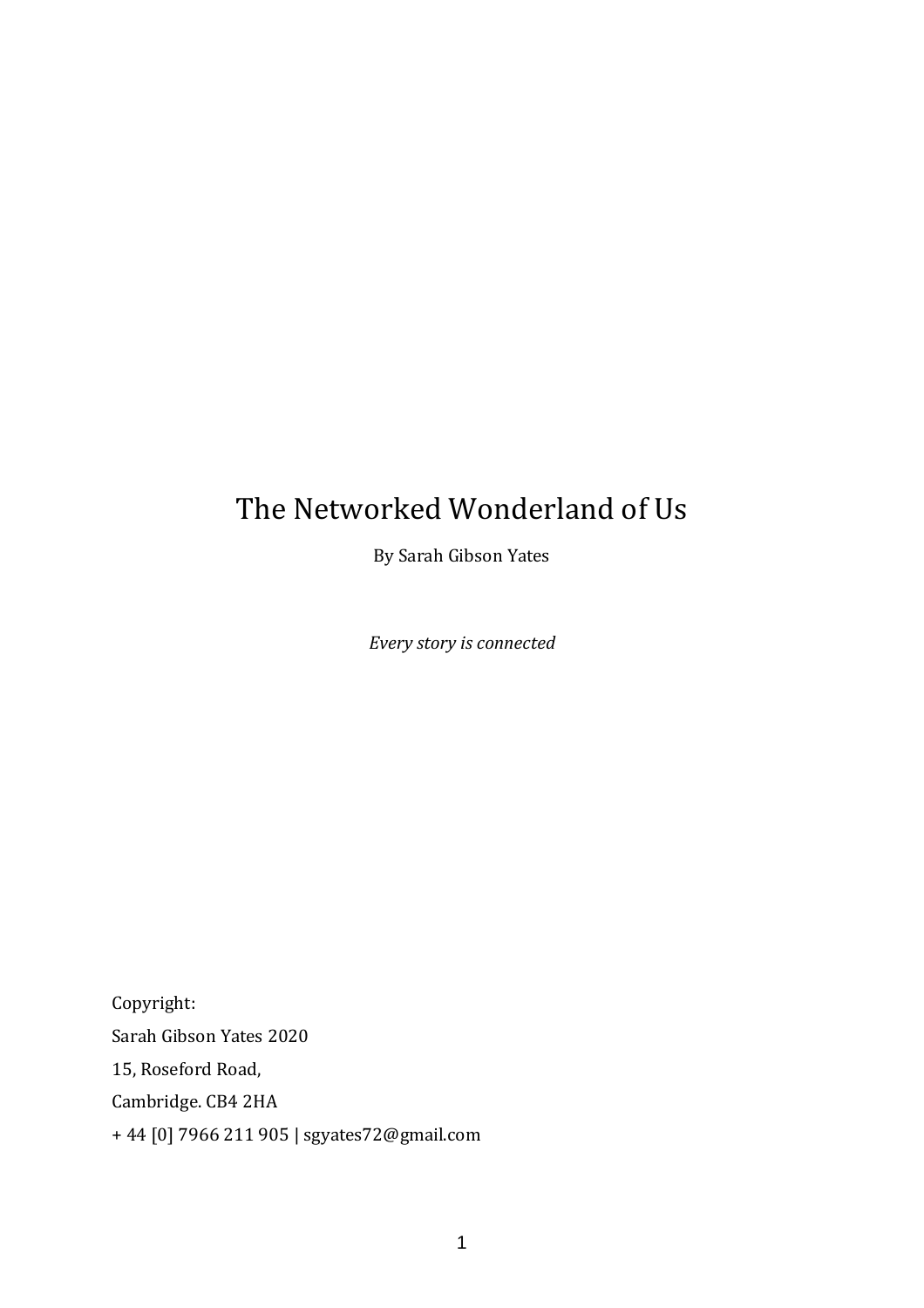# **Prologue |**

So, this is when I tell you how I find her. The moment just before I understand how deeply and absolutely connected we all are. The moment that sparks everything. The moment I realise that those connections can't ever be broken, even if you want them to be.

Even if you're dead.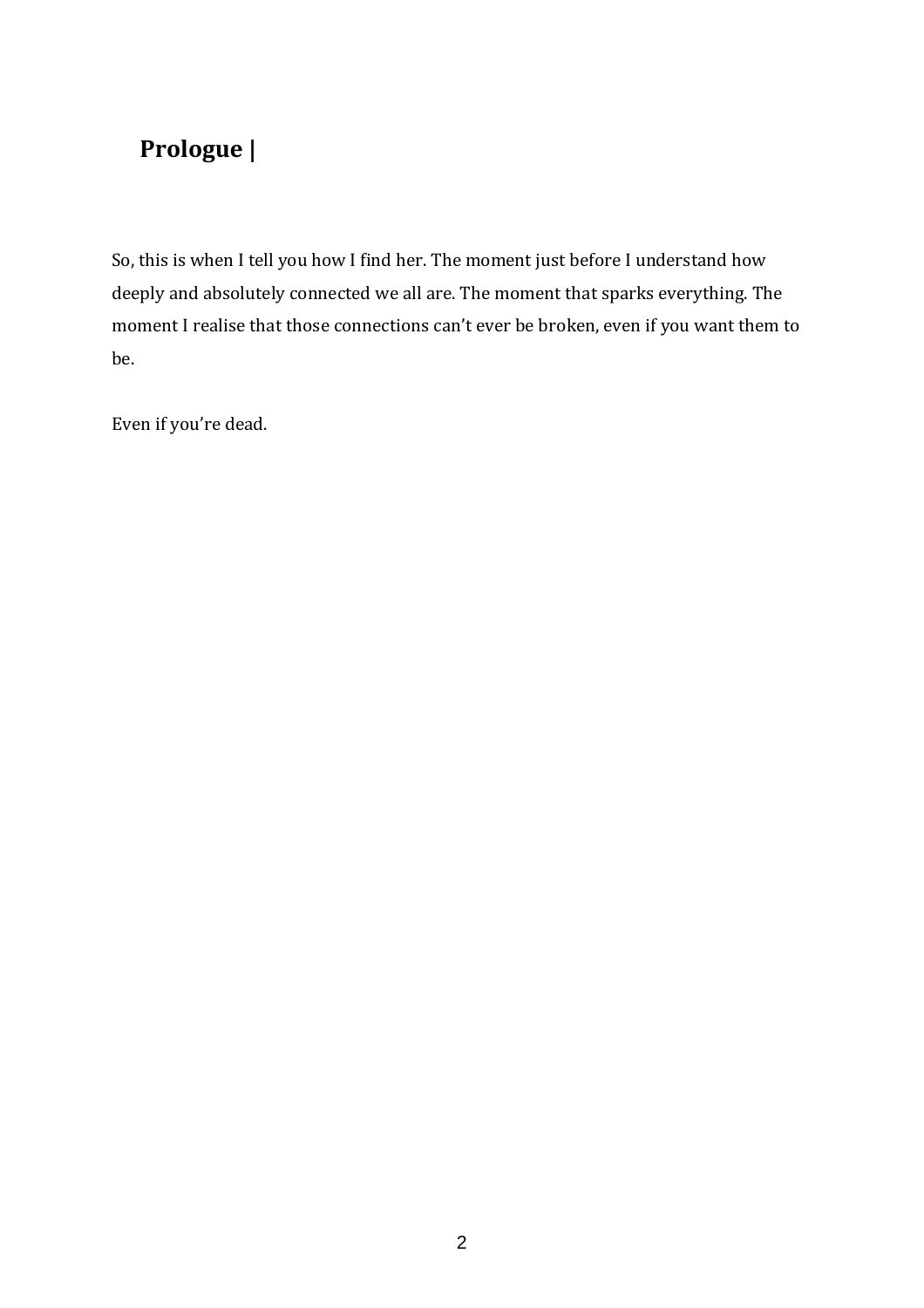### **Chapter one | it's a film thing**

So, this is when I tell you how I found her.

I'm going to write this in screenplay format. Sorry. I know it's unnecessary/annoying/pretentious/stupid—delete as appropriate—but it's just how I remember it. It's a film thing. Did I mention I'm into film? Well, I am. News flash! I'm a film student. Film is my happy place. I love watching films, thinking about films and making films but don't ask me what I plan to do with that once I graduate. I'm warning you. Don't. If I'm pushed, I'll mumble something about how I'd like to be a successful film director with unlimited budgets and awards—the whole shebang—but the stats are stacked against me. Only 34 % of UK film graduates find work in the film industry *at all*. And, I'm female. Only 13% of film directors are women. Sucks, but there it is.

So, this love-of-film thing is the main reason why I need to write this part of the story in screenplay but there's also the fact that everyone remembers significant moments from their life in moving images so why not screenplay? Safe to say that this is the most *significant moment* of my life so far by some measure, so there's my rationale. Anyway, long story short, I can't do this in prose. BTW I'm going to adapt the convention. I'm going to put it down in first person, rather than third which is what it should be, so don't copy this and expect anyone to take you seriously as a screenwriter because they won't. Just saying.

Here goes.

### FLASHBACK (12 hours earlier):

### EXT. LIGHT PARK CAR PARK - FRIDAY MAY 11<sup>th</sup> 10.34pm

A deserted car park an airstream street food van —DAISY'S — waits patiently for customers.

ME [18] – blue black medium length hair, *Stranger Things*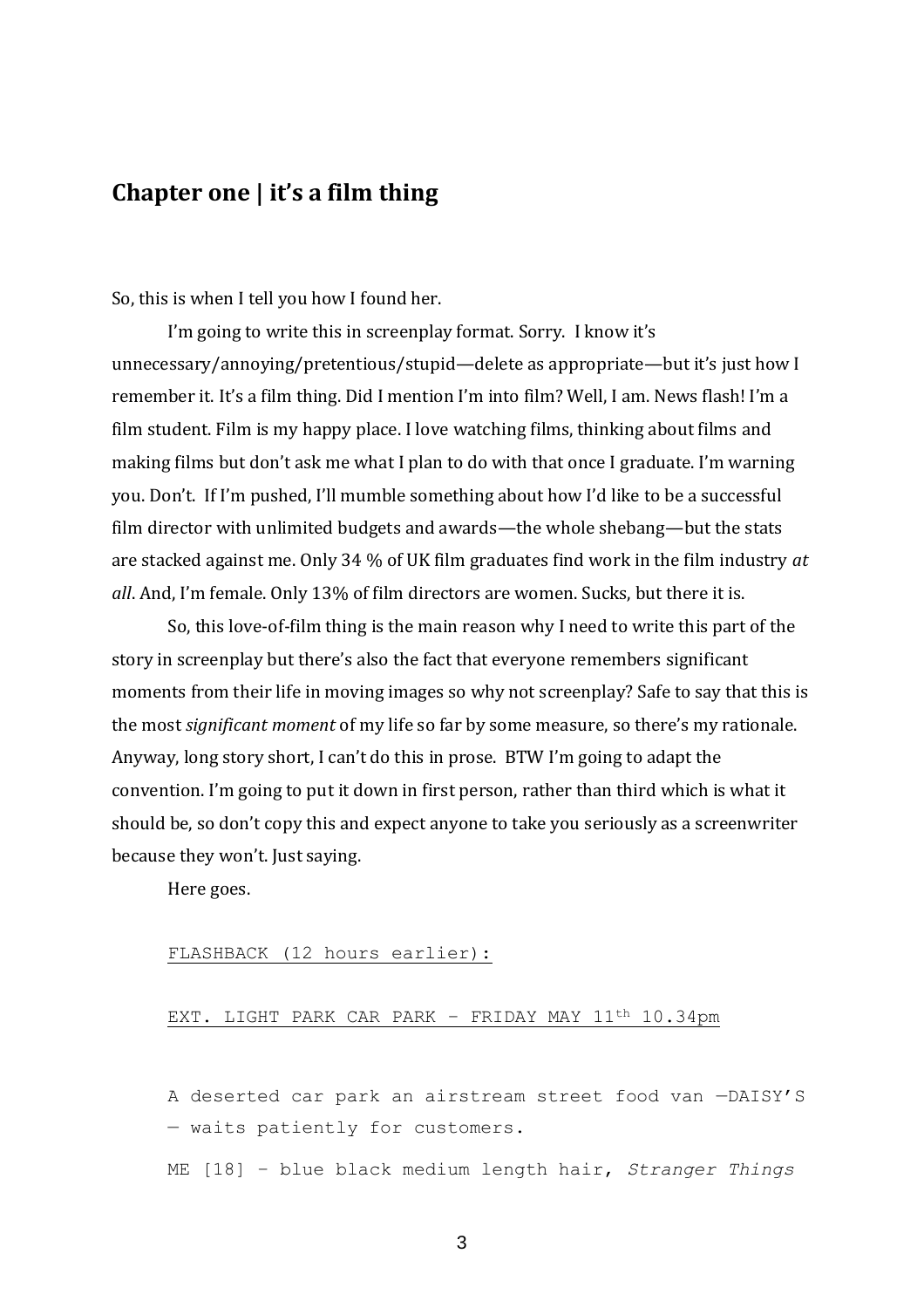tee, black jeans, signature yellow leather satchel and turquoise Doc Martins – walks slowly across the tarmac towards the back of the van.

The radio booms out distorted dance music. I wonder why it hasn't been tuned. It played fine earlier, whan I stopped here for a munch before home. Something's off.

I notice flashing head-lights where RHID's parked, 200 yards away. He's telling me to hurry up. He can be such a pain sometimes.

I walk nearer, and stop.

Something's definitely not right.

I become aware of my heartbeat and listen hard.

Nothing.

Ok. I'll just pick up my phone from the counter where I left it and leave.

I walk around to the front counter…

CRACK! …and JUMP OUT OF MY FREAKIN' SKIN.

ME

### $SH-TT$

I look around, heart somewhere between my throat and chest.

Inside the van, an electric insect killer fizzes as a zapped fly falls onto a carpet of other insect bodies gathering beneath it. A macabre snowflake with a thin line of white smoke rising from its singed remains. I see my phone on the counter, by the tomato shaped ketchup bottle and other condiments.

FLASHBACK [WITHIN A FLASHBACK] - 40 minutes earlier that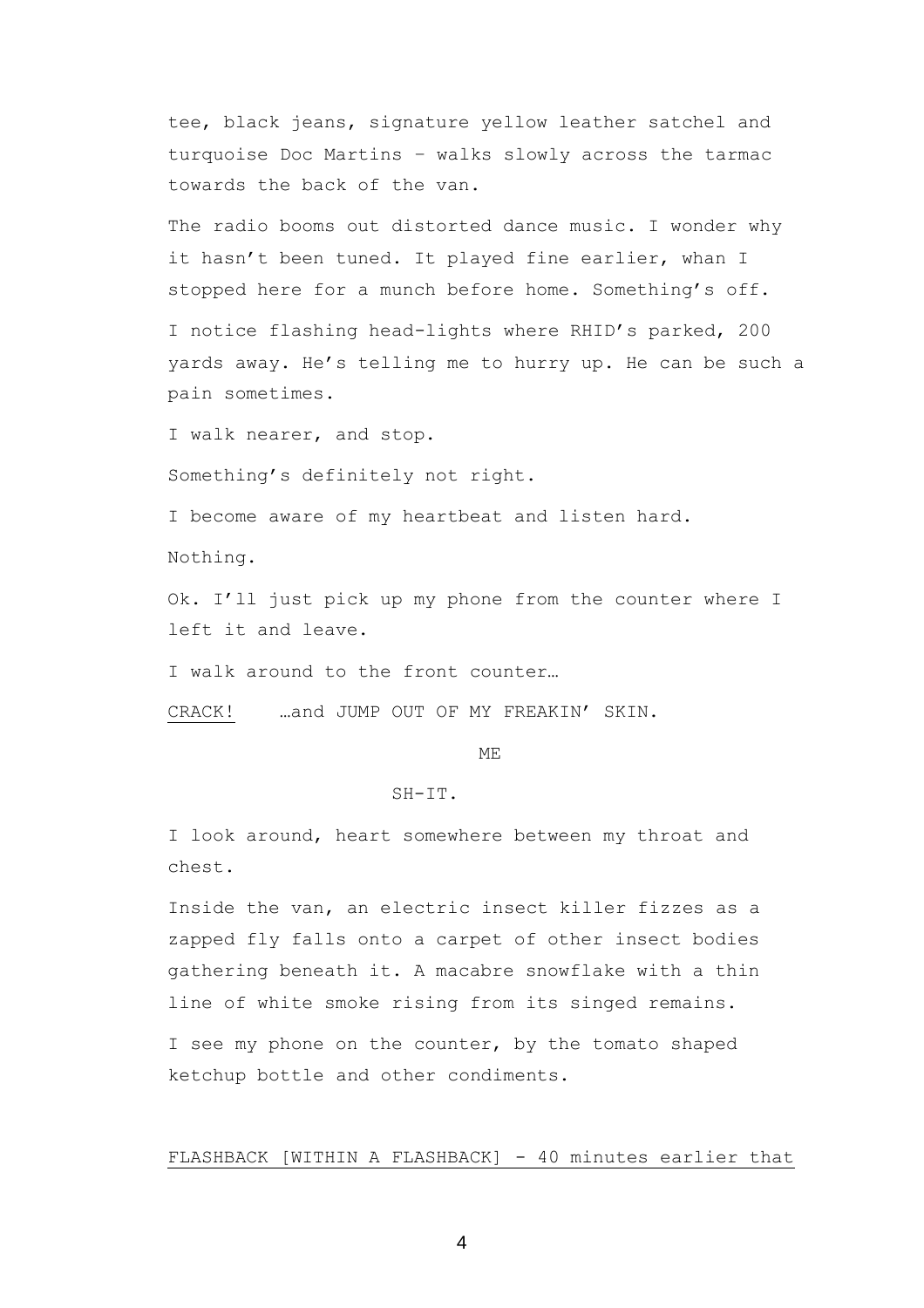### evening

I'm chatting with the girl behind the counter. KASHA (18) is a striking British Jamaican girl with close shaved bleached hair, big smile and sparkly eyes. We're chatting about all sort of random stuff. I'm actually having a good time. We've even exchanged names.

Half-way between *do you follow X* and, *have you seen Y*, the food's ready. I drop my phone on the counter and struggle to balance my two chip bags, two burger boxes and two cans of coke in my puny inept arms.

Kasha laughs good-humouredly at my pathetic attempts at personal logistics and offers to help. Eventually, together, we balance the food, say good-bye and I walk back to the car where RHID is waiting.

#### END OF FLASHBACK [WITHIN A FLASHBACK]:

CUT BACK TO:

Standing in the doorway to the food van.

ME

### Hello? Kasha?

I step forward and up on to a wooden box, rocking the van slightly. The fridge door swings opens. My heart stops.

The entire service area is covered in BLOOD. There's BLOOD up the walls, blood over boxes, BLOOD dripping down cupboards. BLOOD washes over everything like a messy child's painting, bright in places - thick and dark in others.

KASHA is face down on the griddle, her body unnaturally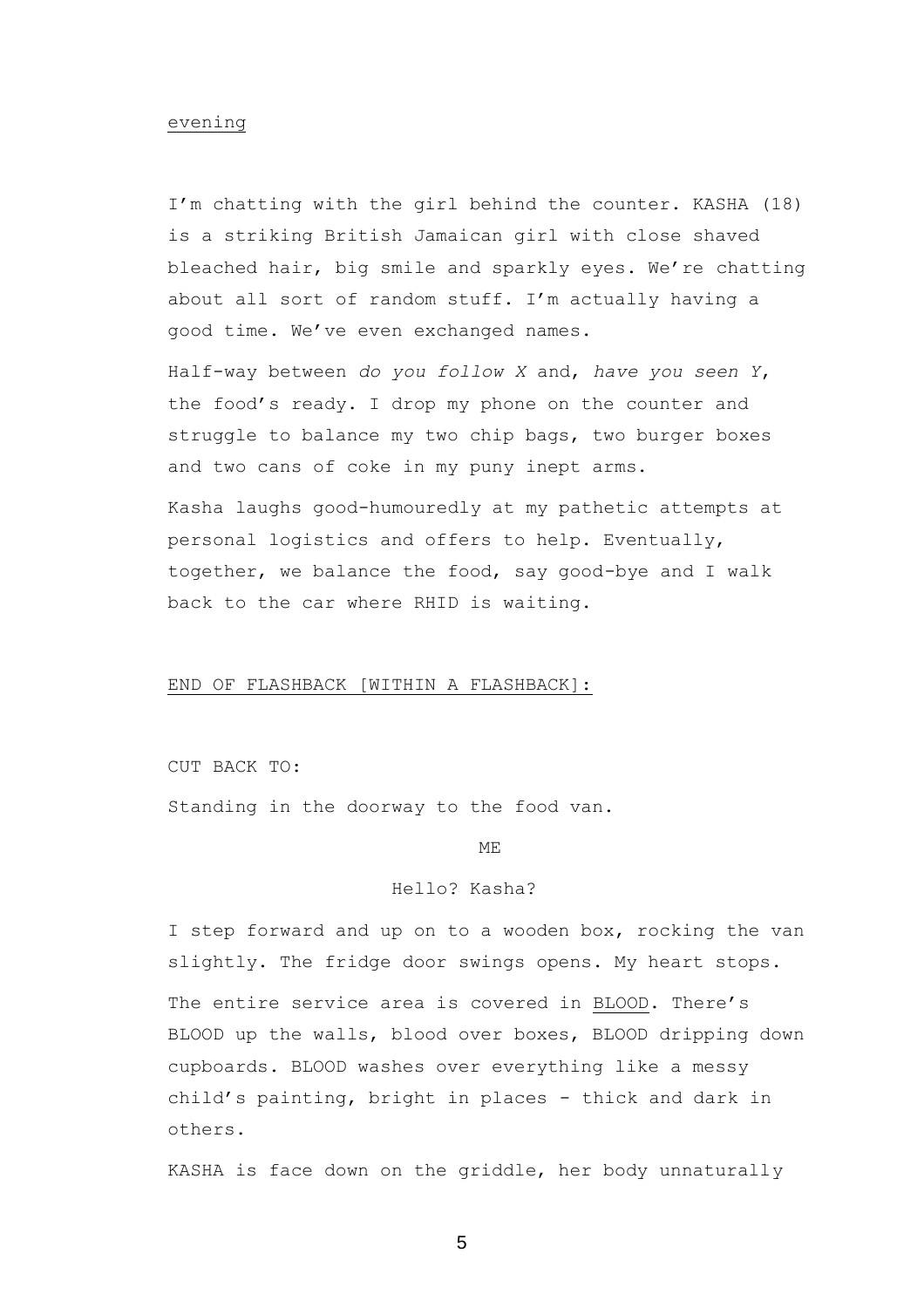twisted, immobile and still.

On the side of her face nearest the hot plate a white unicorn earring with a rainbow horn melts slowly - a rancid mix of burning plastic and flesh.

I wretch. Work hard to hold down insistent bile.

I reach out with finger and thumb for my phone a fair stretch away. I manage to pincer the device by its corner and drop it gingerly inside my jacket pocket. Then I look up to the polished chrome splashboard at the back of the van, streaked with KASHA'S slowly drying blood.

I don't look like me, or rather I look like somebody else.

I CLOSE MY EYES.

FADE TO BLACK.

SOUND: The insect killer's neon strip flickers and drones.

FADE UP FROM BLACK.

EYES OPEN.

Something moves in the view beyond the van behind me. I squint to focus.

ME

### Pete?

I turn quickly - but there is no one.

An empty forecourt.

ME

### [calling out]

#### Pete?!

No reply.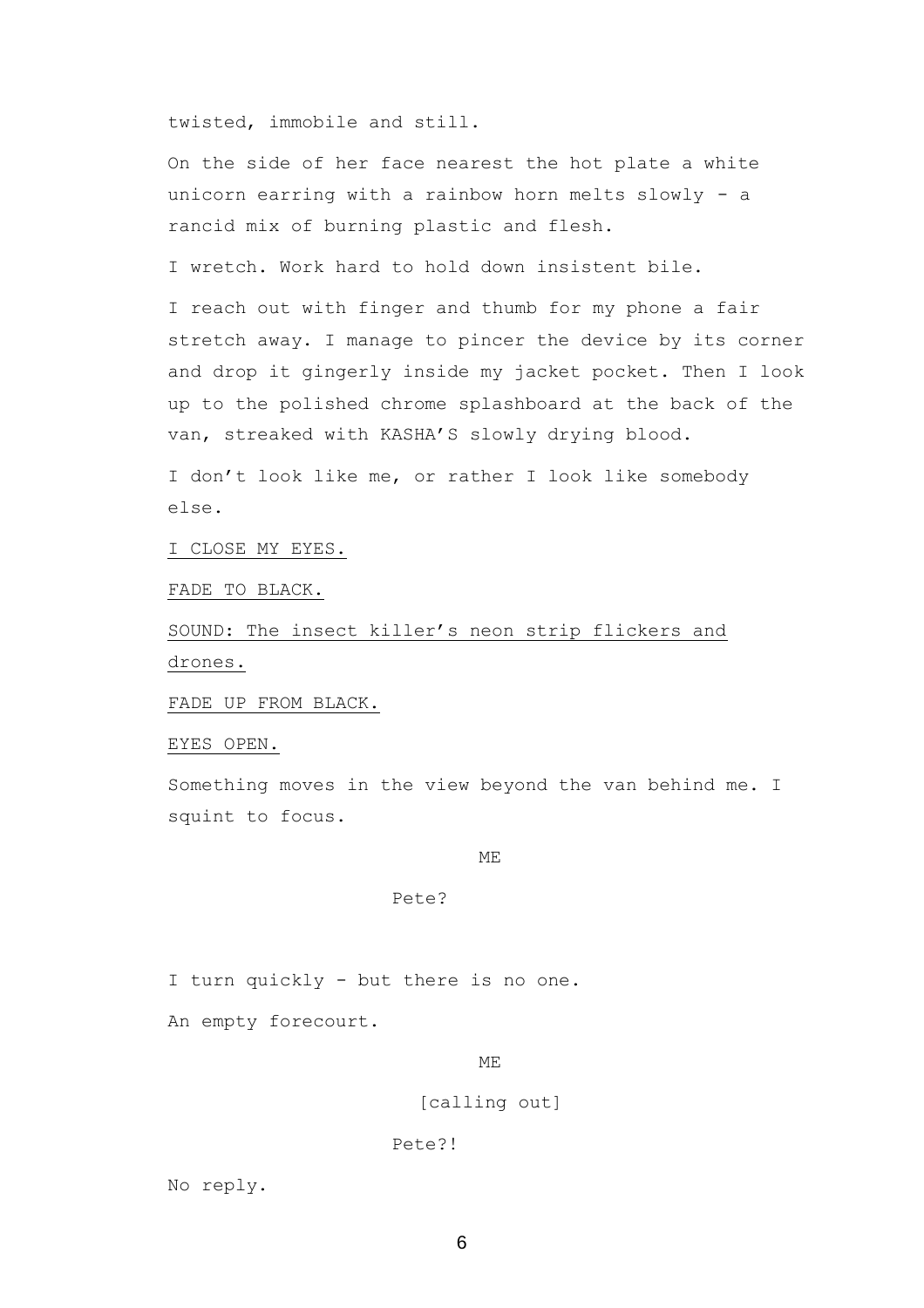Can that have been Pete?

I shake off the question and return to what I know, scanning the scene.

A pile of white bread is stacked by the grill.

Kasha's hand lays limp beside it.

Something catches my eye -

In the soft, spongy dough there is a print. It's imperfect, broken at the edges, and small. Kasha's hand. At some point in the struggle, she must have reached out and grabbed the bread.

The print is deep. Complete. As if her hand is still there.

Pressing down but invisible.

I look closer and see a chip of glossy purple nail polish stuck in the crust.

#### END

This is how I found her.

A girl I met a few minutes earlier. Dead.

Irony is, last night had looked like things might start shaping up for the better what with things-going-pretty-badly generally. I'd gone to a party with Rhid— Duma had invited a bunch of us to his house for a parents-away-for-weekend nobrainer. And it seemed people had started forgetting they weren't speaking to me. I'd seen Cyd for the first time since the video incident (I'll tell you about that soon) and we hadn't killed each other. I'd even seen Pete—the victim of the bulling incident that prompted me to make the video—and he seemed ok. It was from a distance, and I felt awkward as hell, but somehow I found the courage to smile at him and I'm sure he smiled back. For the first time in nearly a year I felt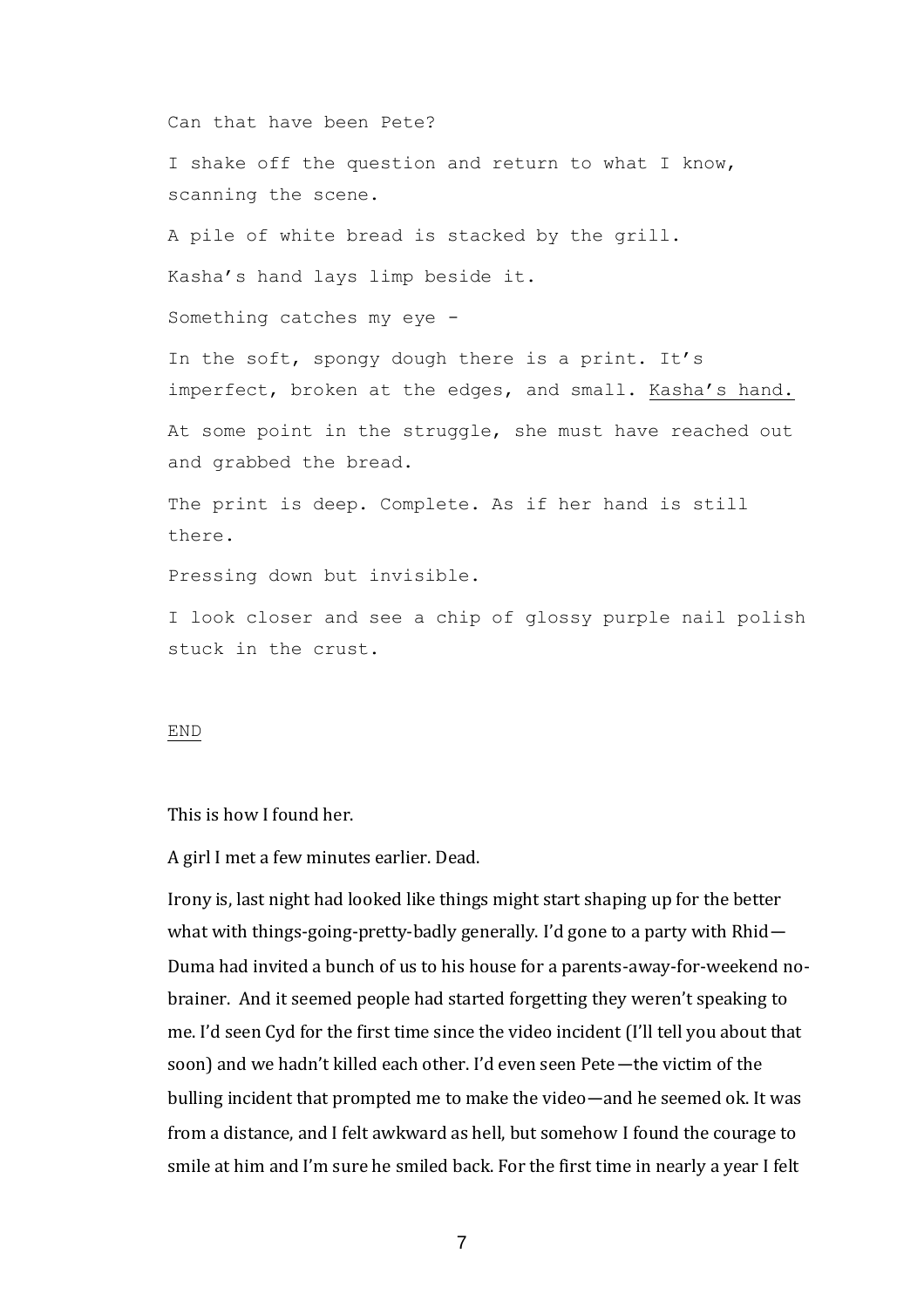that there was potential for some definite *moving on*. Maybe even forgiveness. But there you go. That's my life. One minute I'm happy. There's a song I love on the radio, the lights are all green on my cycle to uni, no one hated on me today. The next it's free fall.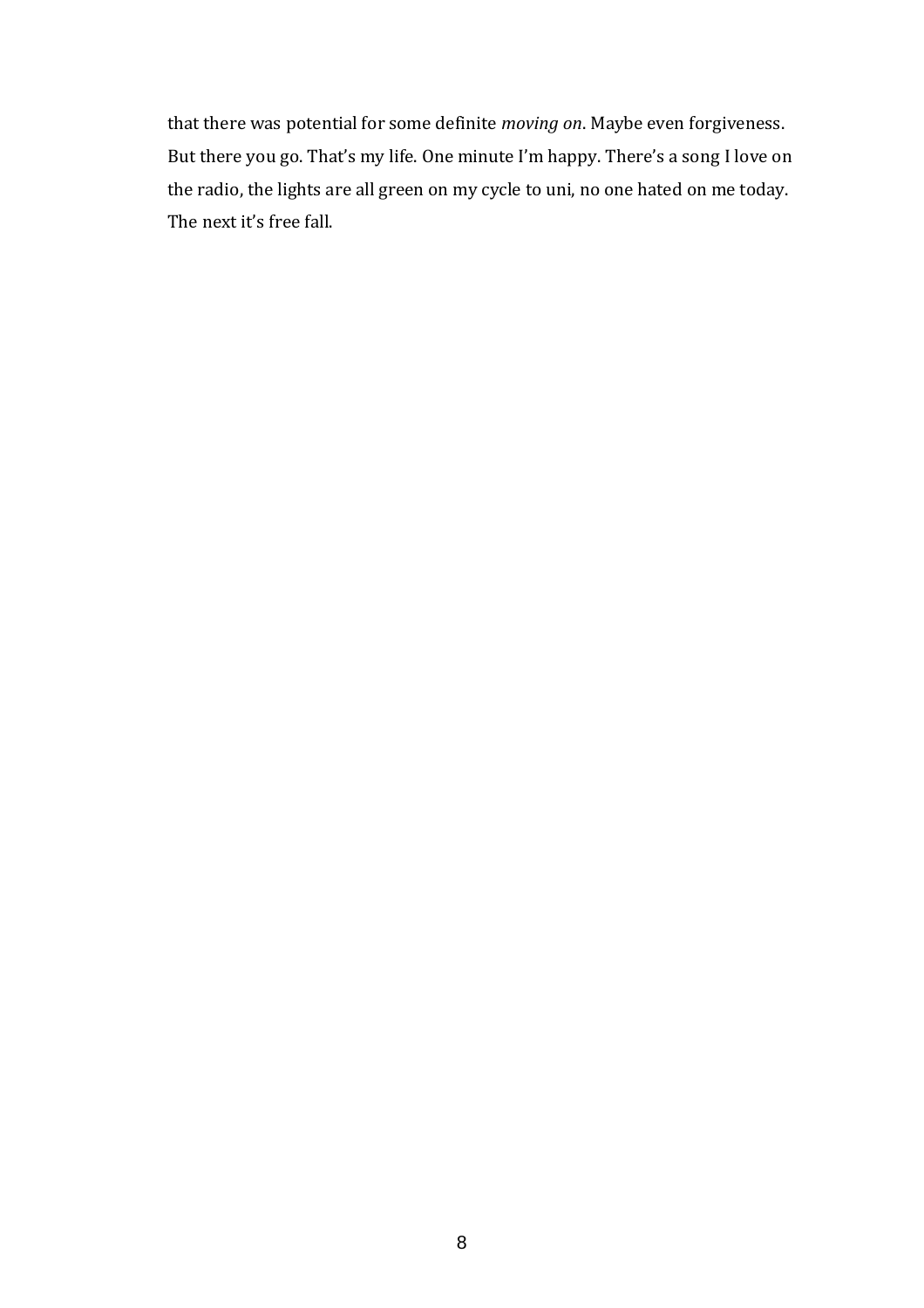## **Chapter two | the day after I find her**

- *u awake?*
- *yep*
- *alright?*
- *no*
- *- b w u in 30*

Next morning, I'm lying in bed working out how to avoid the day entirely when a message from Rhid drops in. Rhid is one of only two friends who hasn't stopped talking to me. The other being Lola, who'll turn up later. As Rhid was with me last night—the RHID in the car flashing his lights impatiently, remember? So, I should probably explain what happened next.

CUT BACK TO:

### EXT. LIGHT PARK CAR PARK – DAISY'S STREET FOOD VAN - LAST NIGHT

RHID [19] arrives to find me frozen on the tarmac outside the van. As I clock him my throat catches again. This time I can't hold it down and elegantly slap the contents of my stomach onto the shiny black tarmac.

### RHID

Nice.

He saunters in—usual Rhid—and sees me first. Then he looks up.

### What..?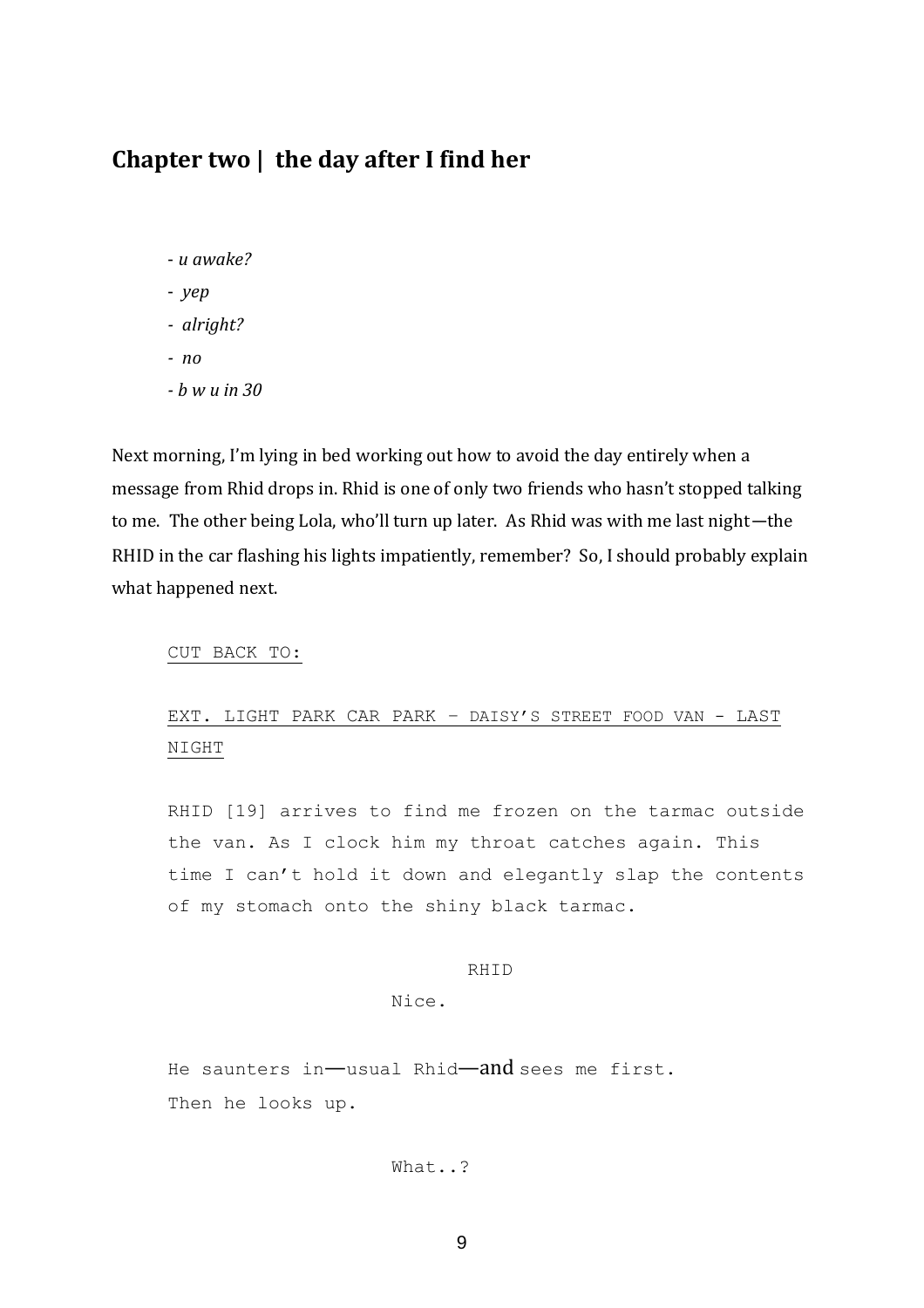He turns away, scrambling for his phone.

CUT TO:

### 10-15 MINUTES LATER (BUT FEELS LIKE HOURS): THE POLICE ARRIVE.

### IT IS NOTHING LIKE CSI

There are no flashing lights. Nothing like you see on the movies or on TV. A police car turns up. An ambulance. A few moments later two more police cars. Whoop.

RHID's face is white. Eyes glazed like a dead fish. I look around, trying to work out how long I've been standing there. I can't move but I can feel my body. Light and solid at the same time. My feet to the soles of my boots, in contact with the ground. The cold night air soft around my face. The comforting smell of my worn yellow leather satchel pressed close to my chest.

I take a breath.

RHID steps near and throws both arms around me. Then, as if suddenly someone has released the pause button, we slowly slide to the floor. Huge silent sobs shudder through us. Involuntary. Seismic.

Truth is: Whenever Rhid cries, I cry. I just can't help it. It's an empathy thing I guess. Thankfully he's only lost it twice in my company so this embarrassing connective impulse hasn't had too many public outings. The first was when his Grandma, Nana-Bo, died, just before his 9th birthday. The second when he trapped his finger in the front door of our house and had to have the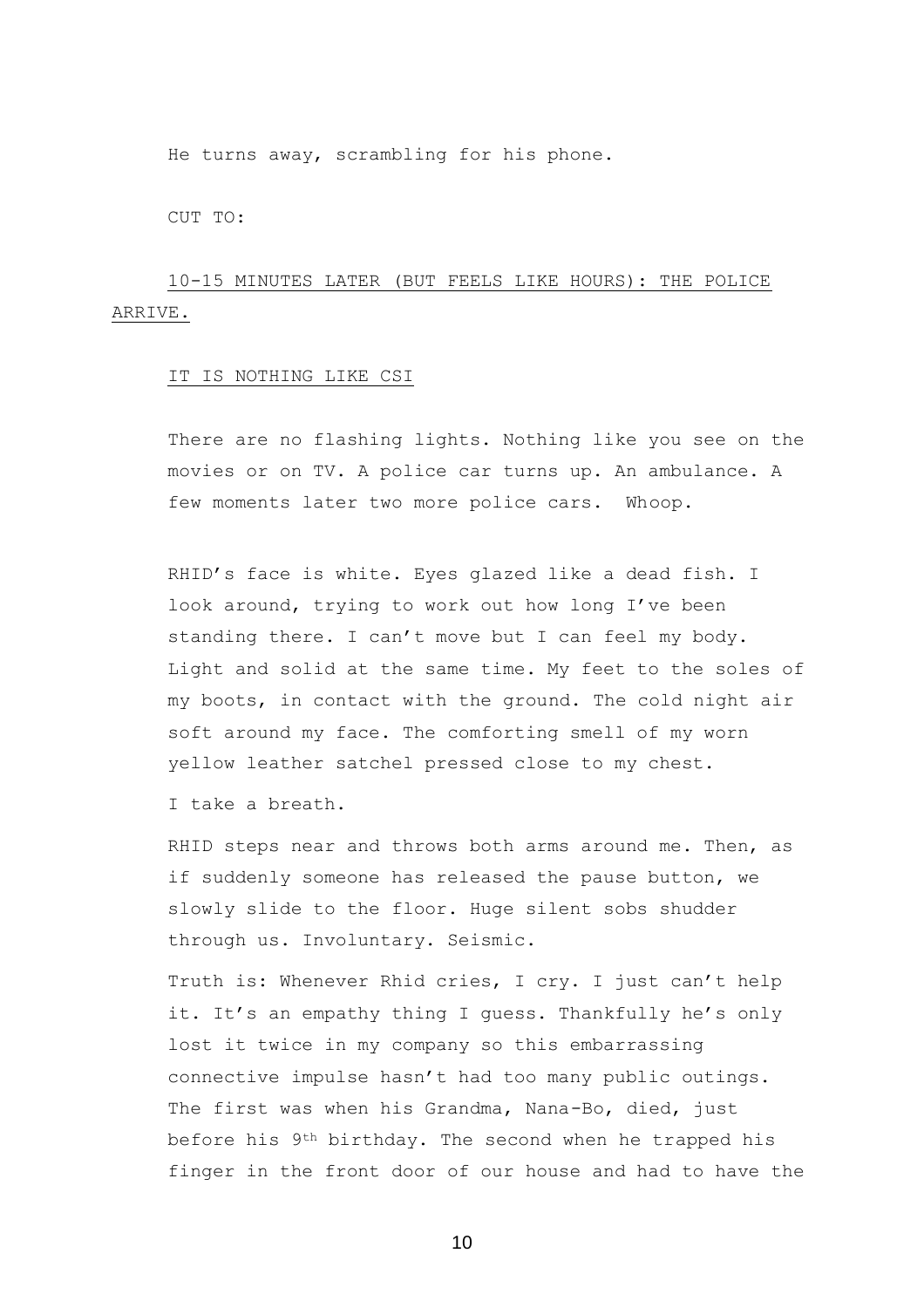top sewn back on.

More people in uniforms arrive.

A senior officer surveys the area, noting the positions of two CCTV cameras. A tired looking man in a dark suit and bad tie - CHIEF DETECTIVE INSPECTOR IAIN LAYTON [54] has been here and done this before. I see him thinking crime detective thoughts at the cameras. *Someone will have to trawl through that.* LAYTON walks towards us before stopping to speak to a police woman. PC TRISH KENDAL [35] – a no-nonsense, community police officer with an efficient walk. They exchange words. I try to make out what they're saying but can't. Then she nods in our direction.

PC TRISH KENDAL (speaking louder)

These are the only witnesses so far: Taylor Millar, first on scene, and Rhidian Smith, second. Witnesses *after the fact*.

*After the fact.* 

Her words make me feel guilty. Like we arrived too late.

Which we did.

PC KENDAL wraps a foil blanket around us and we're guided to one side to sit.

### PC TRISH KENDAL

Shock's a tricky thing. You can feel alright one moment then boom! You've been staring at the curb for twenty minutes and not even realised.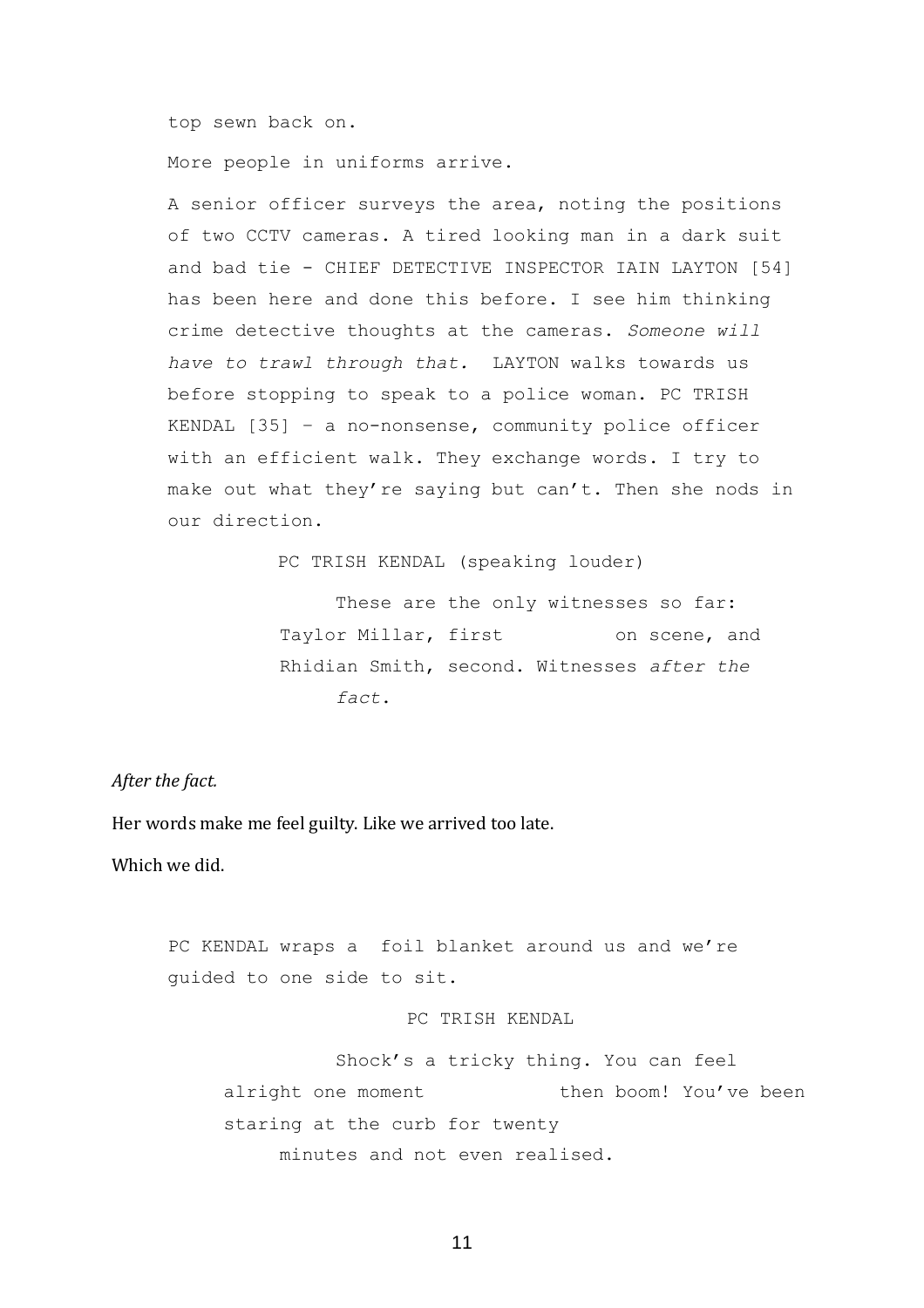She offers us sweet tea from a thermos.

Drink this. Remember to breathe.

As I sip, I think about when I heard a man on a documentary talking about seeing the New York Twin Towers collapse. As he spoke his gaze went off, as if he was seeing it again in front of him. With his inner eye. He

described it as if seeing in *slow motion*. So slow he could see the horrible unimaginable event happening before it even happened. Like he knew what was

coming. Like he'd seen it before.

Strange the way the brain works.

I walked up to the van for the second time that evening I'd seen nothing wrong, but somehow, I knew.

Was it quilt? If I hadn't gone back to Rhid, gone home, when I did. The Manager If I'd stayed longer, with Kasha, stealing chips and chatting about our hight then maybe everything would be alright. She'd be alright.

Kasha could still be alive.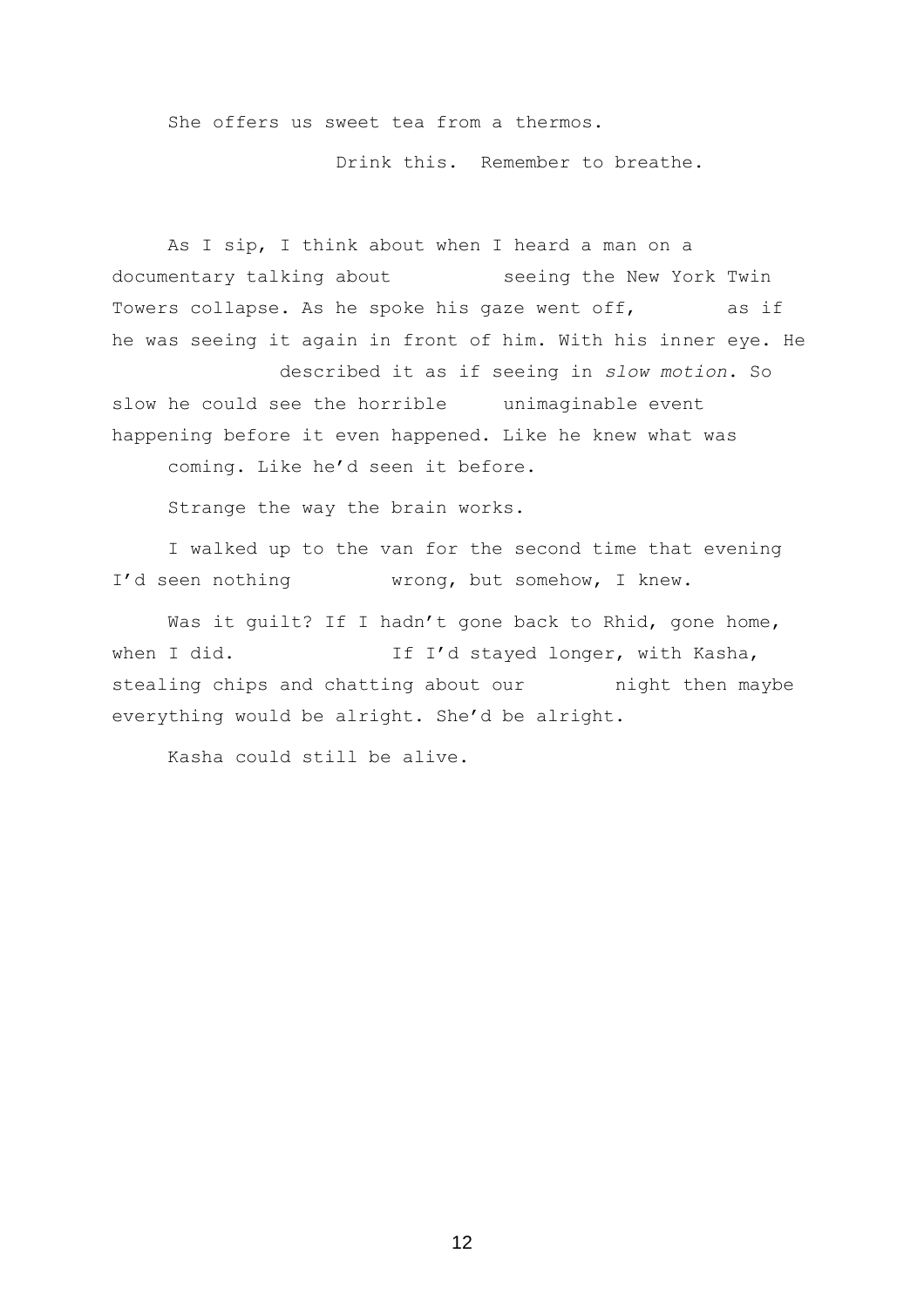# **Chapter three | message from a dead girl**

My curb, right now and the day after last night is the thing I'm staring at now. A friend request. My *second* phone notification of the morning:

> Dear valued friend, Sadly, my time with you on this beautiful, complicated planet has come to an end, but remember I am with you for as long as you remember me. Please visit my memorial page and post a memory or a picture of my name spelled out, or a favourite song, or poem. Keep our spirits alive together. Peace and love. Kasha x A friend in need

A message from a dead girl. How …unusual? Maybe not so uncommon but here's where this story's sticky relationship to truth begins. 'Dear valued friend' is wrong. For a start Kasha Stone can't honesty call me her *valued friend* because I only met her last night. I mean, we liked each other, but it's a stretch to say someone you just met is a *valued friend*. Secondly, *she's dead*, so she *can't* be in need. It's just not possible for a dead person to *need* anything.

At least you'd think so.

In truth, none of us know how connected our stories truly are, but if stories fall into three acts—like most anyone who tells you anything about stories tells you they do—then currently I have no idea where I am. I'm way past the opening credits (birth infant-hood), over the inciting incident (defining moment when I failed to stand up to Cyd) and through most of the first Act. I'm 18 for goodness sake. If you claim to know where you are on your story arc at this age then you're either lying, or delusional or both.

If pushed I'd say I'm somewhere around the end of act one, hitting that allimportant first turning point.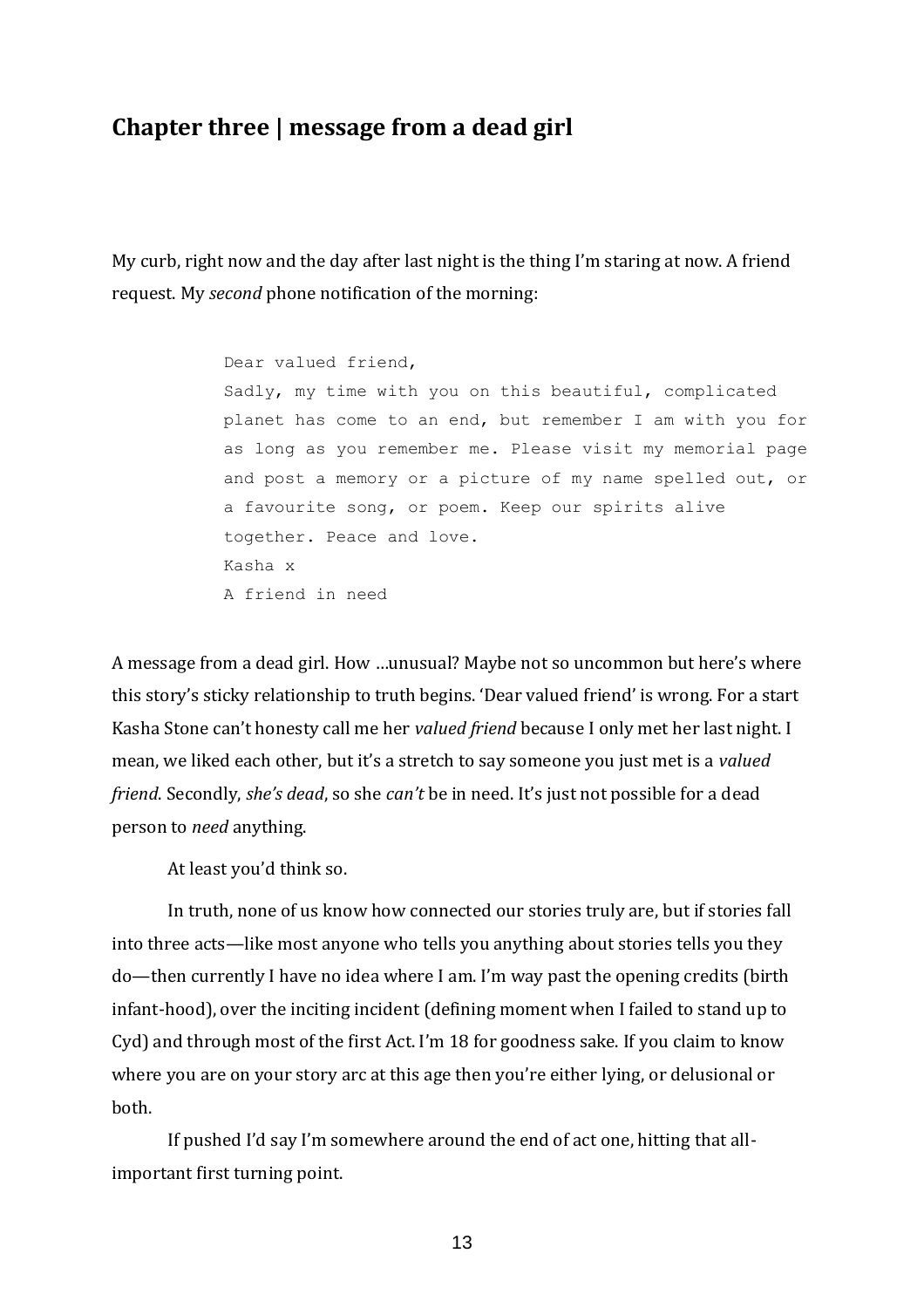The point of *no return* (cue cheesy dramatic music).



I'm calling it: *Found a dead girl (that I could have saved.) (Potentially.)* This is where I am.

From which point, in my tidy narrative arc of impossible logical causality, I can *only go forward*.

*Going back* isn't an option. Not that going back is *ever* an option. There *are* no time machines - sorry my sci-fi loving friends. Except if you count memory. And maybe films. Films are literally time machines. Seriously though, if real time machines were at all possible I'd have invented them last summer and rewound the whole month of June.

This isn't the first time I've stood-by and let something bad happen.

But I digress. More on that soon enough.

So, I'm reading this message for the  $8<sup>th</sup>$  time wondering what to do, when an Insta notification pops up telling me I've been *followed* by someone called *@Kashagogo*. And the usual invitation to follow back. I'm pretty certain this is going to be Kasha Stone. In fact, if I was a betting women, I'd put money on it.

Now I'm in a dilemma.

Should I accept this request? Follow the dead girl back? Or ignore?

What does this dead girl—or rather, whoever's now in control of Kasha's social media accounts—*want?*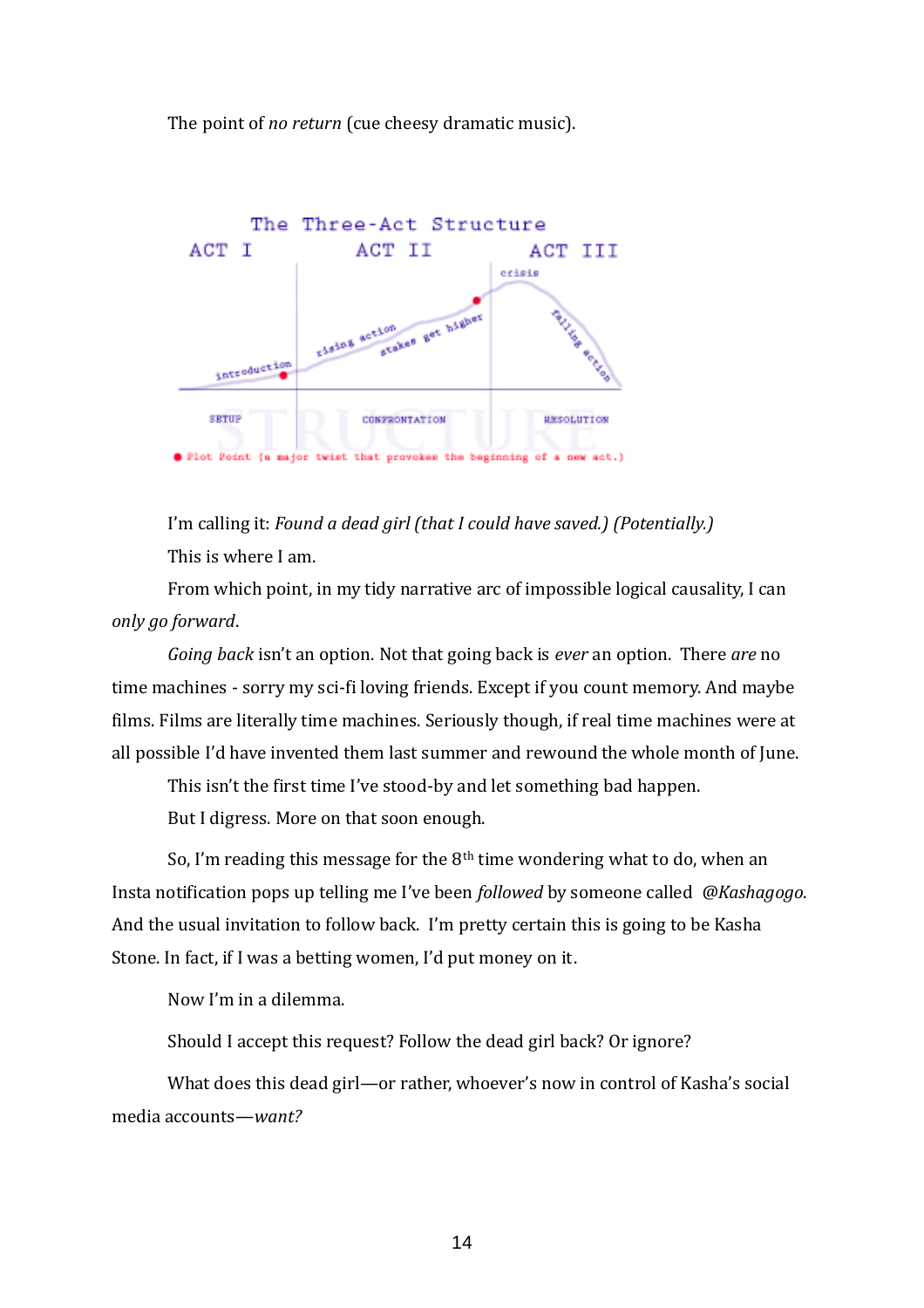### **Chapter four | one way to find out**

There's only one way to find the answer to that particular question.

I click on the link to Kasha's memorialised facebook page. In the banner there are invitations to follow her insta @Kashagogo and a link to another website set up to honour and remember the dead. There's a search button where you can look the deceased up by name but also by type of death, for example, road traffic accident, natural causes, suicide or murder.

In *The Universe of the Strange* that is the internet, this is pretty up there.

A few people have posted on Kasha's page already *R.I.P angel, may you sing forever in heaven.* / *God bless xx. / The world is less without you in it.* You can donate to a music charity, receive a flickering candle gif to post alongside your personalised message or buy any number of memorial gifts to remember Kasha by but you have to login and create an account which I can't be bothered with right now. Besides, I'm more interested in looking around her social media, and finding out a bit about this girl's *life* not death. So I flick over to her Facebook.

Kasha's profile picture is an unfiltered webcam selfie taken from her laptop. She pouts playfully at the viewer, the edges of her face dimly lit by the blue glow of her computer screen, and she's partly thrown into silhouette by yellow light bleeding in from the room beyond. Underexposed shadows are grainy and indistinct—sludge green darkness peppered with white noise. Kasha wears a bright green top with *Adidas* in rhinestones across her chest. The gems catch the light showing off her curvy chest, waist and full hips. The large white star-shaped earrings and gold lame headband are just the right side of eighties cool, ditto the purple round-rimmed fake Chanel sunglasses.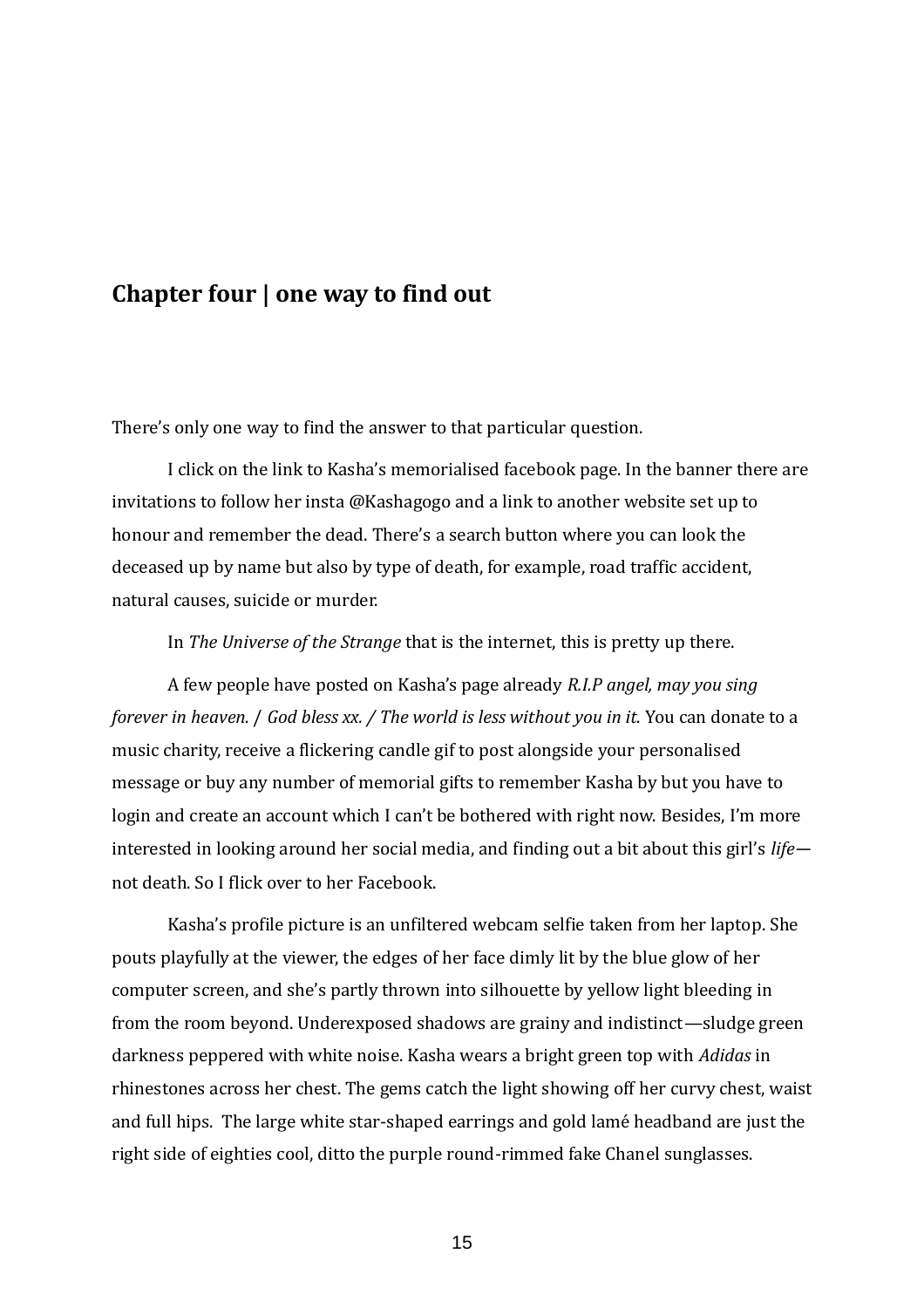Despite the low quality of the image Kasha glows. Her naturally caramel complexion appears white and smooth. Kasha presents herself well. Whenever I post anything I'm never sure it's *The Me* I really want to put out there. I'm never happy with the way my selfies turn out. But Kasha looks natural. Authentic. It seems like she not only knows more about understanding how to appeal to people than me but also better at knowing how to be herself.

Or rather she *was*.

I scroll through her profile information. Under her name she's added a description: *love life, making music, family and friends*. She has 1450 followers. Her recent posts are a mix of night out selfies, home alone composing at her keyboards, or trying out new songs at her recording desk or cross advertising her YouTube channel. There's even a few of her at work at Daisy's with various happy chip munching customers/friends.

I spot one where Kasha's pointing to the words *always ready,* written on the chalk board propped outside at Daisy's. It was posted last night. Earlier in the evening.

The post before is a 'life moves pretty fast' *Ferris Bueller's Day Off* gif. The one where smug Ferris sits in the back of his friend's dad's red 1961 Ferrari 250 GT California Spyder. Best friend worried in the back. Perfect girlfriend at his side,. It was posted yesterday at 17.46 p.m., has been liked 395 times and there are 234 comments below. I scroll through. Well-meaning messages, full of love and sadness emoji's and admiration for what they understand her to have been, based on the same thin information I'm looking at here.

I keep scrolling until one post stops me in my tracks. *always with us.*

Posted at 10.56 this morning.

The name by the post is Cyd Mendes.

Now, I know Cyd.

I know Cyd very well.

Safe to say *We-Have-History*. Quite a lot of history in fact, going back to when we were 7 ½ years old.

### MONTAGE OF MY LIFE WITH CYD – THE GOOD (EARLY) YEARS: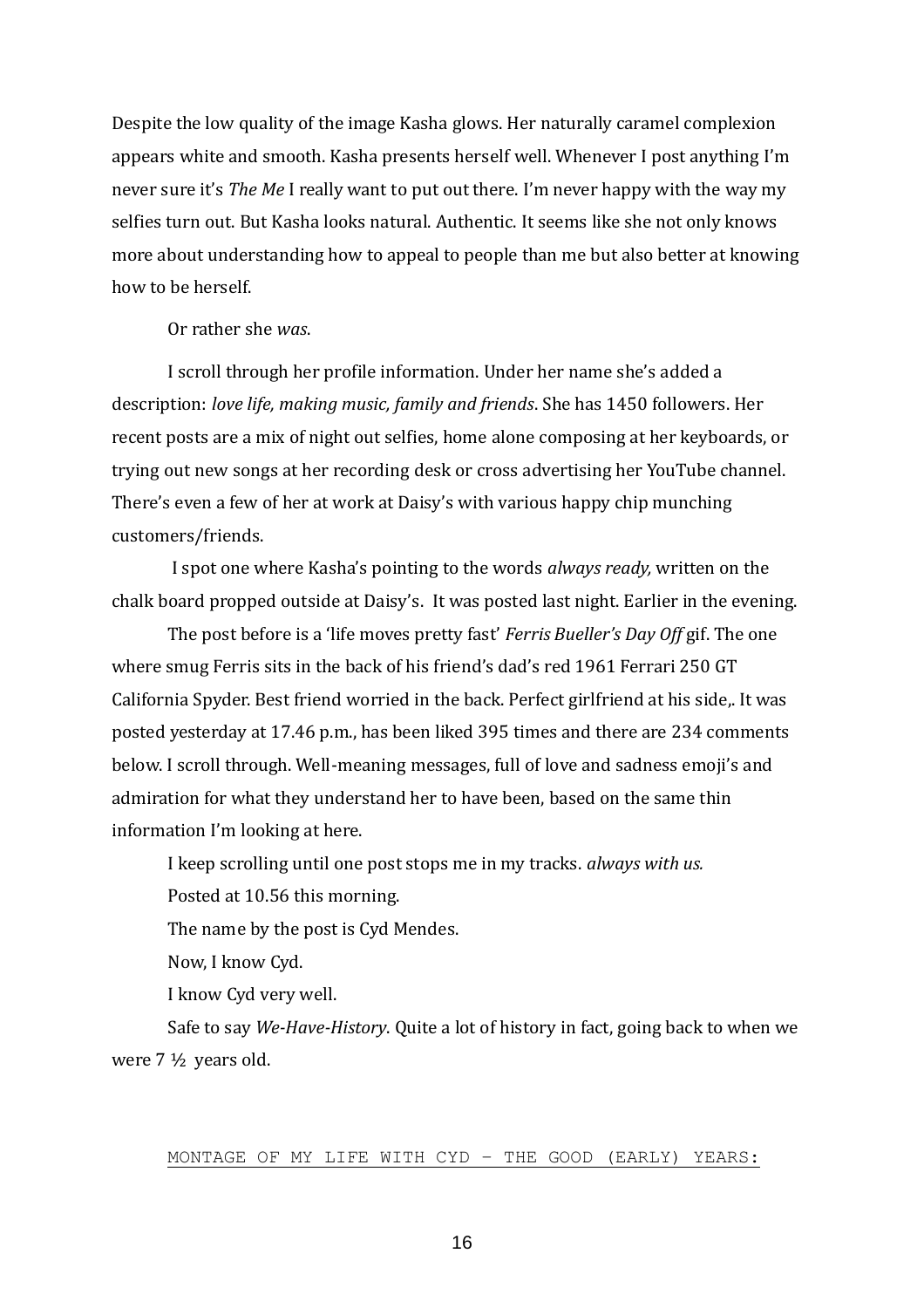2010: CYD MENDES (7 ½ years old) moves into the biggest, most expensive house on our street, four doors down from ours. She has a twin brother called JONTY who is, without exaggeration, the handsomest boy I have seen in reallife. They both are. Handsome, that is, not boys. Ha, ha. They live with their ex-model Brazilian mother SINITA MENDEZ, their very serious banker father GEORGE MENDEZ [British, Brazilian grandfather], and two white Chihuahuas called Crystal and Charlie who bark at anything and everything *all the time*.

### AGED 8: SCHOOL PLAYGROUND

A GIRL has pulled my brand new Ponyo backpack and I'm trying to get it back. She is throwing it around, messing up everything inside and I'm getting really, really angry.

For some reason, this is making everyone laugh.

Suddenly CYD appears from nowhere and catches the bag. I launch at her. We fight, pulling hair and kicking hard. A teacher arrives, separates the two of us and we're marched off to the Head's office.

Sitting, waiting to go inside for a bollocking.

CYD I was getting it back for you.

ME [I scowl, sarcastically.) You were?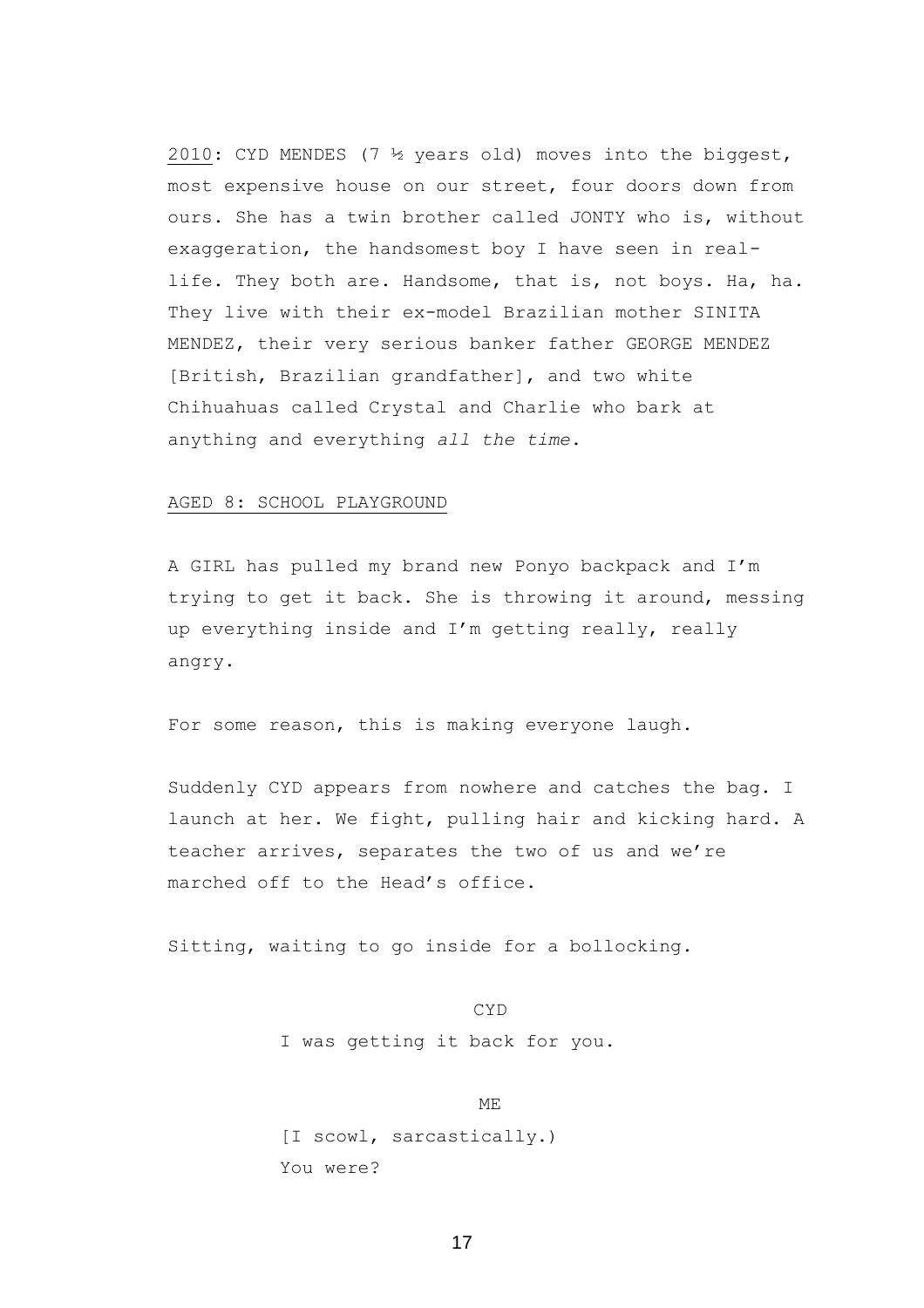Yes. I love that film.

ME

CYD

(cautious) You've seen it? (She's weirdly believable.]

CYD

Of course. Love it. [Beat] I particularly like the bit when fish Ponyo turns into a girl for the first time.

Me too!(too enthusiastically.)

ME

### CYD

Shall we just tell Drummer we were messing around? Hewlett over reacted? No harm done.

I think about the idea for a split second and agree. The alternative being a possible three-day suspension I don't feel like explaining to the parental. We get off with a light warning.

Unexpected outcome: I now feel slightly obligated to Cyd, due to her coming up with the idea, so now me and Cyd are strangely, but not altogether unpleasantly, *officially best friends*.

### AGED 11: INT. MY HOUSE

I am dressed up for a party in what I consider to be a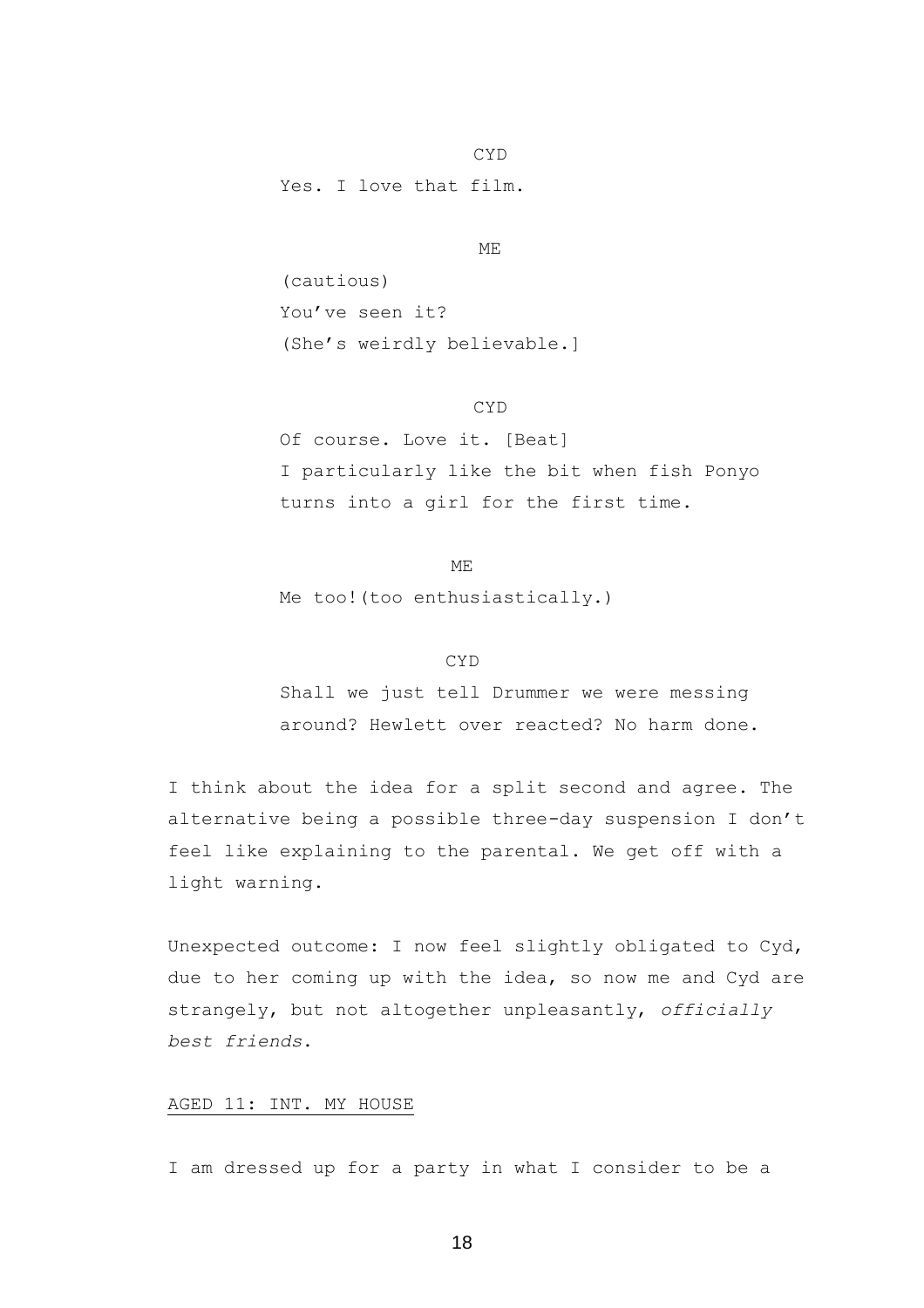pretty cool blue off the shoulder t-shirt dress with pink stripy leggings and yellow sparkly Trainers. I am waiting for CYD to come around so we can go together.

I wait. And wait.

Afternoon passes to evening and still no CYD. I go around to her house to find out she's already gone. Hours ago.

When I get to the party - not only is it nearly over CYD laughs at my outfit and then ignores me.

I'm furious.

#### AGED 13: INT. CYD'S HOUSE.

CYD tries out different make-up looks on me, playing at beautician. We laugh as she smears pink lipstick over my lips and smudges thick black eye liner across my lids it goes everywhere.

### Age 16: INT. MY HOUSE - MY 16th BIrTHDAY PARTY.

Cyd's always looked older. She is curvier than all of us, log silky dark hair, altogether way more glamorous. She dresses to show all this off. Low cut dress and heels. I come down in a vintage red gingham dress over black jeans and red Dr Marten boots. I see her whisper to Shani. They both look me up and down, pull a face, then rush up squealing and hugging, all smiles and birthday wishes. Cyd is whispering and two faced all party. Later, while dancing, she catches me off guard, admiring her brother.

CYD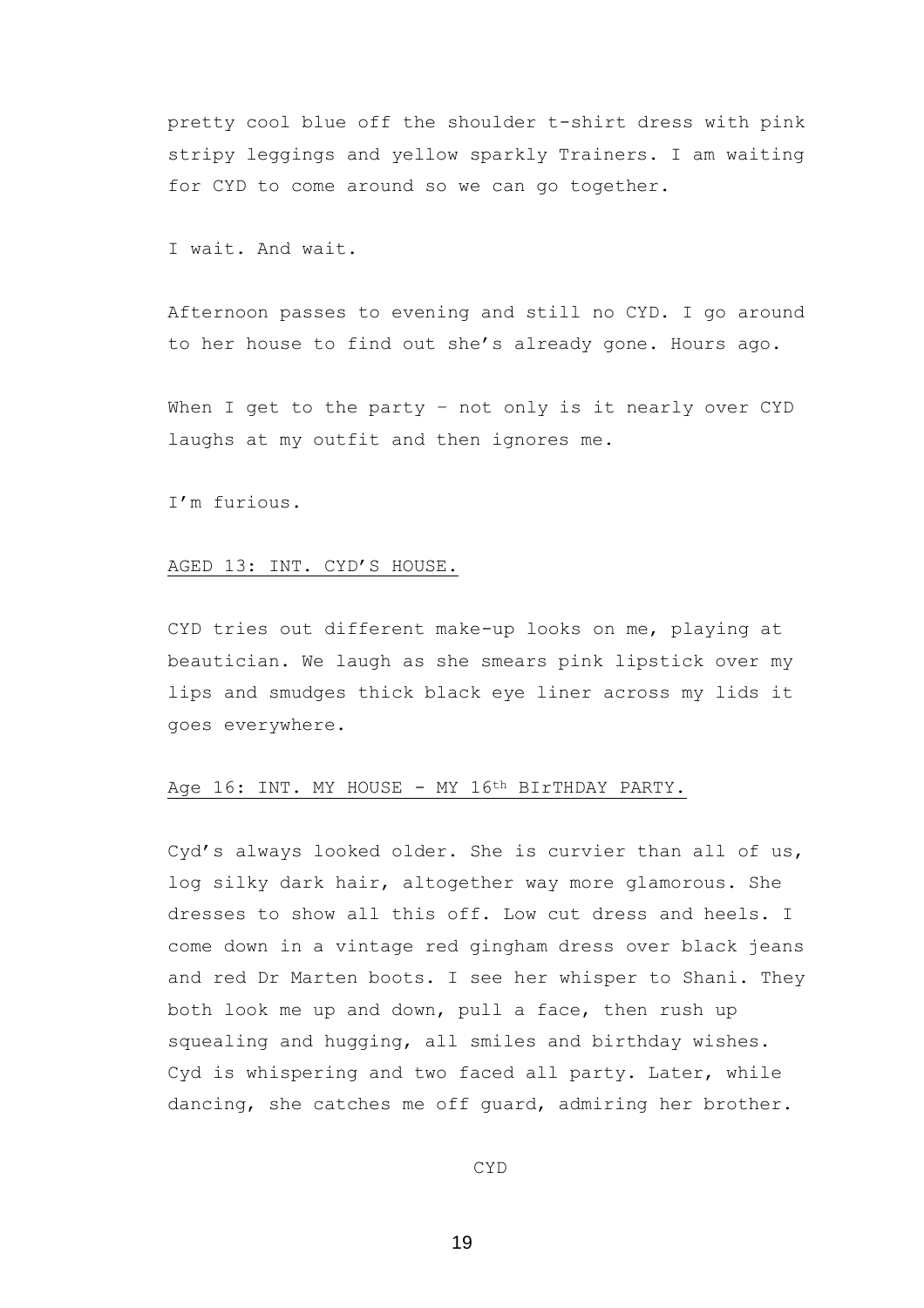#### Sweet 16 and never been kissed.

She smiles and pushes Jonty over towards me,

It's a crime. Time for a birthday kiss.

Jonty squirms. I blush beetroot, feet to head and run away. Crying from embarrassment and confusion and hurt I run into the bathroom and lock the door where Rhid finds me.

### AGED 18: 6th FORM COLLEGE: SUMMER 2018: [LAST TERM OF HIGH SCHOOL]

A nerdy, kind looking boy with bright eyes, save the whales tee-shirt and Dunlop trainers called PETE RIVERS trips over in the lunch queue. The contents of his tray – roast chicken, mash potato and gravy - splats all over CYD. All over her new All Saints strictly non-uniform jacket she's showing off to Shani. She is furious. The canteen goes quiet. This has happened before. A different boy and Cyd publicly crucified him. We hold our breath waiting for her to react.

Silence and then (beat) surprisingly she gains control. She look over to Pete and smiles.

END OF FLASHBACK

As I scroll through my feed I see Cyd's posted a picture of her and Kasha taken on a recent night out. She added a hand-written message in blue—*Darling Kasha. My heart is broken.* Followed by way too many hearts to reproduce here. She's linked a video of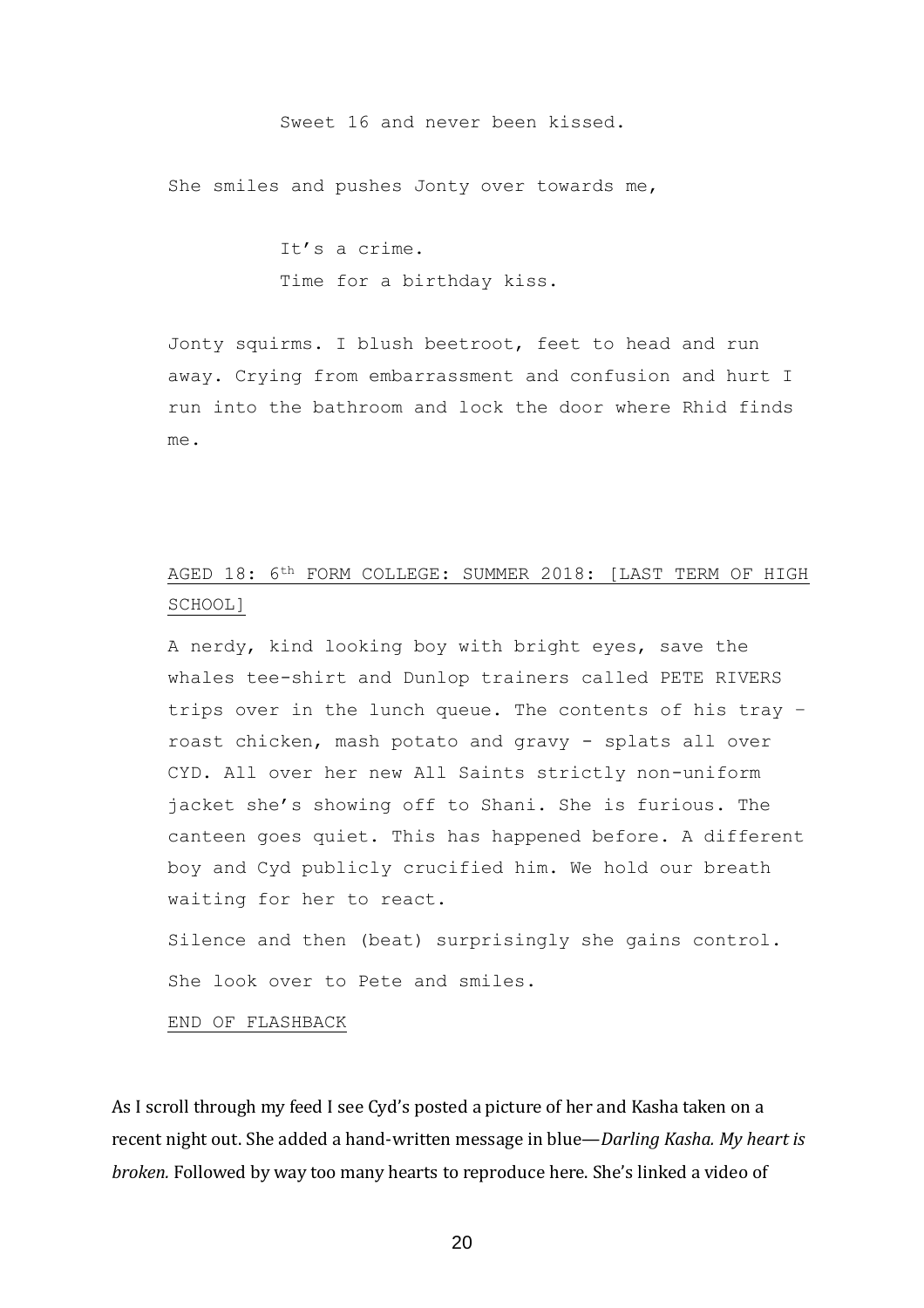Kasha singing at the 2019 Talent East Awards. I click play and directed over to Kasha's YouTube channel. Kasha is dressed in a long black sequinned tube, large boots and feathered hat with white fringe, like something Lady Gaga might wear on a day off. I hit play. The crowd applauds, the intro begins. Kasha sings.

*I didn't know if you knew what I knew about you but I thought you should know that whatever they said about me was untrue. These things, they don't need names These things, but we learned them all the same.*

I watch it through twice. Kasha has an amazing voice and a distinct turn of phrase. She transforms the lyrics giving every word something different each time. I'm impressed more than impressed, in factI'm moved.

I scroll down a raft of enthusiastic comments posted under the video. She's replied to all them personally. Rhid should see this. Where is he? I check the time. It's been well over thirty minutes since he texted.

I decide to see if Kasha has a Facebook page to see what I can find there. No one under thirty admits to using Facebook any more. Too many parents but most keep up some kind of presence. And there it is, or rather the little I can see as I'm not her friend. I send her a request. Chances are someone's taking over this page too. Not much going on. She shared a cute cat meme I've seen doing the rounds and a gif of an angry bald Trump with a slab of orange hair on a lead, barking. I enter Cyd's name in the search window and can't hardly believe what I see at the top of her timeline:

- *Cyd where r u? I really need 2 speak. I've been calling 4 ages. Msge me, call me, anything!!! quick. I need to speak with u now. No word of. A. Lie.*

It's a message on Cyd's wall from Kasha, sent last night at 9.31 p.m. Just about the time I placed my order at Daisy's.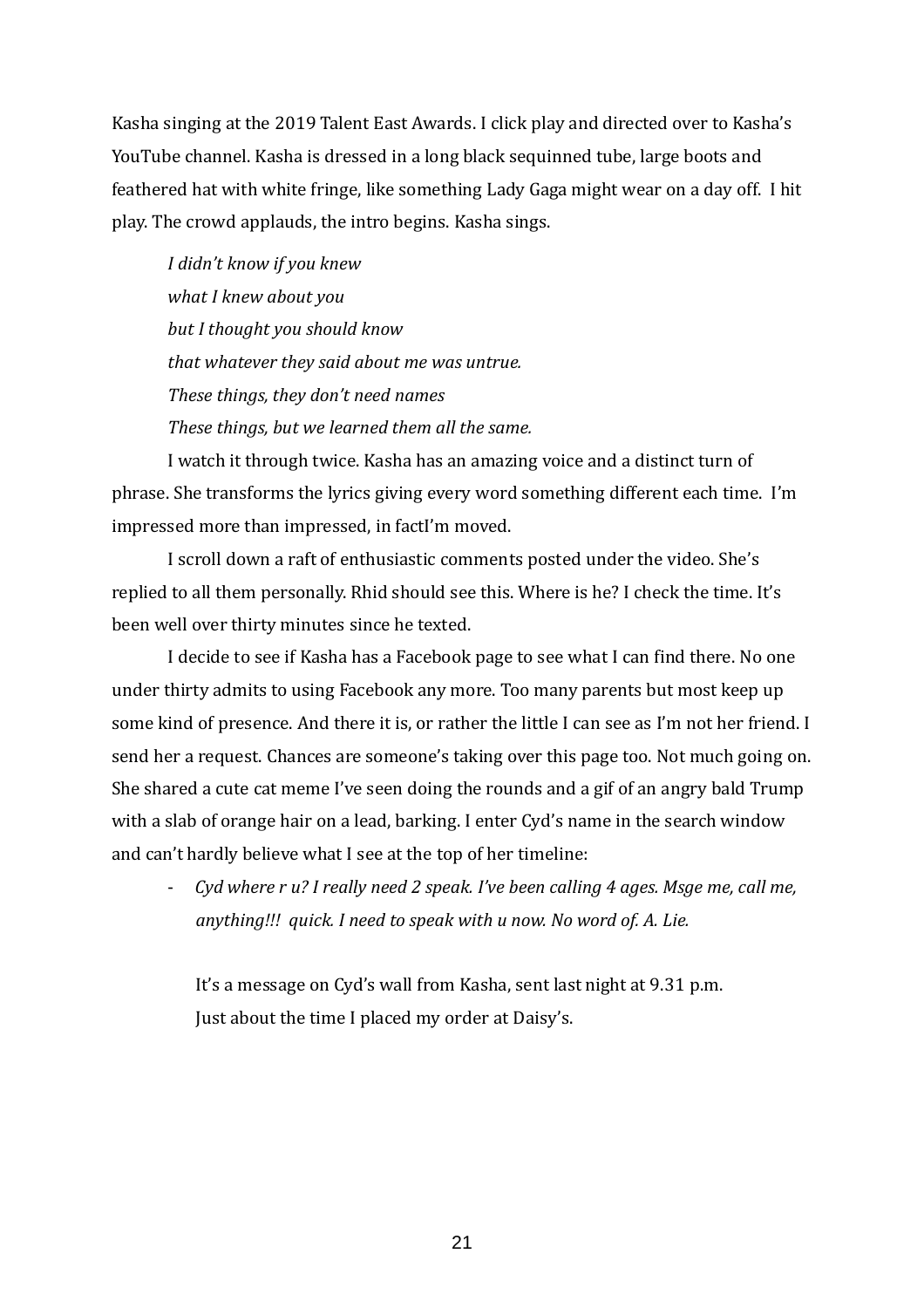## **Chapter five | an unexpected call**

Rhid finally arrives wearing a black t-shirt with the words *cleverly disguised as a responsible adult* printed in small white text across his chest. This is funnier if you know Rhid. He enters my bedroom in the usual way—two long strides straight to my bed and flops himself down.

'Alright?' he asks, making himself comfortable.

'I guess.' I shrug.

'Liar.'

'Look.' I try to scroll up the open browser window of my laptop but my cursor won't move. Impatient I refresh the page and Kasha's help message vanishes before my eyes! 'What the..?

'What?'

'Shit. Shit. Shit.' I glare at the screen.

'What?!' Rhid sits up.

'Kasha posted something last night – on Cyd's wall, now it's gone.'

'What did it say?'

'Paraphrasing: Kasha wanted to talk to Cyd *urgently*. She sounded really upset.'

I had seen that, hadn't I? I didn't *imagine* it? Or is this like the time when I couldn't remember if I'd put salt in my ex-boyfriend's drink or only wanted to. Or told Lola her hair looked truly ridiculous that green when I knew she wanted me to say it looked great. Or when I knew I should tell Cyd she'd gone too far, but didn't. TBH I often find it hard to tell the difference between what's real and what's imaginary. Nothing huge. Nothing to put my sanity into question I don't think, but enough to make me think twice. Like a dropped film frame or skip of a turn table stylus. Tiny ellipses, breaks in the continuum, gaps in the life I think I know.

'Why've you got this?' Rhid notices my phone on the bed.

'It's *my* phone…' I reply, wary of stating the obvious.

'You should have given it to the police.'

'Why?'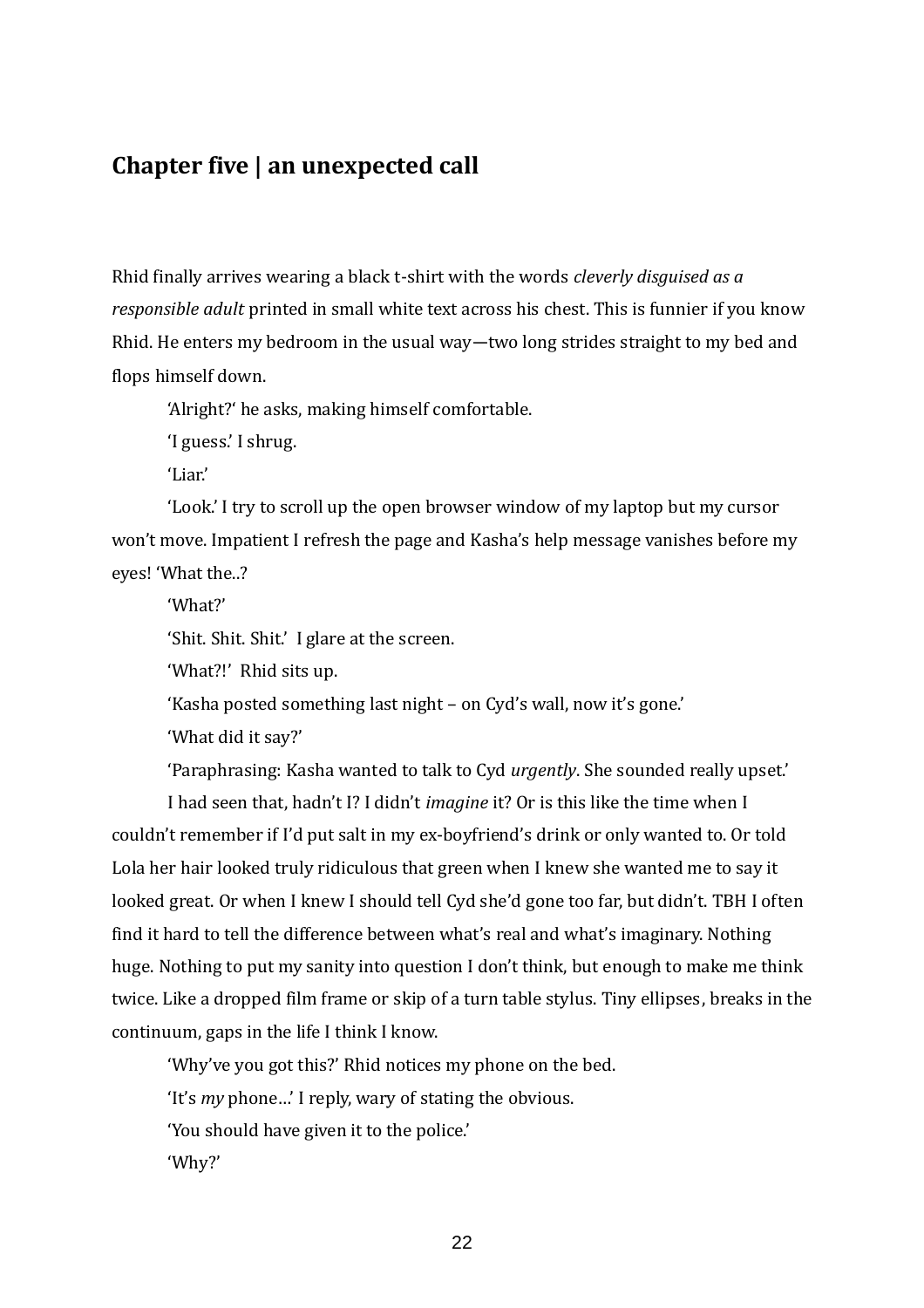'It was there when Kasha was killed last night. It might… I don't know … have clues on it or something.' I think about that and pick it up, pressing my thumb on the home button. The screen wakes and I notice something unexpected in my call history.

Two *unidentified* calls. Two *unidentified* calls but *one same* number.

OK so let me repeat that. *Number. Not* name. Which means it isn't in my contacts.

One of these calls is green, meaning it's been dialled *out* from my phone and punched in *by hand*. The other is red which means that whoever someone called then *called back!* 

*Who used my phone? And who the hell did they call?!* 

A number of scenarios present themselves, none of them good.

I take a note of the number on some paper by my desk and stare at the screen.

'So…there are a number of things I could do right now:

1—I could listen to you and take the phone to the police.

2—find that business card PC Kendal gave me, tell *her* about the number and *she* could tell me to take it in.

3—call the number myself and find out.'

I can see what Rhid wants me to do but… I just can't help myself.

'Obviously, I'm going for number 3!' I deliver in a kind of Ta-Dah-kind-of-way. Hoping to make this potentially stupid/dangerous decision sound like lots of fun.

Rhid rolls his eyes. I take a breath, holding the phone in both hands, like some Neanderthal who's never held a phone before and dial the number on speakerphone.

It rings.

*Bring. '*What if no one answers?' I whisper.

Rhid shrugs.

*Bring.* 'Should I leave a message?'

Rhid shrugs again, unhelpfully.

*Bring… scuffle…*

• - *Hello?* 

'OMG. Someone's *actually* answered.' I whisper.

• - *Hello? Who's this?*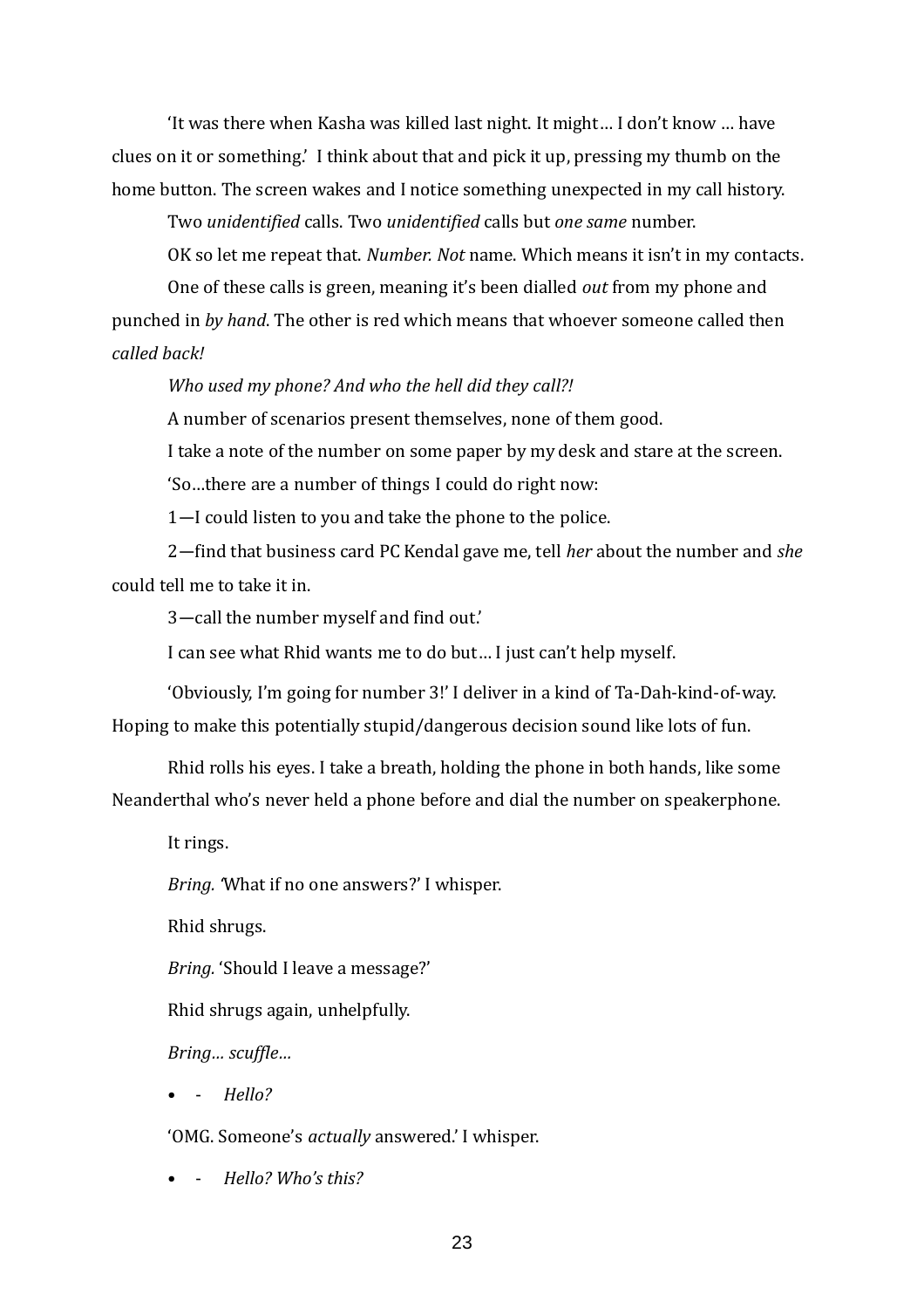The voice repeats. It's female, but deep, with a strong London accent.

I seem to have lost my voice. I literally cannot speak.

Who IS this?

She's getting angry now.

OK. I need to woman up.

• - *Err. Hi. Yes. I'm calling because someone dialled this number on my phone last night. When I wasn't there and I…*

I was going for confident and self-assured but my voice is distant and faint.

• - *Who IS this?!!*

'Does this woman know no other words?' [Another helpful Rhid contribution.]

- - *This is my phone…and I…*
- - *What do you know about Kasha's murder?*

The woman asks in a way that makes me think that perhaps I *do* know something. Even though I blatantly don't.

• - *Me? Nothing!*

A short silence.

• - *No matter. I know.*

She says this last line slowly. Then there's another silence, and the line goes dead. I stare at Rhid who seems to have lost the power of speech and lay the phone carefully on my bed. Like a bomb about to explode. I wait for my hands to stop shaking.

Regaining speech, Rhid orders. 'Police station. *Now.* Let's go.'

There are only a few people I'd let convince me do something I didn't first think of first myself. Mum, dad, Lola (sometimes) and Rhid. 'Okay, but I have to shower.'

'We need to get this to them NOW.'

'No way I'm leaving here without a shower.' I've already got my towel and heading out the room.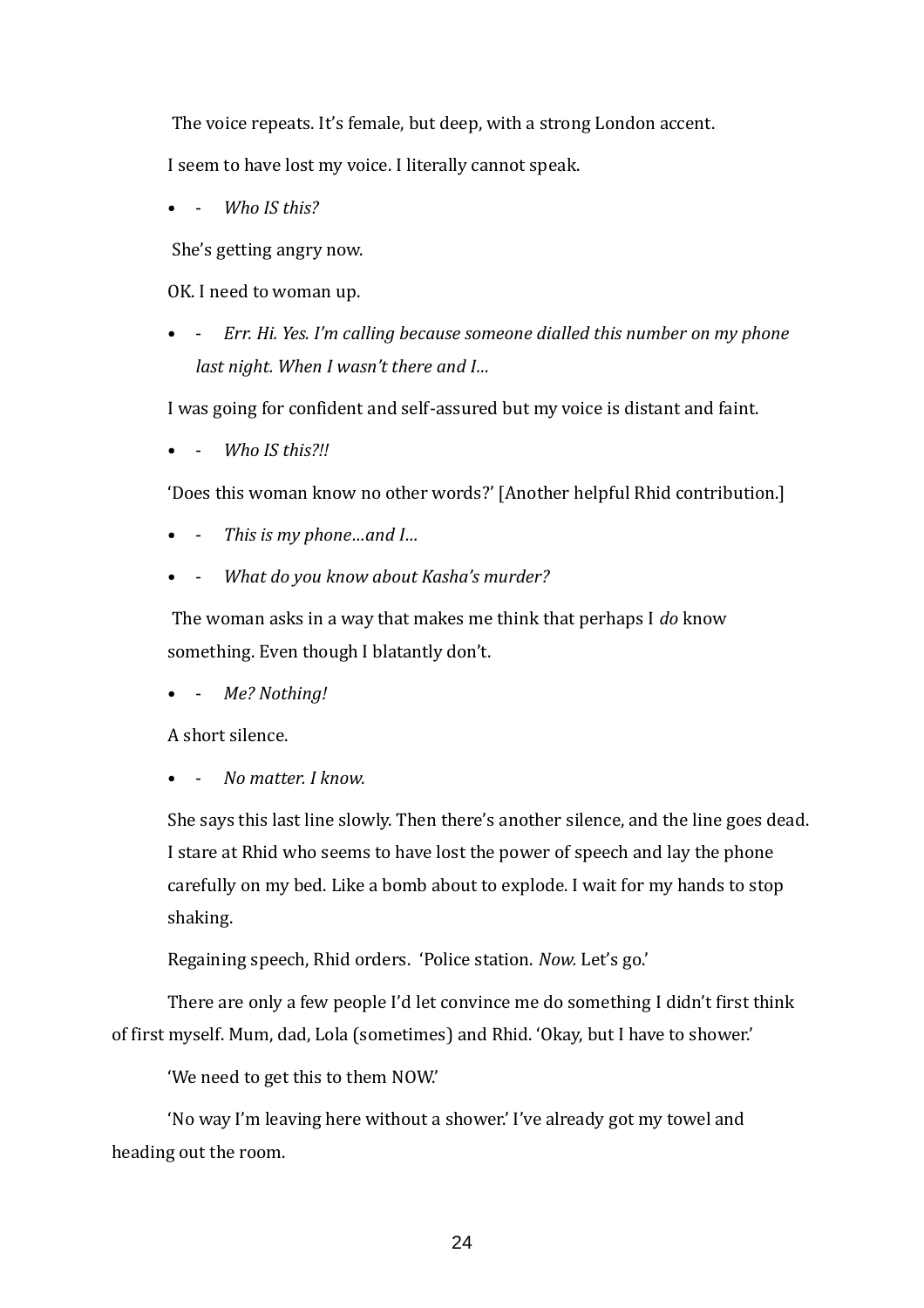In the bathroom I let the hot shower water run over me, wishing away the past fifteen hours.

'Have you seen all these condolence messages?' Rhid's followed me into the bathroom. I can see his back shape leaning by the door, faced away.

'I know.' I call out from behind the curtain, over the sound of the water. Thank god the shower curtain is solid.

'Listen to this one: '*Even though I never met you I miss you already so much. u r in my thoughts always xxxxxx love u xxxxx'* and this, '*One more angel in heaven. God bless you, child*.' People are crazy.'

'Yeah I read some. It's weird they're addressed to Kasha.'

'Why?'

'As if she's out there still. In some digital afterlife or something. Scrolling through messages, waiting for updates…I don't know. It's just weird.'

He reads another: '*I never met you but you seem to be to me so beautiful. May your heart shine on forever; sing for us in heaven with the angels. RIP xxx*. *Just viewed your talent show vid. What a loss. You really had it, Kasha. You really did. Tragic.'* 

'Tragic.' I say. Because it is.

Beat. 'Drink?' Rhid can change gear pretty quick.

'There's some cans in the fridge.' I call out through the curtain.

'On it.' Rhid leaves.

I catch my face in the polished chrome surface of the shower unit and see myself reflected in the bloodied splash-back of Daisy's kitchen last night. I turn up the heat. Steam billows around me but I turn it up again, letting the scalding water run over my body, turning my skin red. The bathroom fills with thick steam, so dense I can't see my face anymore.

Back in my room, wrapped in a towel, I join Rhid on the bed.

'I have to lie down.'

'Last night catching up with you?'

A bit.'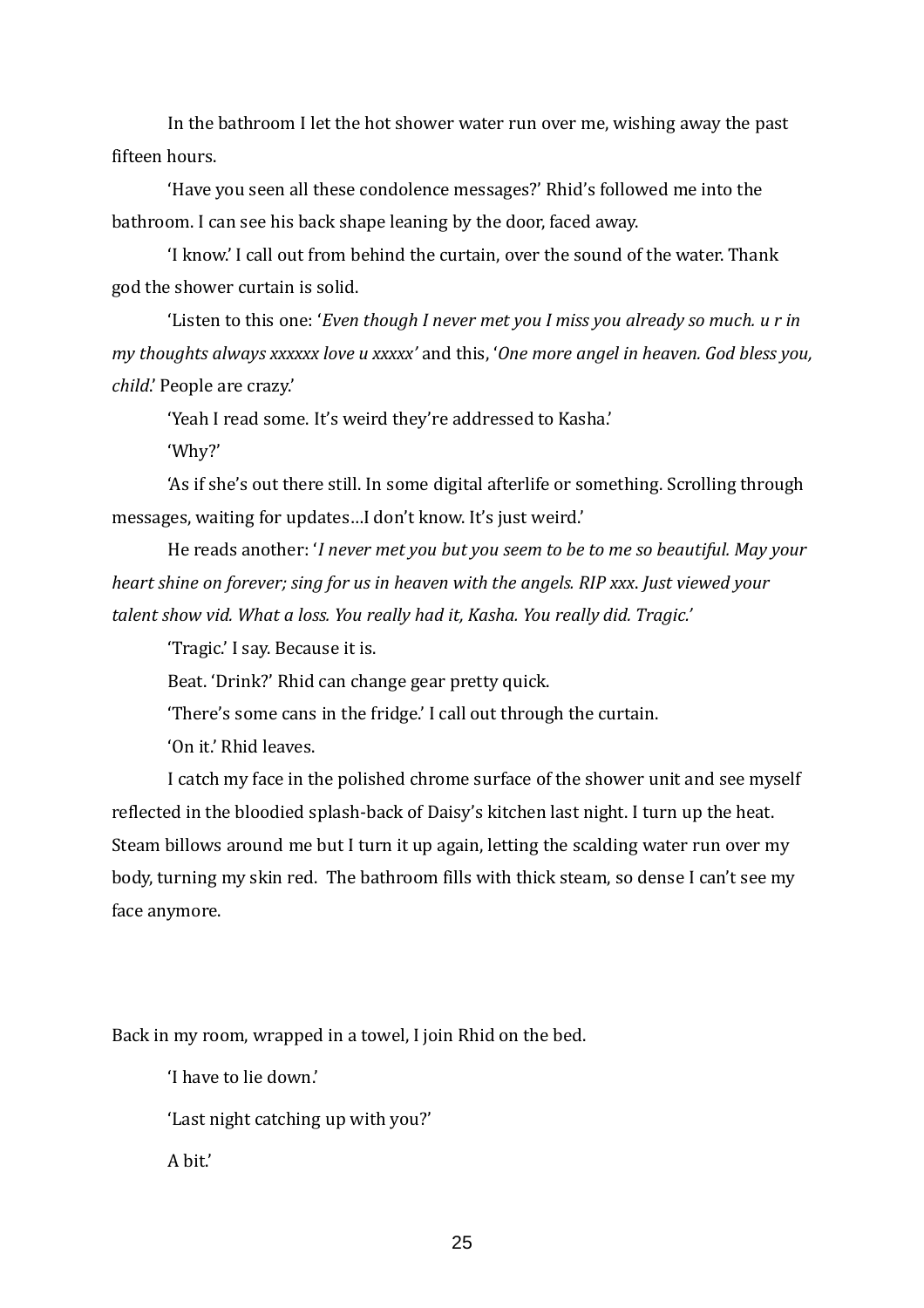'Drink this.' Rhid passes me a can of coke and, sitting up I chug it down and burp.

'Easy.' We briefly laugh and lay back. I look up at a stain on the ceiling section where the paint is slightly peeling right above my pillow. It's been many different things over the years at different times of my life. Easter bunny. Christmas Elf. Elephant. A cloud. Today it looks like a cloud. A proper Mr Daydream cloud.

*Maybe if I'd stayed with you like you asked, Kasha. Maybe you'd still be alive.*

Rhid pushes me off the bed.

'Oi!'

'Get dressed. We need to go.'

I disappear behind my cupboard door for some privacy. A few moments later I emerge wearing black jeans, trainers and a tee with the words *moody bitch seeks relationship* across the chest. Rhid shakes his head. 'Maybe not for the police station.'

I change to a plain dark grey shirt with yellow trim and we leave, grabbing the phone. Half way down the stairs I realise Rhid isn't following.

'What are you doing?' I call up.

'Waiting for you to remember the hideous yellow satchel.'

'Why?'

'Because you take it everywhere.'

'Well, not today.'

Rhid looks at me like I've decided to leave home without my head.

When we open the front door we find Mum's walking up the path.

'Where are you two going? I've got lunch.' She says, holding up two grocery bags. 'We're taking my phone to the police station.'

Mum's confused. I take a breath. Admitting you've been majorly stupid is hard any time but when being-stupid interferes with a murder investigation, that's much harder. I can tell you.

'Someone used my phone last night. I left it on the counter at Daisy's after getting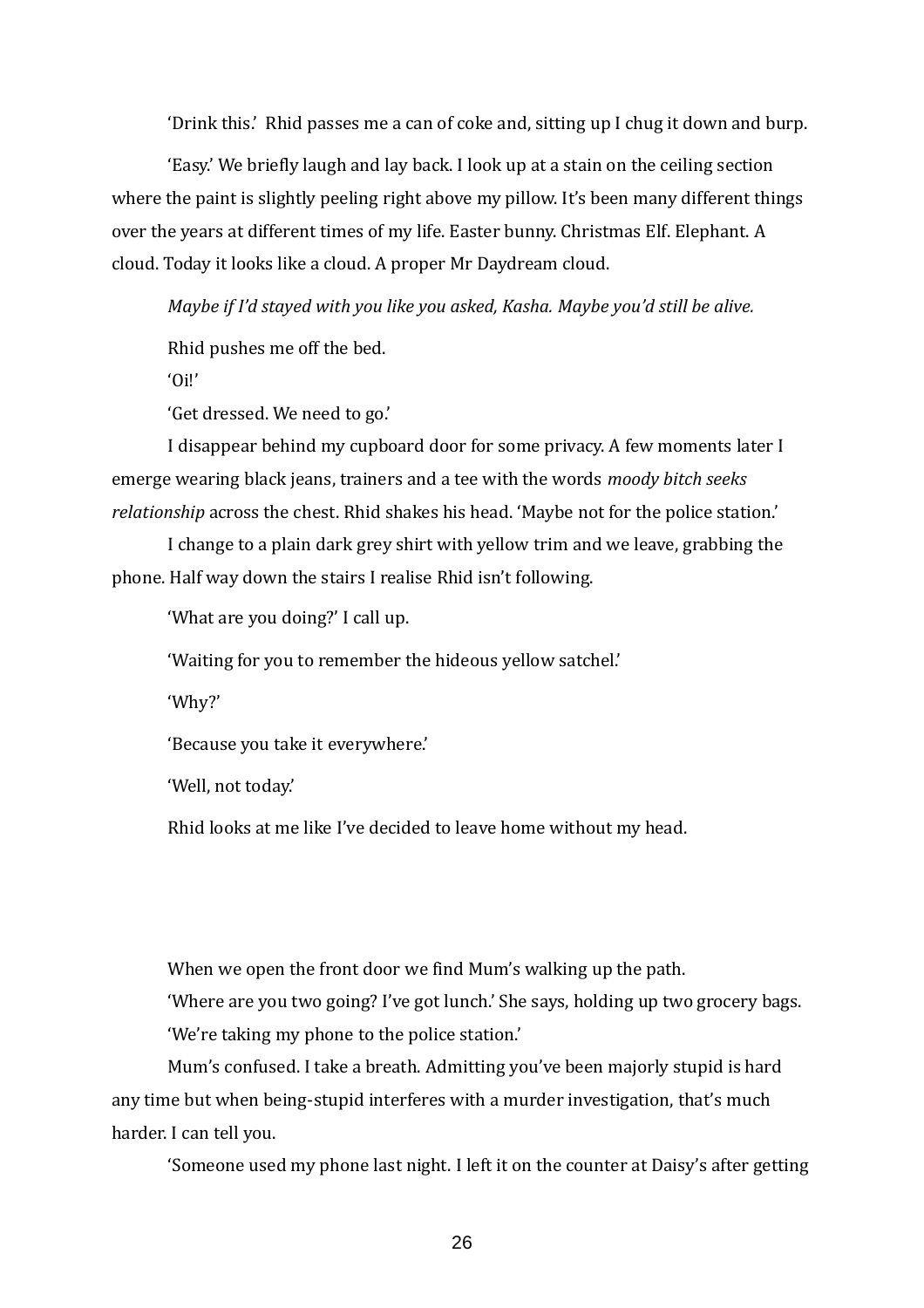our food. We found her when we went back to get when… Anyway…someone called a number from my phone, then *that* number called back.'

Mum's looking at me wondering if that's all. 'And… well…I…kind of called it – *them* - just now.'

'You did what?!' Mum puts down her bags.

'I wanted to find out who it was.' Rhid looks at Mum. 'I know. Stupid...'

'Why didn't you give it to the police last night?'

'I don't know.' I stare at the floor in silence. We all stare at the floor in silence.

'I've already lectured her on the importance of locking her keypad,' Rhid adds.

'You don't?' Mum looks like I've just told her I've stopped cleaning my teeth.

'I *do*. I *did.* It was set for like 10 minutes… anyway. Jesus! Shoot me, why don't you? There's a lot of things I *should* have done! I should have given the police my phone last night. I should have stayed longer at Daisy' and not rushed off. I should have stayed. Like Kasha asked me too. But I didn't.

'She asked you to stay?'

I nod.

'Why?'

'I wish I knew. I feel terrible.' And here's the reason why. 'It's just like last year. I didn't act then either did I? I stood by and let something horrible happen. Only now someone is dead.'

'You mean all that business Pete and Cyd?' Mum only really knows half of that story. A state of affairs I intend to keep that way, at all cost.

'Yes!' I sound strained and involuntarily emit a slightly hysterical laugh. It catches me out.

They're both worried. 'So I'm going, Mum. I'm going to the police station now, because you know and I know I *need to* give this to the police. Before anything else bad happens.'

'This isn't your fault Taylor.' Mum puts down the grocery bags and puts her arm around me. 'It's not always easy to know what to do in a difficult situation. It's easy to think what you *might* have done, with hindsight.'

Rhid steps in. 'Cyd was in crazy town that summer. No-one what knew what she was capable of. Not even you.' He's trying to be tactful, not give anything away. *He* knows every last detail.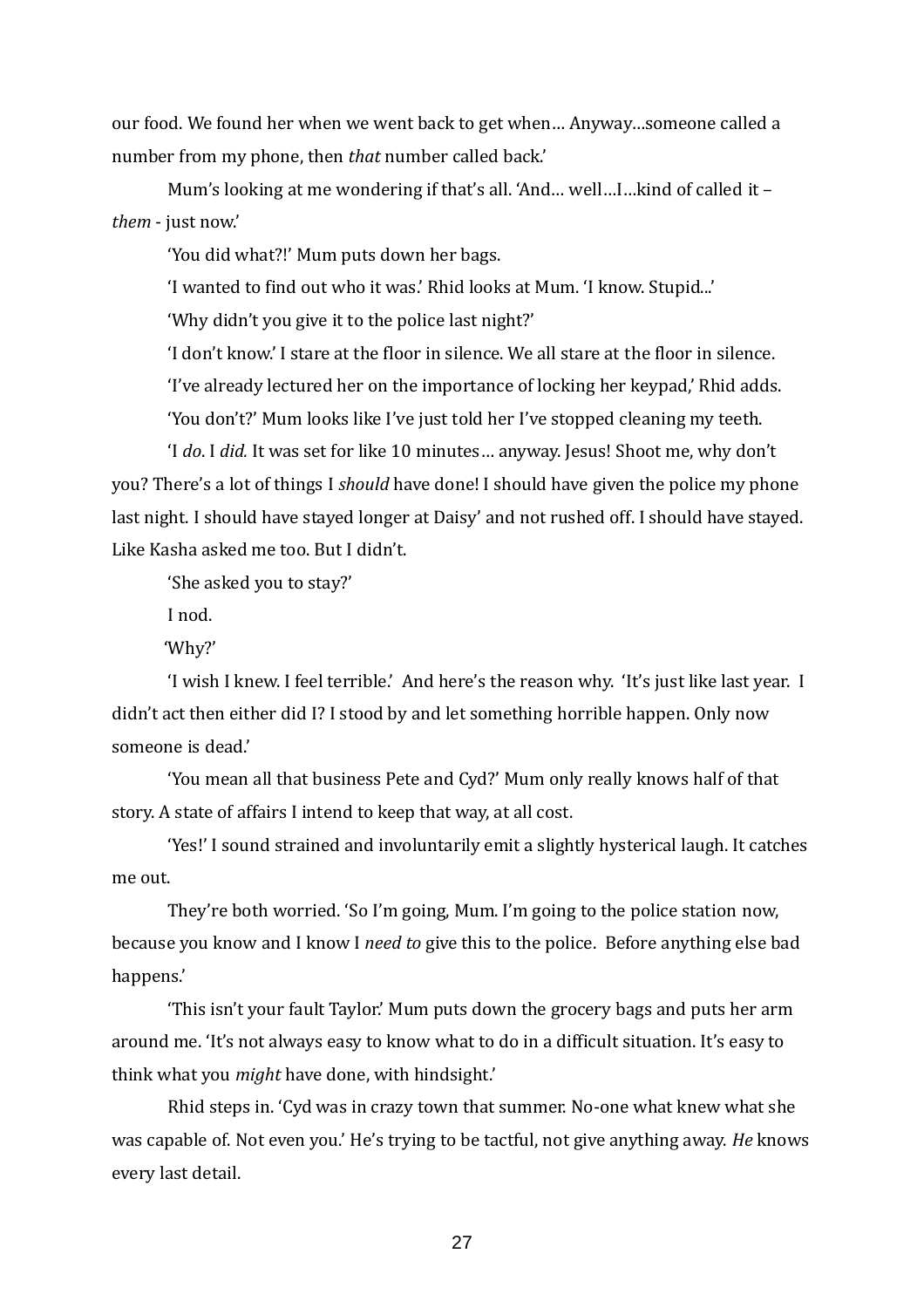'But I *could* have found out. I *should* have. Just like I *should* have stayed with Kasha.'

The three of us stand silently for a moment pondering similarities between two quite distinct events which somehow I've managed to merge into a tight ball of guilt.

I can see Mum calculating offspring risk.

'Don't worry I'm not going to do anything stupid. More stupid. I'm just going to drop it off, and come right back. Right?'

'They'll probably want us to make a statement.' Rhid adds.

'Right. Sure.' I move towards the side alley where our bikes are parked. 'Anyway. We need to go.

'Let me drive you.' Mum shakes her car keys. 'I'll just drop these inside …'

'I'd rather bike with Rhid.'

'And *I'd* rather drive you.' Mum's easy come, easy go most of the time but she can do a hard line in *my way or the high way* when the situation calls for it. But then so can I. She considers her options. She's probably thinking it's good that her daughter wants to go out with her friend still. That she isn't so traumatised by last night's events that she doesn't want to never leave the house again. Good. Yes. But right now, she hates it.

She draws a deep breath, sucks in any reservations, and says, 'Ok.'

'Thanks.' I give her a big squeeze with both arms locked.

'You two! You scare me to death.'

'I'll look after her,' Rhid reassures.

'Like last night?'

Rhid stops in his tracks like he's been slapped. Mum's gone and voiced a feeling he's been working hard to suppress.

'It's not your fault Rhid.' I say, because if there's one thing I do know about all this it is that.

'I shouldn't have let you go on your own.' Rhid points out.

The three of us look at each other, each one of us suddenly realising the magnitude of last night.

'Sorry Rhid, that wasn't fair. None of this is your fault.' Mum pulls me in for another hug. Rhid stands awkwardly for a moment until mum pulls him in too.

Now we both feel awkward.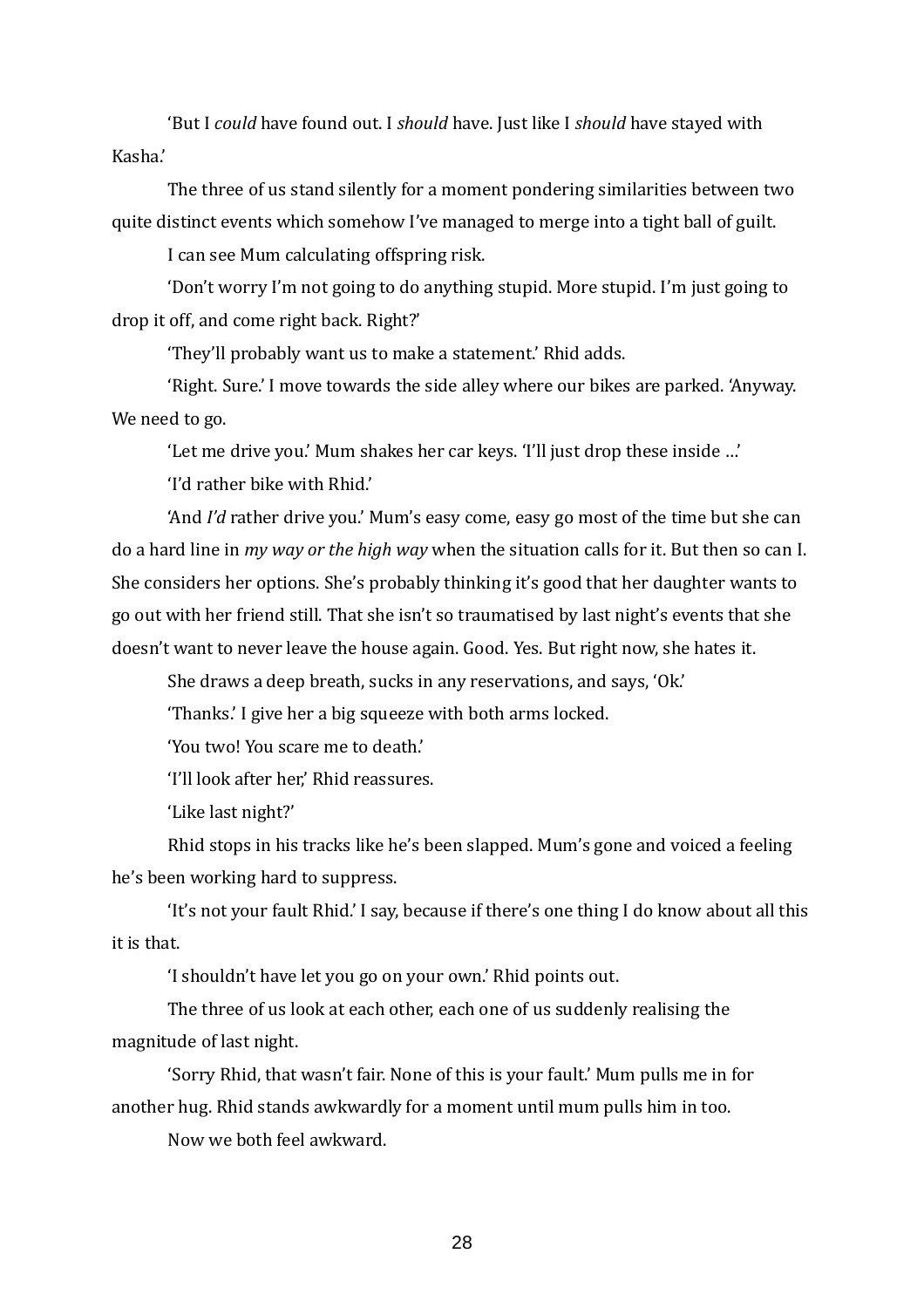### MONTAGE OF MY LIFE WITH RHID SO FAR -

### EXT. OUR STREET

RHID [aged 7], SECOND GENERATION WELSH ASIAN peers out of a beat-up orange Toyota holding one end of a NATIONAL WELSH RUGBY SCARF. The other flaps out the back window like a flag. The car is covered with welsh national stickers. They slow-drive past our house, looking for an address. Which they eventually find - the last in a terrace of new build houses, at the end of the street. Dad steps outside to see what I'm looking at. He objected to these new houses at planning on the grounds there wasn't enough room on our street for the extra residents' cars, and the architectural design were, he said, unsympathetic with the rest of the Victorian properties on the street. His objections were ignored.

RHID spots me playing on the street on my bike. He sticks his tongue out and I copy. We laugh. His parents are busy looking around the house, unpacking, Rhid cycles out with two packs of sweets. He comes over, hands me one and cycles off. I cycle after him.

### INT. UNIVERSITY PHYSICS LAB – CHRISTMAS HOLIDAYS.

Aged 11. Rhid and I mess with the microscopes in the lab where Rhid's dad works as a technician. Rhid's dad gets cross and makes us wait outside in a long boring corridor. This doesn't last long. We go outside and cycle down the steps of the college. Rhid says he's going to be an award winning downhill cyclist when his older. We're told off by a porter. Rhid's dad is told off by the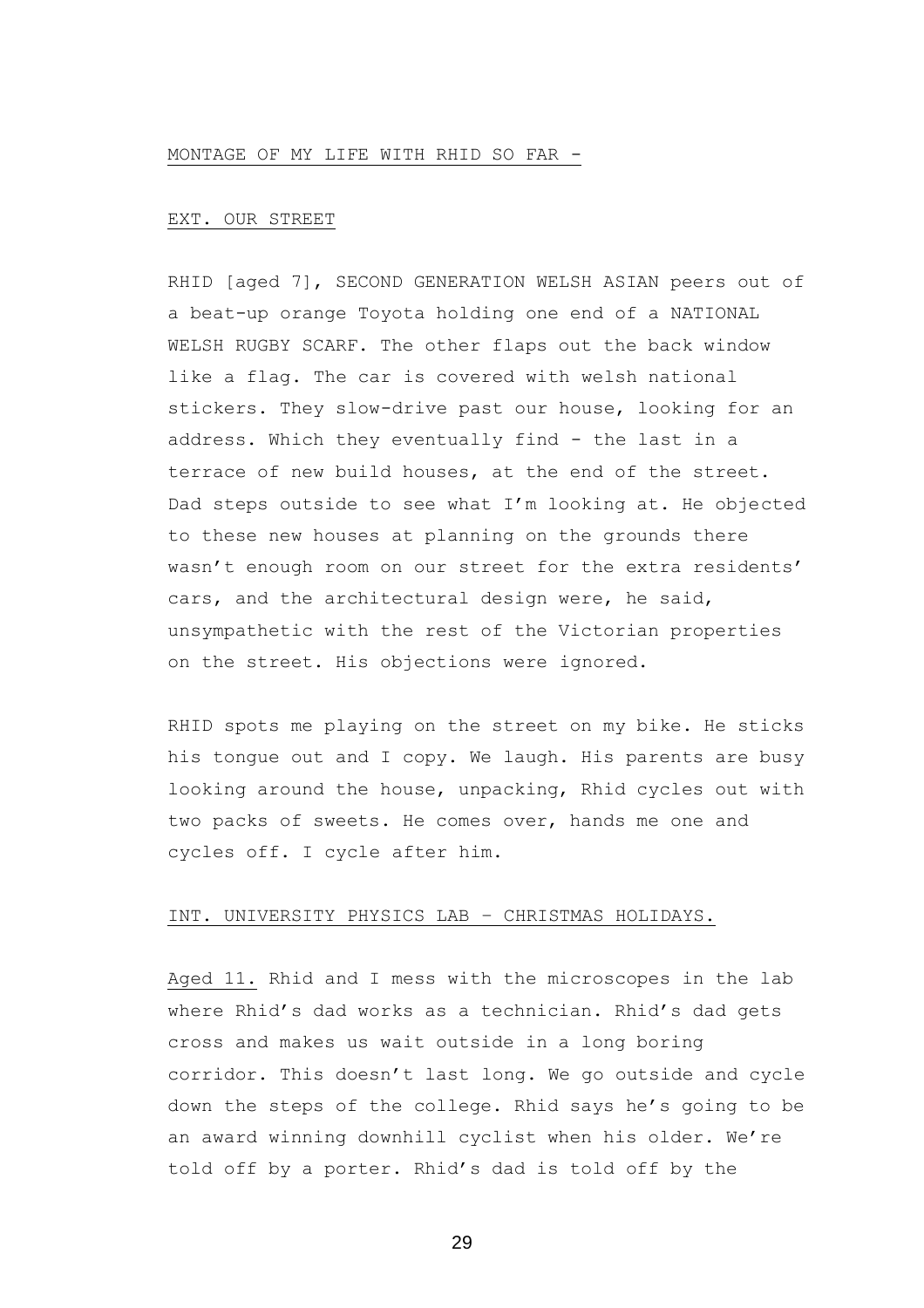porter. Rhid's dad tells us off again.

#### EXT. STREET – HALLOWEEN

Aged 13: Rhid is dressed up as the Pope and I'm dressed as a zombie witch. We are sitting in my room my dad's old portable cassette player on my lap and a small Casio keyboard beside me. We're recording repetitive 3 note loops and things like; *we know what you've done, we will never foooorget, you will paaaay*, and making screeching, retching and strangulation sounds while trying not to laugh.

#### CUT TO:

After dark: Rhid and I hide behind a large skip with the portable cassette player playing the muffled recordings to groups of younger kids out trick or treating. We jump out when we see anyone new, scaring them senseless.

### INT. HOME – MY 16th BIRTHDAY

I'm having a party at home, everyone is dancing in the living room, cake, balloons scattered on the table, the works. I'm crying in the bathroom. Downstairs Rhid realises I'm missing and finds me. I don't want to tell him what's wrong and push the laundry basket over. One of mum's bras falls out. We both look at it and pull a face. He tries it on, over his t-shirt that says *I'm fine #what u lookin' at?* He admires himself in the mirror, acting sexy. He can certainly strike a pose can Rhid. I laugh to crying.

### END OF FLAHSBACK MONTAGE OF MY BEST BITS WITH RHID SO FAR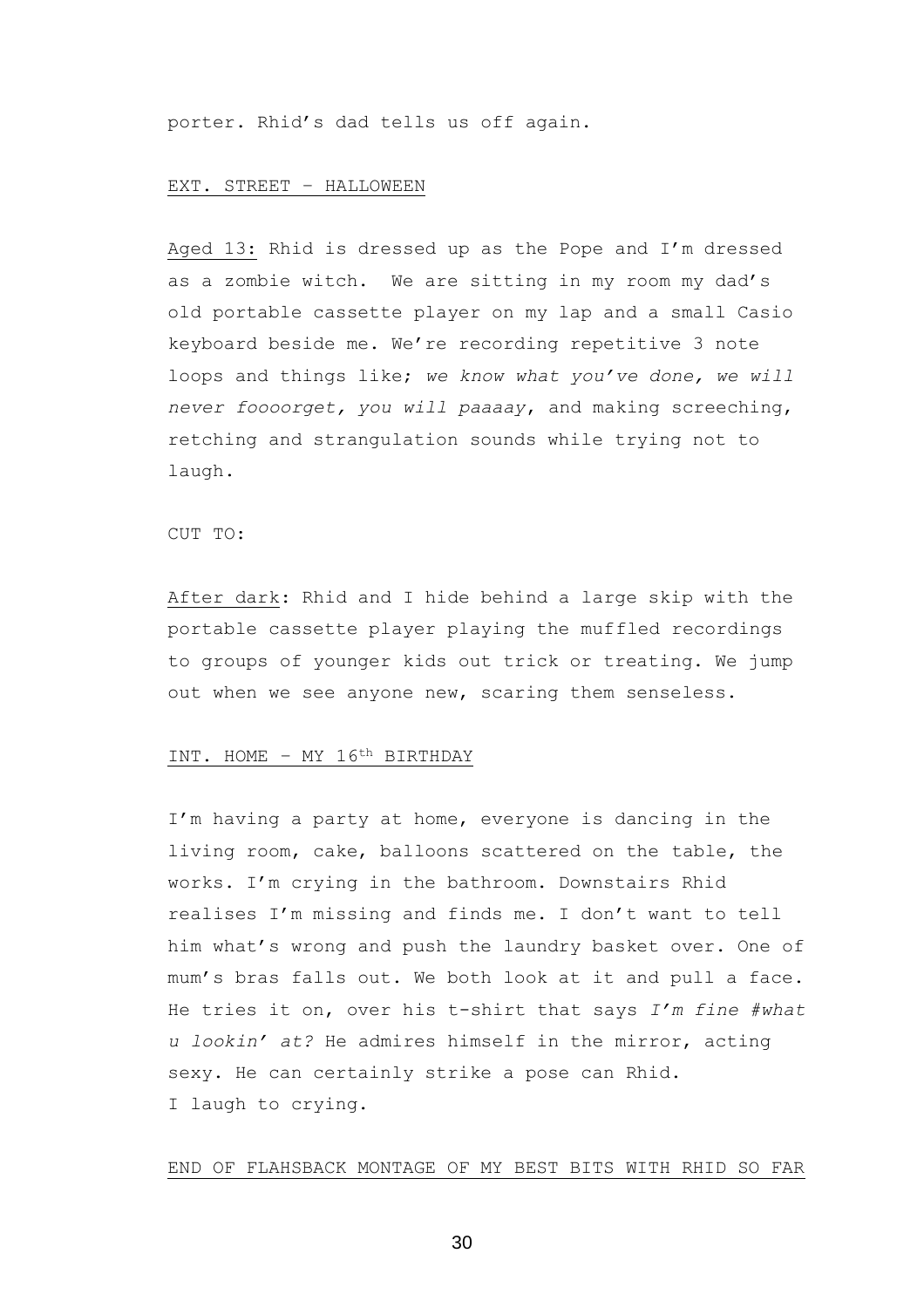So, you see, Rhid and I go way back.

It's an odd alliance on many levels but, you know what? It works.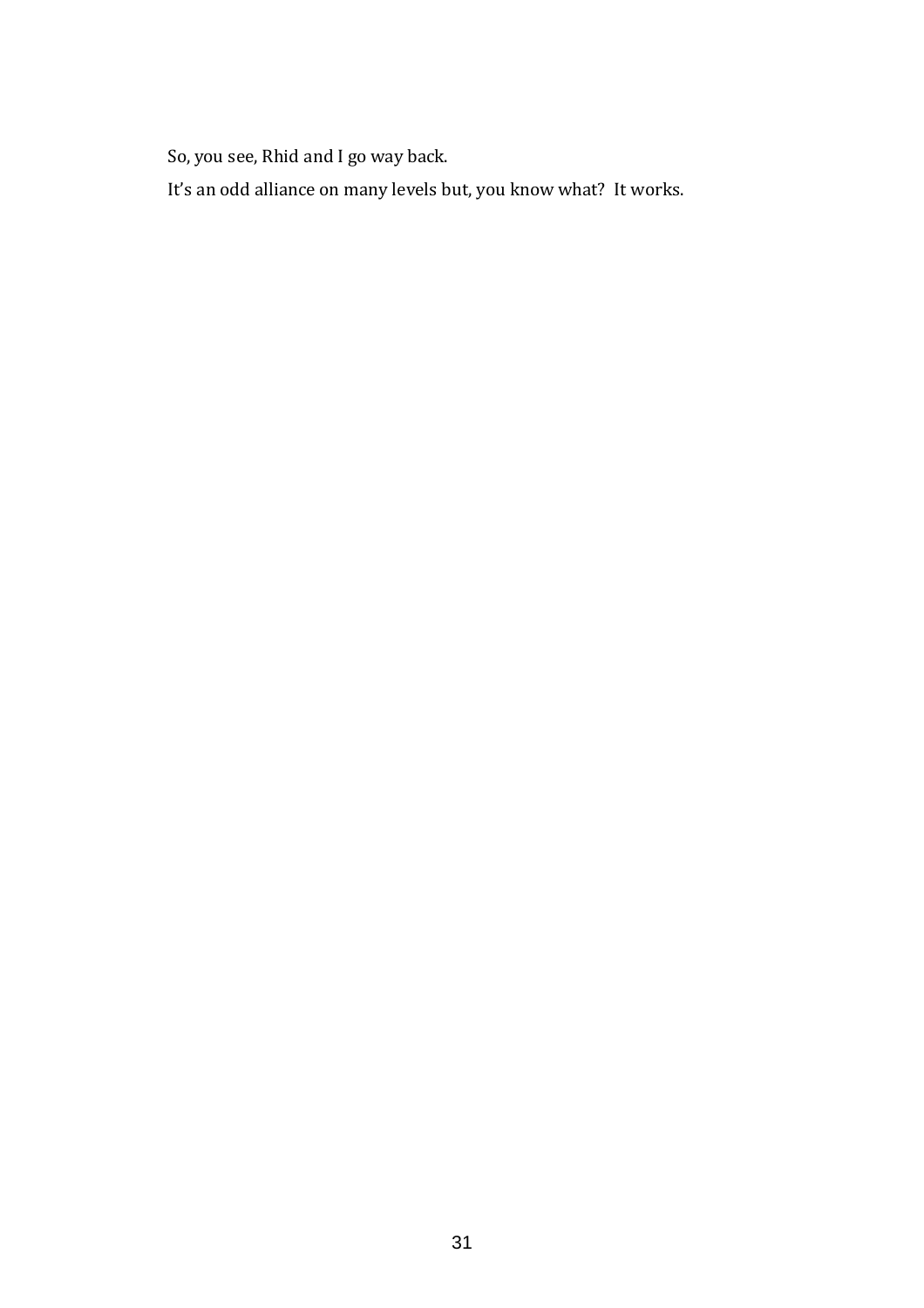# **Chapter six | operation Alice**

Finally, mum let's us leave and we cycle to the end of Victoria Avenue, over to the bus stops by Christ's Piece and from there it's only a few minutes to Parkside station. For a few moments, cycling along streets I've cycled so many times, I feel free. My turquoise Rayleigh with drop down handles wrapped in cream leather tape with cherry red tyres is a completely customised Restoration Project of Love from dad who found me this rare vintage frame two Christmases ago. Rhid rides a black and green fixie with polished chrome rims and bright yellow tyres and yellow leather seat. It's way cooler than mine and I love it but I love mine more. I couldn't love mine more.

'So how'd Kasha know Cyd and everyone I wonder?'

'At a party I suppose. You saw who Kasha wassinger-songwriter with her own YouTube, *going places* and you know Cyd likes to friend people who might be useful one day.'

I knew. It's one of the reason we fell out.

'Listen to this.' Rhid was looking at his phone, 'Yesterday Kasha had 1107 friends. She now has 2,976. Thank you for helping remember a very special person. All friend requests will be confirmed so come and join Kasha's growing online family and keep her memory alive. Peace and love. ' He pulls a face.

'Do you think it's Cyd?'

'What's Cyd?'

'Who's taken over her fb?'

'Probably.' Rhid can't stop himself jumping up and down the odd curb narrowly avoiding cars and other vehicular road users.

'I found a whole load of stuff going back to last August when they became friends. Lots of photos of nights out, music shares, random gif likes. Usual.'

'Cyd and you weren't speaking then, right?'

'Not one single sarcastic emoji.'

Rhid jumps off the curb and pulls out a bike's length ahead of me. 'Shame we can't show the police that last post of Kasha's you saw, to Cyd.'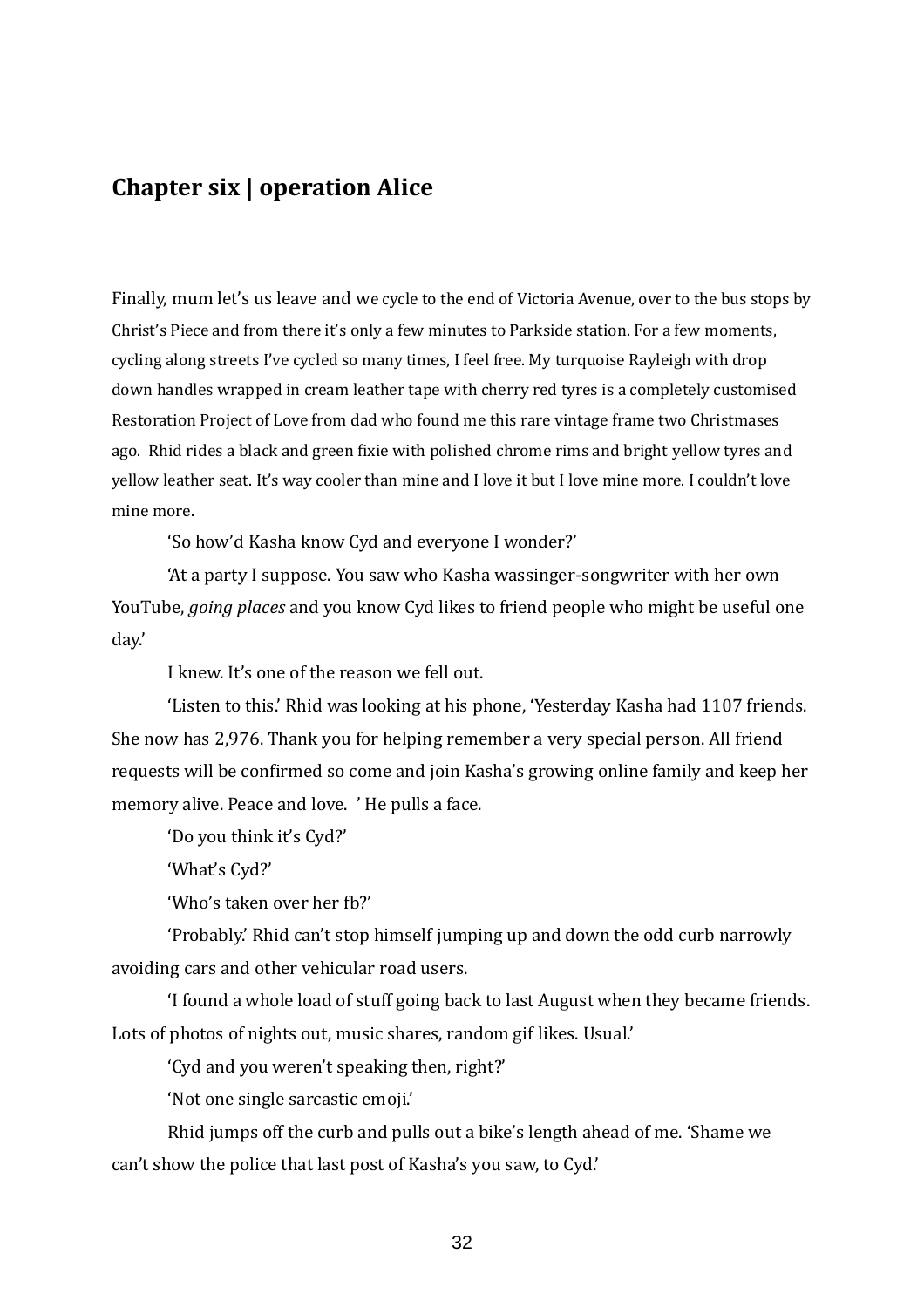I push through the gears to keep up with Rhid. He's so much fitter than me. 'I know, but that's the trouble with social media. It only tells you part of the story. The parts people *want* you to see.'

The police station is a bland, grey concrete building next to the fire station. It was like the council was advised to put all their ugly essential services buildings together in one area of the city so they don't ruin the picturesque views Cambridge is famous for.

'I feel sick.' I look for a place to lock up.

'It's alright, Tay c'mon. They're not going to tell you off or anything.'

'Look at my hands.' They're shaking.

Rhid pushed his arm through mine. 'C'mon. It'll be fine. We'll explain. They'll be grateful for the lead. They're not going to lock you up.'

I think about that last statement. He's probably right. But then I think back again to last night.

If not telling them about the phone was all I wasn't telling them, he's probably right. Otherwise…

'C'mon. Let's just do it.' Rhid cycles off and I peddle hard to catch up.

Inside the police station, we walk up to the desk where the sergeant, a plain looking man, hard to age, regards us with a pretty impressive mix of disapproval and boredom.

'Can I help?'

'We need to see DCI Layton. We've something very important to tell him about last night.'

'And you are?'

'Taylor Millar.'

'Rhidian Smith.'

'We're the ones who found Kasha Stone last night.' Rhid leans on the counter. The desk sergeant pushes back and nods. He turns to the phone on the counter by a stack of CCTV cameras and makes a call.

A few moments later another officer ushers us into an interview room.

A few more minutes later PC Trish Kendal enters looking stiff and uncomfortable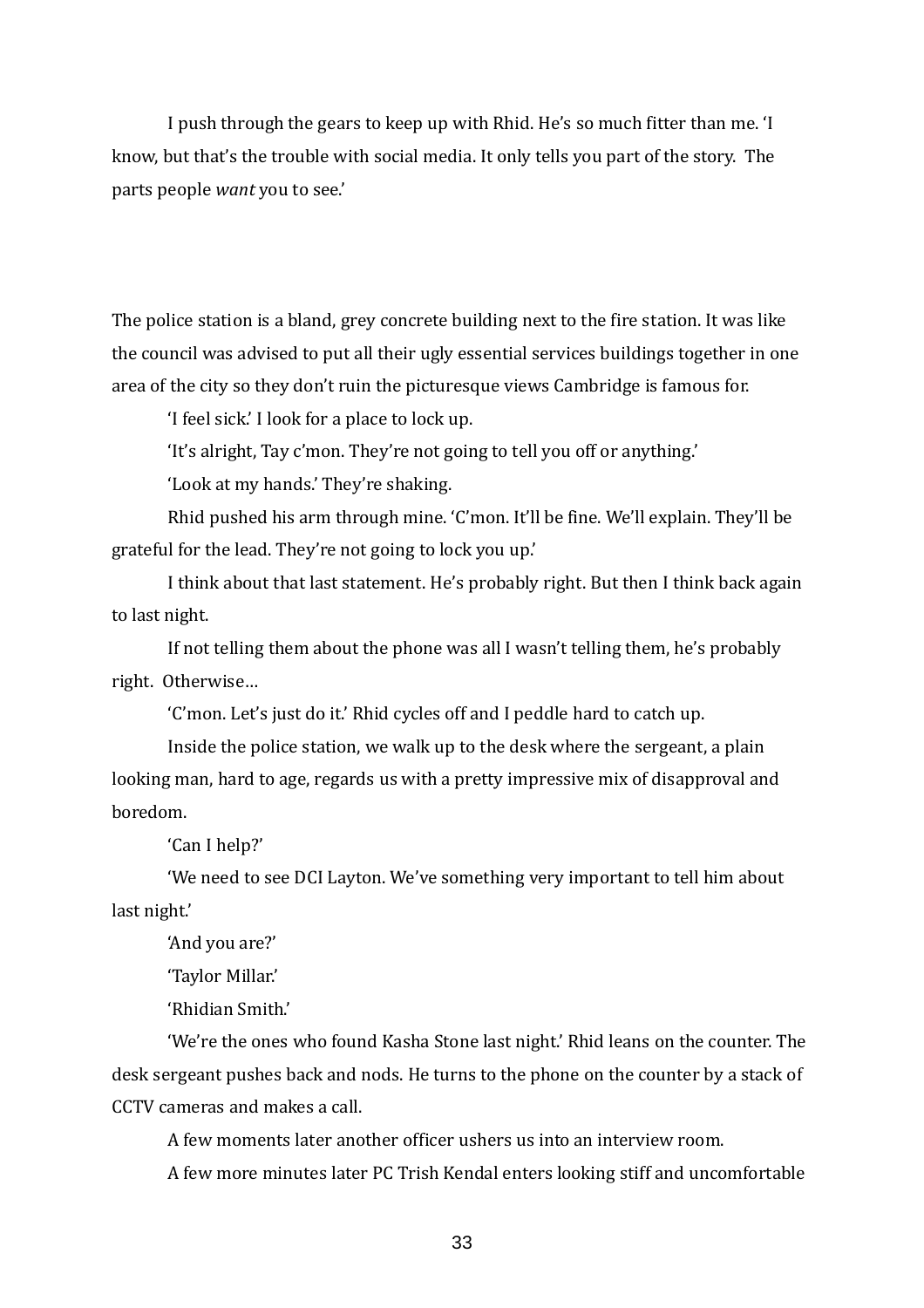in her uniform. I don't see how standard police uniform is practical for chasing criminals, surely tracksuits would be a better option? Hard to take anyone that seriously in a tracksuit though I suppose.

'Hi. I'm Trish. I told you last night but sometimes it's difficult to remember stuff like that when you've had a shock.' She's more business-like than last night but still friendly. 'Why don't you have a seat.'

We sit on orange plastic chairs set either side of a small table. Suddenly it all feels very real. The grey interview room in a grey police station with CCTV in the corner and what looks like a two-way mirror along one side.

'No one's on the other side of that if you're worrying.' Kendal reassures, reading my mind. 'Wouldn't have chosen this room myself but it's the only one free right now.'

I pull out my phone and put it on the table. 'This is the reason we found Kasha.' 'Okay.' Kendal takes that in.

'I bought some food from Daisy's earlier - Kasha served me - and then I left it behind. Accidentally.'

'Go on.'

'We were halfway home when I realised so we went back and well, that's when I found her.'

Kendal looks at the phone, then at Rhid and then me. 'How long were you away?'

'Twenty, maybe twenty-five minutes, tops,' I explain. 'I left it on the counter so it was there when Kasha...'

Just then the door opens and DCI Layton appears, looking grey, contained and slightly aloof, just like last night.

'Taylor, Rhidian, this is DCI Layton. The lead investigator.' Everyone shakes hands. Layton takes a seat. Kendal fills Layton in.

'I see.' Layton's expression is pure poker play. 'So, tell me about this call you made to the unknown number you found on your phone.'

I shift uncomfortably, glancing at Rhid. 'A woman answered. I asked her who she was. She asked me who I was. I told her this was my phone and then she asked about Kasha. She thought *I* was involved in her death. I said no way – then she seemed to change her mind.' Layton and Kendal listen carefully. 'She said he *knew* who killed her.'

'Who?' Kendal asks. T*he Question* everyone's thinking.

'She didn't say. Just hung up.'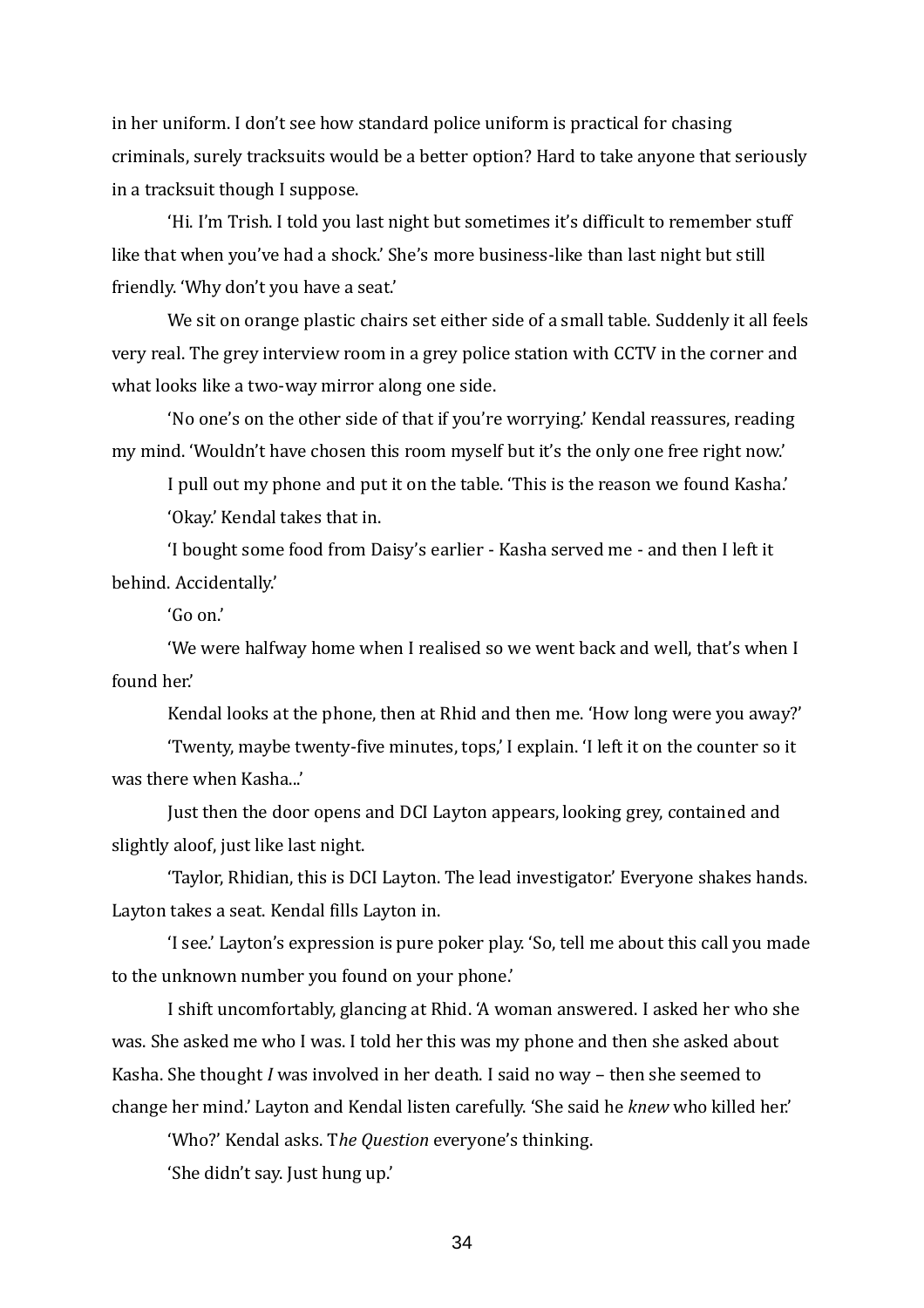Silence.

'What about her voice. Anything distinctive about it? An accent?' Layton asks checking his phone.

'London I'd say, but with a tinge of something…maybe…West Indies…? Jamaican maybe?'

'Anything else you want to tell us?' The question is directed at both of us.

'No. I don't think so.' I say wracking my brains for anything I can remember of last night.

'Rhidian?'

Rhid shakes his head.

Layton walks over to the one window in the room and open the blinds a little. Early summer sun hits his face, blinding him slightly. He turns back to us. 'You'd been at a friend's earlier, you saida house party out in Barston?' I glance at Rhid he must have told them because I don't remember telling them anything. 'What time did you leave?'

'About ten-thirty.'

'And you drove straight to Daisy's?'

'Yeah. Munchies stop before bed.' Rhid grins, then stops realising Layton's probably some years away from the need for an after-party munch stop, if indeed he ever did.

'And the only other person you saw at Daisy's at the time was this truck driver?'

I nod, 'Apart from a few people at the club bouncers, smokers, taxi drivers, you know.' I try to work out what he's thinking. 'You think he had something to do with it?' I ask, I hadn't thought about him at all until now if I'm honest.

'Maybe. Worth a chat. If he's innocent he'll be easy to find. If he's guilty harder.' Layton pauses for thought. 'Tina said you spoke to Kasha while you were waiting for your food?'

'A hit'

'What did you talk about?'

'College. She wanted to study music. I told her a bit about my experience.' 'Anything else?'

'Boys. How shit boys are.' Everybody smiles.

'Any particular reason for that conversation?'

'Do we need a specific reason?' I pull a face at Rhid. 'It looked like maybe she was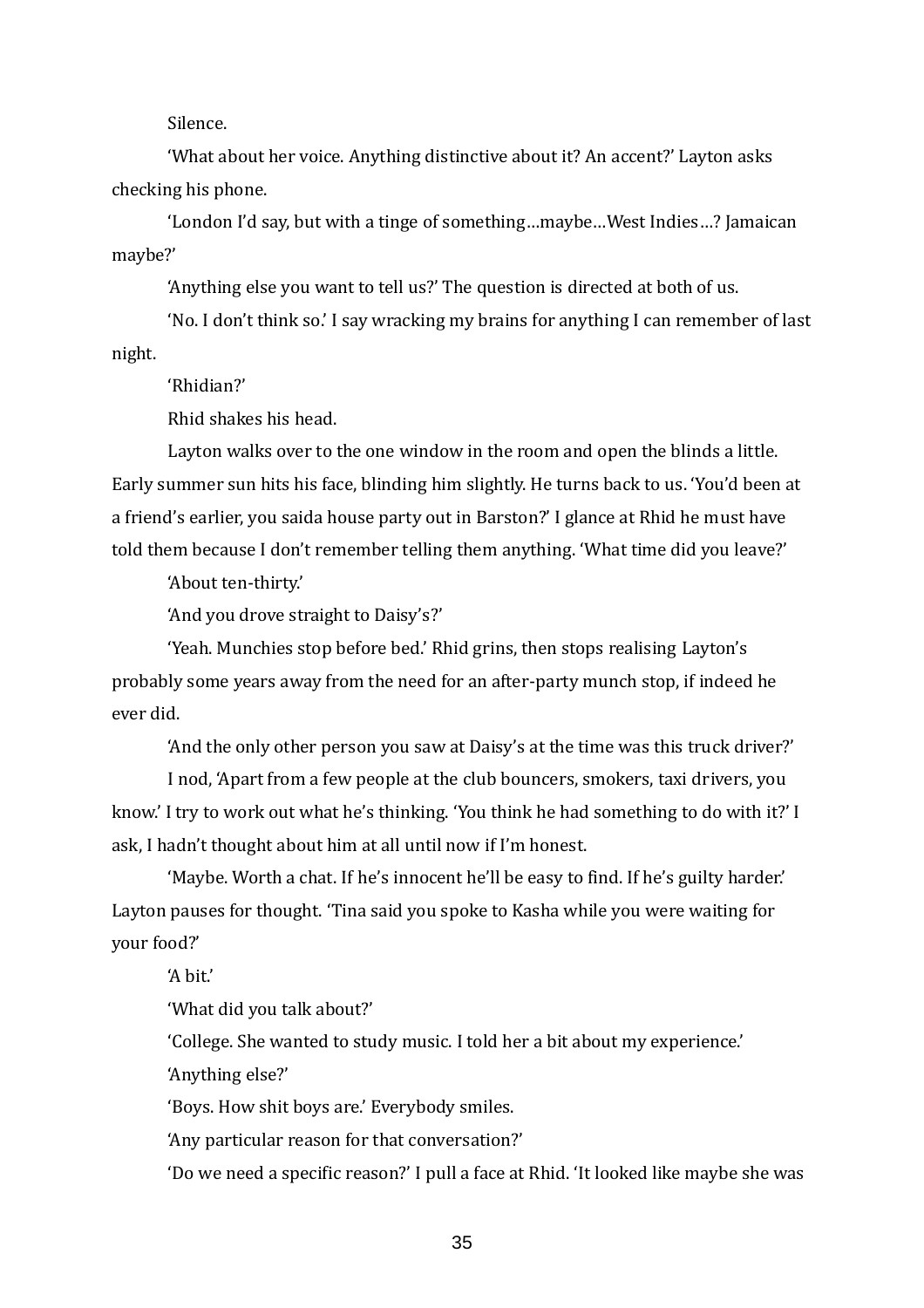having some boy grief…'

'What makes you say that?'

'She kept trying to text and call someone. Without much luck by looks of it. And she seemed anxious… as if she wished she were somewhere else… or with someone else maybe… I don't know.'

Layton considers this and Kendal writes something in her notebook.

'Have you got any idea who might have done this to Kasha?' I ask.

'Not yet. We're trawling through the CCTV. Unfortunately, the van's pitch sits between two cameras. Exposed a bit of a blind spot.'

I think back to the person I saw reflected in the splash-back. Would the CCTV pick them up? Perhaps this is just another one of those times where I'm mistaken.

'Is there anything else you want to tell us?' Kendal interrupts, turning my thoughts to Kasha's deleted post.

'There *is* something.'

'Go on.'

'Kasha posted something on Facebook page last night. I saw it there this morning – but now it's gone.'

'Deleted?'

'I guess. She sounded desperate really wanted to talk to this person and well this person…she's a friend of mine. Or used to be. Cyd. Cynthia Mendes.'

'Local?'

I nod.

'Didn't think kids your age use Facebook anymore.'

'Sometimes. Some do. Anyway, *you* still use the telephone, right?'

Layton nods.

'Just because some new technology comes along doesn't mean we stop using the old one, does it?'

Layton concurs. 'So I'm getting it's not all harmony between you and this Cyd girl? '

'We fell out last year. You know, final days of  $6<sup>th</sup>$  form there's a lot of stuff going on. Friendships get…reviewed. Long story short. We haven't spoken since.'

Layton considers me. 'So it might be fair to conclude you have a bit of an axe to grind with this girl?'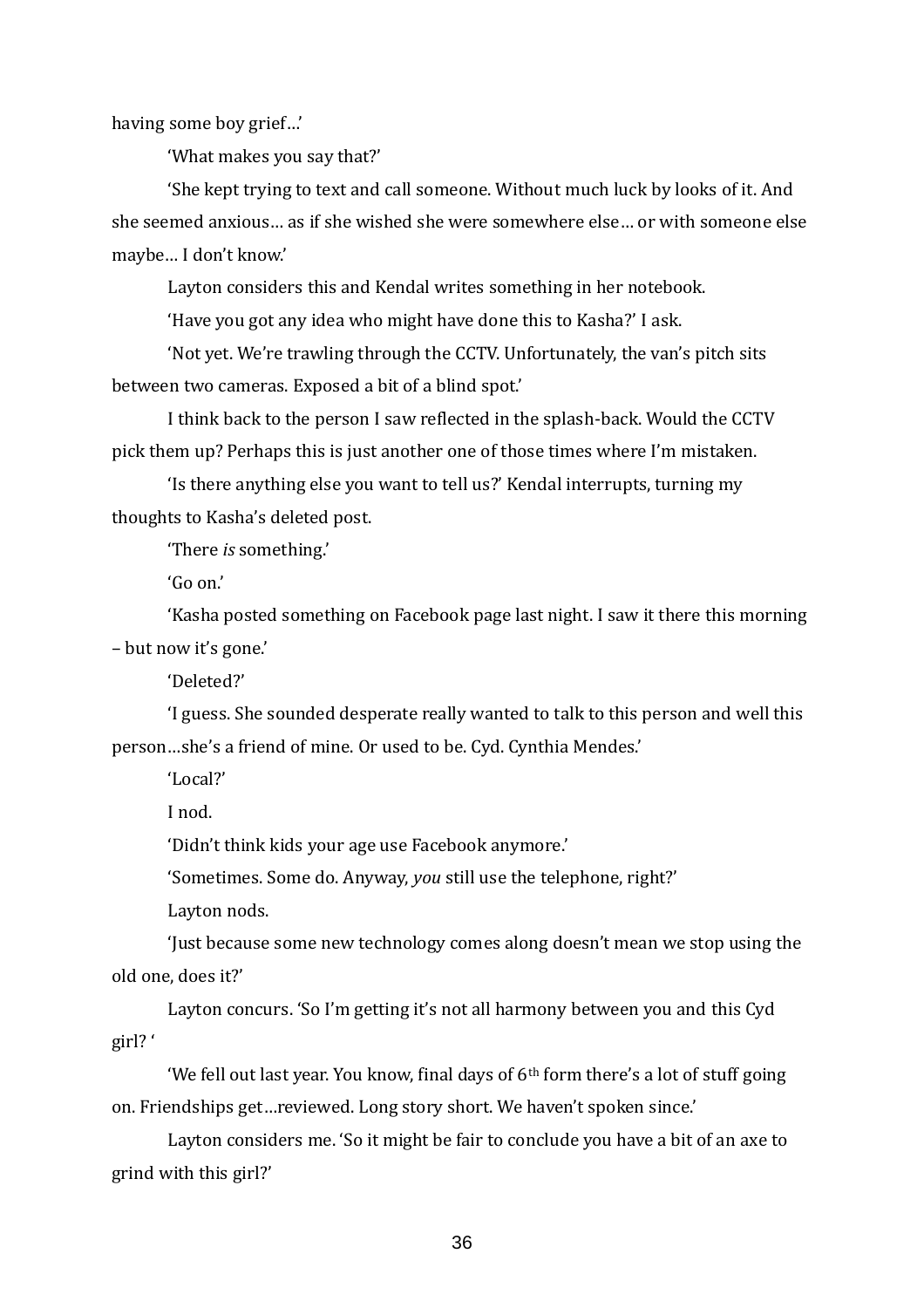'With Cyd? Not really. Not now. Anyway this isn't about us. This is about Kasha..'

Layton addresses Kendal. 'Might be worth seeing if cyber can pull this message up.' He stands and moves to the door. 'I'm not sure some unanswered calls and one unanswered messages are much grounds for calling this Cyd in just yet, or else my missus would've pulled me in years ago.' He smiles at his little joke. Tina rolls her eyes. 'We'll see if we can trace the number in your phone and take things from there. PC Kendal will see you out.'

He leaves.

'What about my phone? When will I get it back?'

'Could be a while.' Layton stops and turns back to us, 'Probably best to get something else temporary meanwhile.' Then, addressing Kendal. 'Full Op Alice briefing in one hour.'

'Operation Alice?' I ask.

Layton takes a deep breath, 'That's what we're calling this investigation.'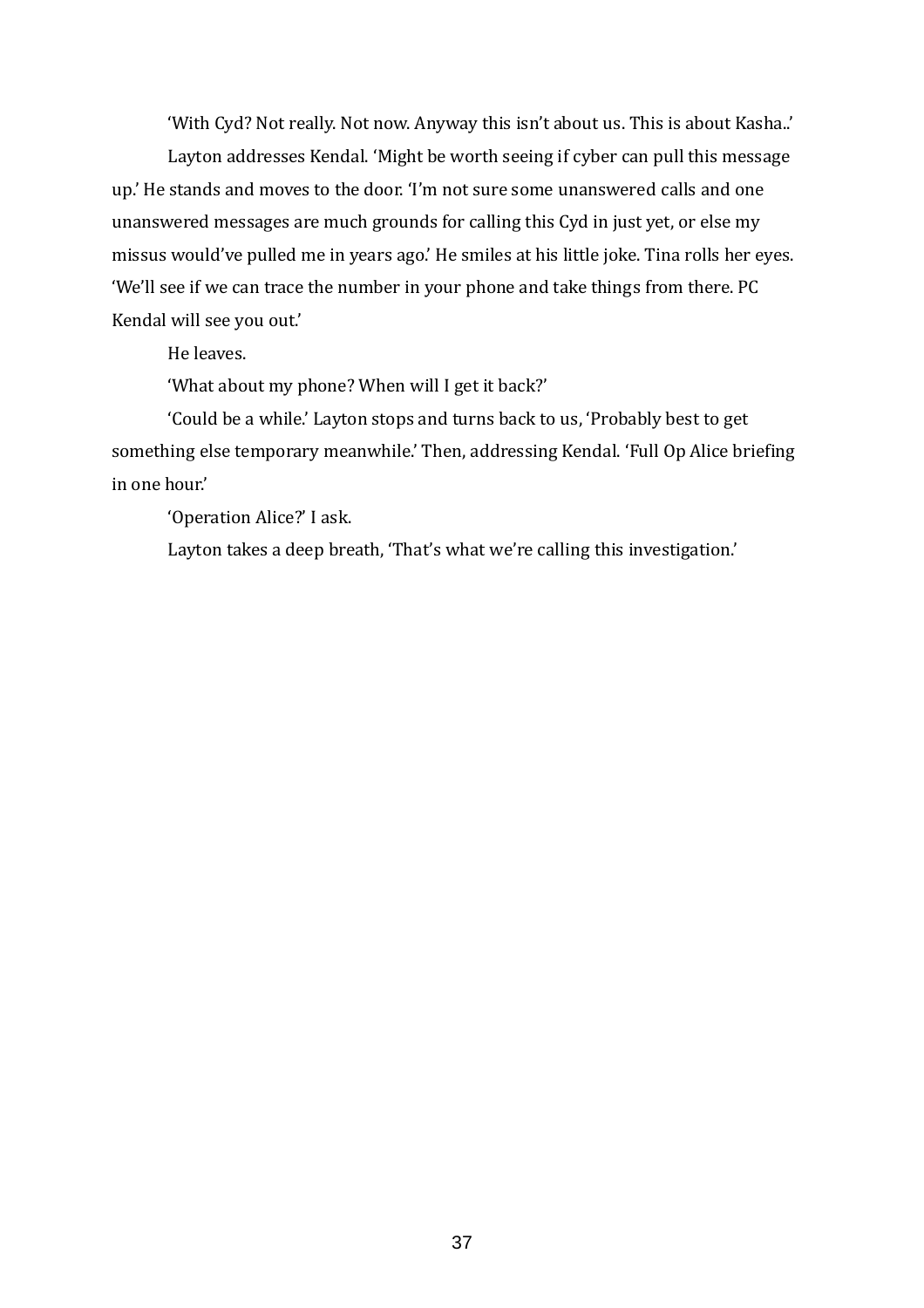# **Chapter seven | in which I carry on as normal**

'I think I'm going to class…' Rhid says unlocking his bike. 'I've got intro to music tech at 3. What about you?'

'I'm not sure.' I unlock mine and we walk the 200 yards from the police station to uni and lock them to a railing.

'No one's going to mind if you take the day off. Given the circumstances.'

'Given the circumstances, I suppose not.'

*Beep, Beep.* 

'It's Dug.' Rhid says looking at his phone. 'He wants me to meet him in the music room.'

'Cool.'

'Catch up later? Will you be alright?'

'Course. I'm fine. I will be fine.'

'How tho'.'

'How what?'

'How will I catch with you later? No phone. Remember?'

'We live on the same street Rhid.'

'Sure yeah. Ok, see you later then.'

'Bye.'

'Bye.'

Streams of students come, go, hang, chat, laugh and smoke outside the early nineties office looking building, that is the main administrative and teaching portal for my uni. It's Friday which mean fish and chips in the canteen and lots of talk of where people are going tonight. It's also the last teaching week of the year so everyone's stressed with assignments.

Something is telling me I should just carry on as normal. Go to my film adaptation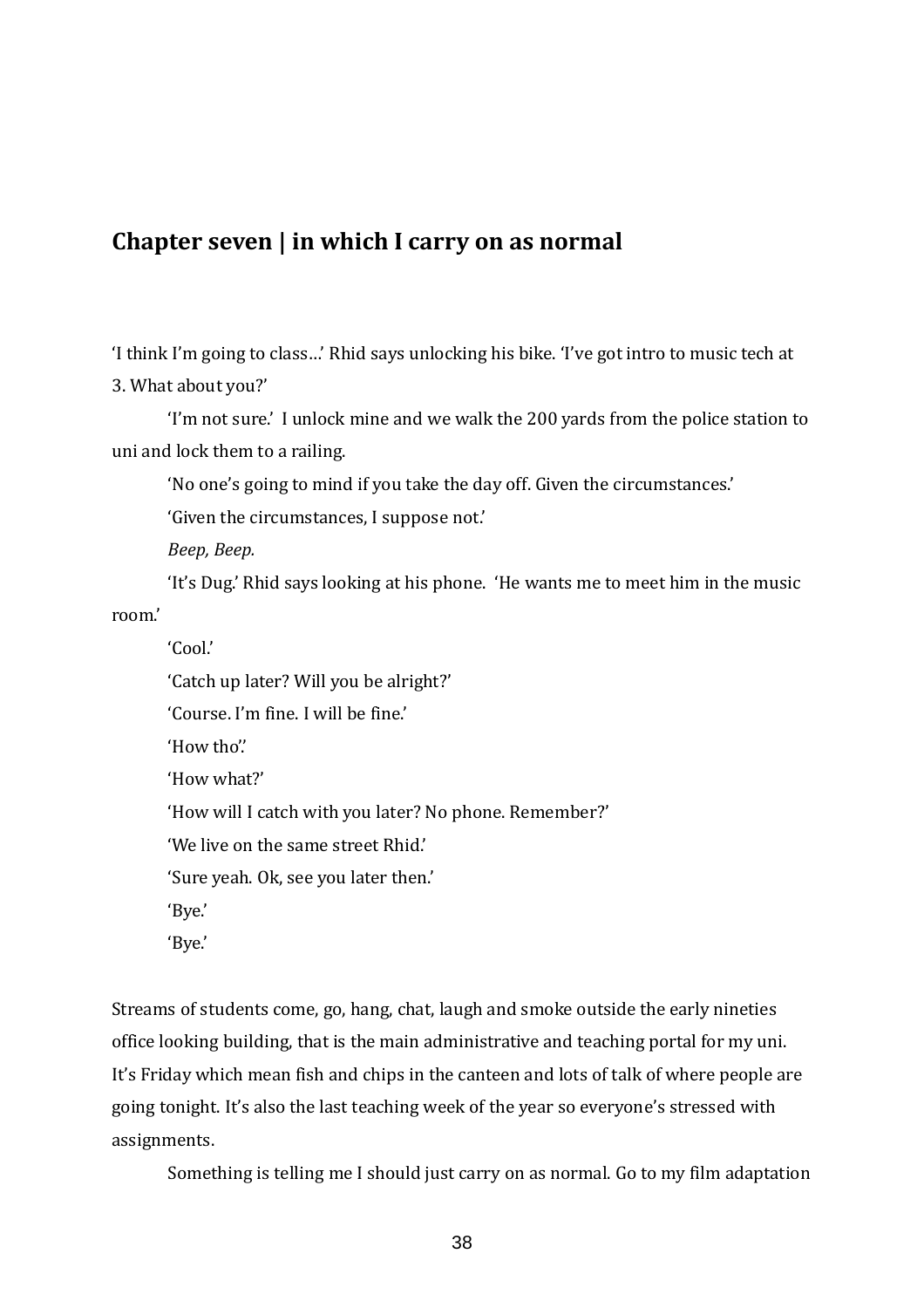class, do the presentation I prepared with Lola yesterday morning and then go home and freak out about the rest of my fucked up life.

So.

OK. Here goes.

The moment I step into the foyer I know I've made the wrong decision. For a moment, it's like nothing has changed. Like last night didn't happen and I've not just been sitting in a police interview room with my 'important evidence' phone with which I've just spoken to a woman who knows who murdered the girl I found last night.

But then.

*The university town of Cambridge is in shock today as it struggles to come to terms with the news that they are the latest victims in Britain's escalating knife-crime epidemic..*.

The wall-mounted information screens are tuned to the news. They're never tuned into the news. Why today? [scream emoji]

*Local talent competition winner seventeen-year-old Kasha Ray was found murdered yesterday at the street food van where she worked. She was found by two Cambridge residents…*

Fortunately, they don't say my name because hearing Kasha's spoken in the dispassionate formal voice of the news-caster is weird enough. I've never heard the name Kasha before. I'll be hearing it everywhere now.

Young Reporter Edie Heller leads the story. I recognise her from other local news, potholes mostly, or new city traffic systems so this murder's a bit of a promotion. She's broadcasting from Daisy's, right from the spot where I hugged Rhid last night in fact. The report cuts to a close-up shot of blood-stained tarmac then cuts to DCI Layton, a caption gives his full title: DCI Steven Layton Cambridgeshire Constabulary.

# *This is a horrific and brutal attack – the worse I've seen in many years of policing...*

He's sincere and sad and calls for calm in this difficult time. The camera cuts back to Edie who provides a few more details explaining how Kasha was found and ends with a call for information. Somebody looks at me, or at least I think they do and suddenly I'm thinking everyone's looking at me.

It's strange being part of the news.

I duck into the back stairway. Perhaps this presentation is a bad idea. Everyone is going to know what happened last night. Everyone will either be: A, looking at me and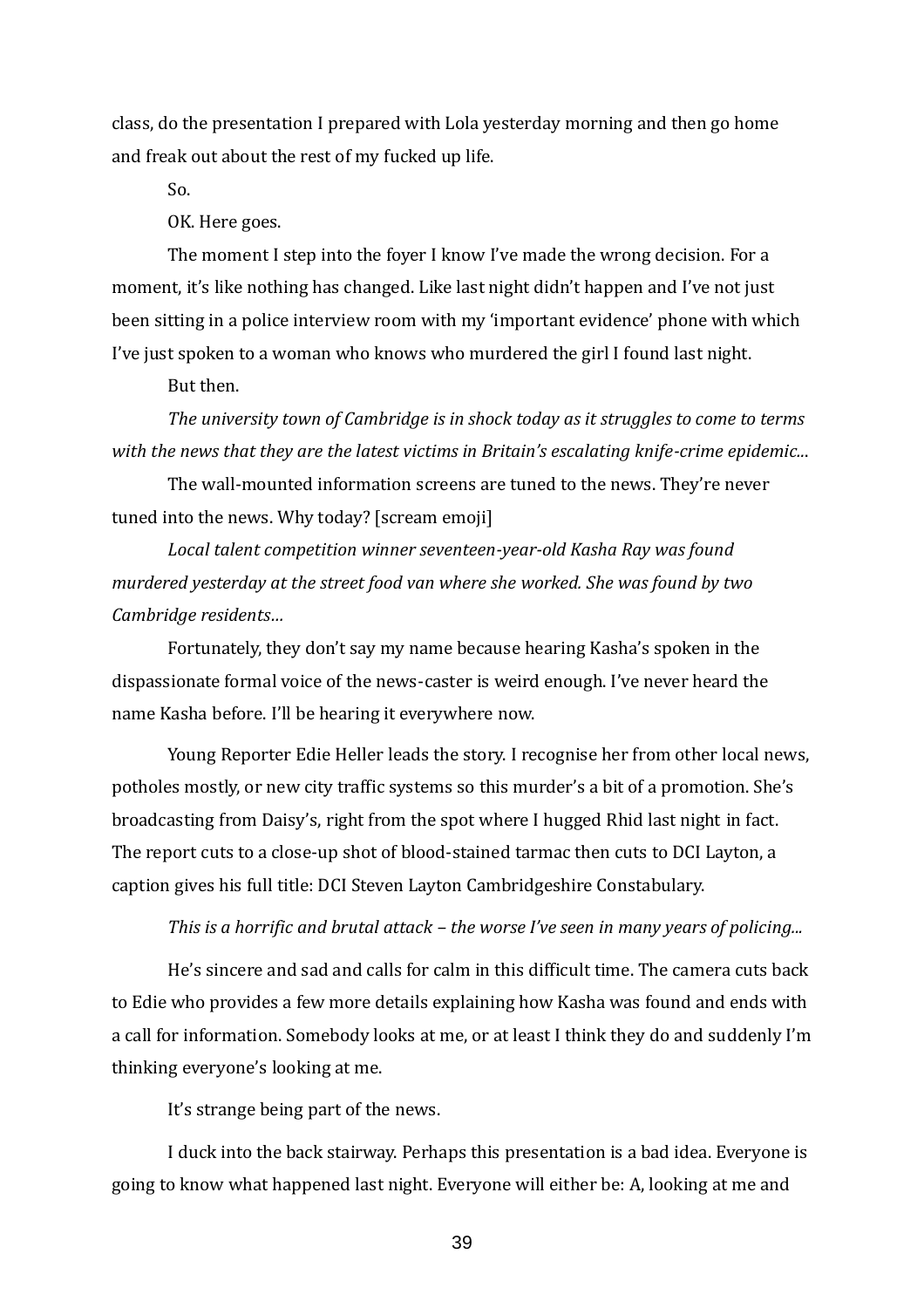*thinking about* the fact I was involved in a national murder case last night. Or: B, politely trying to *ignore* the fact I was involved in a national murder case last night.

I could e-mail Dr P and explain. I'm sure she'll understand…let me do the presentation another time.

'Taylor! Presentation buddy of mine! So, glad you're here. I just messaged you! I was worried you were going to leave me flying solo…' Lo. Otherwise known as Lola. Has me in her huggy-grip.

I try to return the hug in kind but her backpack is too huge. 'Mate! Fucking can't believe it. How ARE you?'

'Ok. I think. Sorry didn't get your message, police have my phone...'

'Listen I totally want to hear all about what the fuck happened to you last night but we have 5 minutes until Dr P wants our arse up at 'em with facts about Wiseman and observational documentaries at out fingertips, or at least on the Power Point– you've got the Power Point?'

I hold it up.

'Phew. Thank fuck. I know I should have got you to send me it earlier… I so do not have any presentation facts at my fingertips. I can riff off slides with a compadre but solo…you know I'm no good solo...'

I do. If there is anyone who hates being alone it is Lola. Normally this kind of personality type is too much for this only child, happy spending days in her own company, reading, writing, filming, photographing, carousing the internet, etc. But I completely fell for Lola from the first day I clapped eyes on her blue haired nut-jobness. She's the exact opposite to me in many ways. She likes Fila leisure wear, high top trainers and big jewellery and grime, and I don't. I love Doc Martens, bomber jackets, nineties indie bands and weird German electro and she breaks out in hives if she so much as hears a synthesised chord. She's hazelnut praline latte every time, where I will only ever buy un-sugared soya flat whites, but somehow, against all these odds, we completely get each other.

Plus, Lola is also the only friend apart from Rhid who hasn't stopped talking to me.

Over the summer before I started uni I launched an anti-bullying website peoplelikeusactnow.me. I set it up in response to what happened to Pete. The way Cyd treated him. The lengths she went to make his life miserable. When I started uni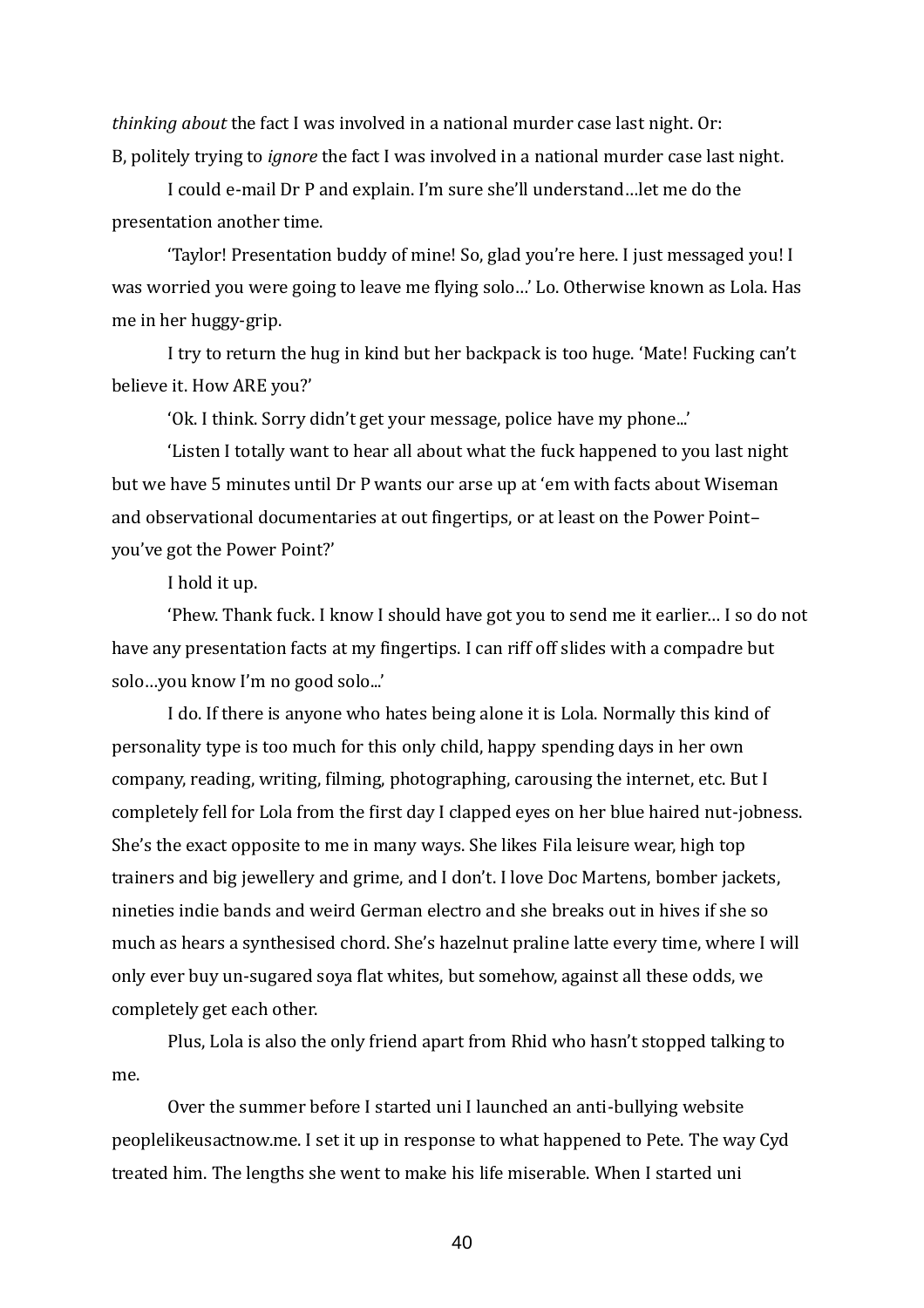everyone seemed to already know about it. It was something to talk about. People thought it was great. People thought *I* was great. It *was* great. Maybe I got a bit big headed about it. Subs rose, I started a YouTube channel with people sharing their experiences. I even got a few minor celebrities to endorse the zero-tolerance message. I was meeting a lot of new people.

I liked what the video was doing but somehow it didn't quite get over the whole message.

Something kept nagging at me. A but. That 'but' was this: It wasn't entirely honest. The film I made didn't really tell the whole story. It told part of the story. The part I wanted everyone to believe. The story *I* wanted to believe.

I had to make a video about what really happened between me, Cyd and Pete that

# night*.*

I had to admit the truth to myself and to everyone. I had to show how I was to blame as much as Cyd—maybe even more.

# And how?

I was there. I stood by and let it happen. They call it the bystander effect.

Once I'd thought about doing the video I couldn't un-think it. So, I did. I made a video about what really happened to Pete that night. I knew it was going to undo me completely but I had to post it. So, I did.

It went viral.

# **The Thing That Went Viral**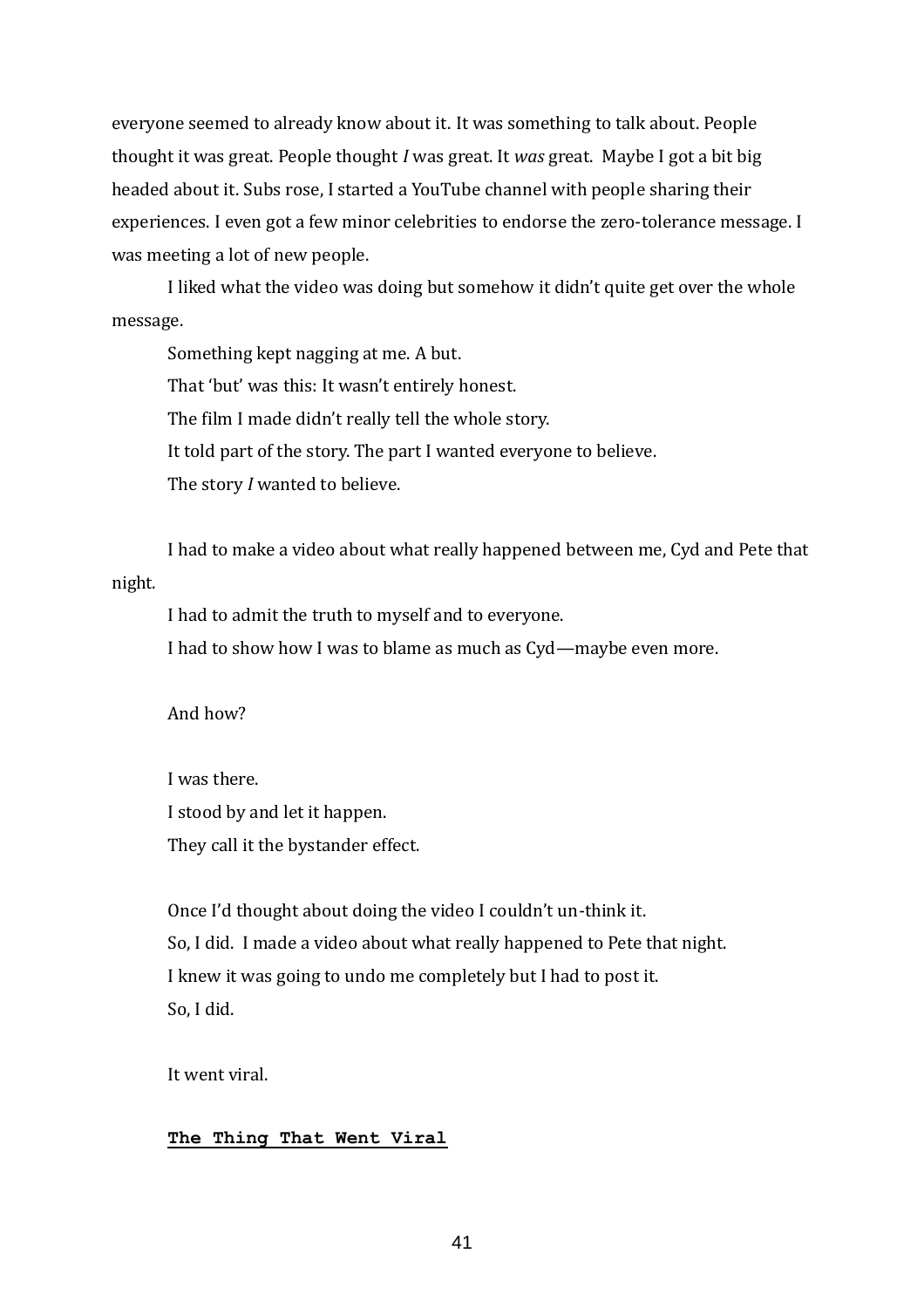#### FADE UP FROM BLACK

#### TITLE: BULLY IN THE MIRROR

## ME V/0

It's not always the things you *do* that matter. The things you *don't* count just as much.

#### INT. SCHOOL CORRIDOR - DAY

TWO GIRLS [17]- one BLONDE, one BRUNETTE, stand either side of a grey school locker. The locker is tall and long. Big enough to hold a person inside. The two GIRLS stare at each other. Neither say a word. Neither give any ground.

## O/S AUDIO: SOBBING. DEEP AND LOW.

AS IF SOMEONE IS TRYING NOT TO BE HEARD.

## INT. LOCKER

POV: A BOY [17] in baseball cap and box-fresh converse peers out at the girls from inside. He shivers, but not from cold. He's sweating large drops on his face and hands. Struggling to catch his breath. A long strip of snot expands down his face and drops, soaking his shoe, ruining their pristine crispness.

The BOY sniffs, pulling his sleeve across his face and huddles back against the far wall. Suddenly he grabs his leg. Cramp shoots through his muscle. Sharp and excruciating. He rubs vigorously, like his nan showed him too, face twisted in pain. He tries to stamp it down,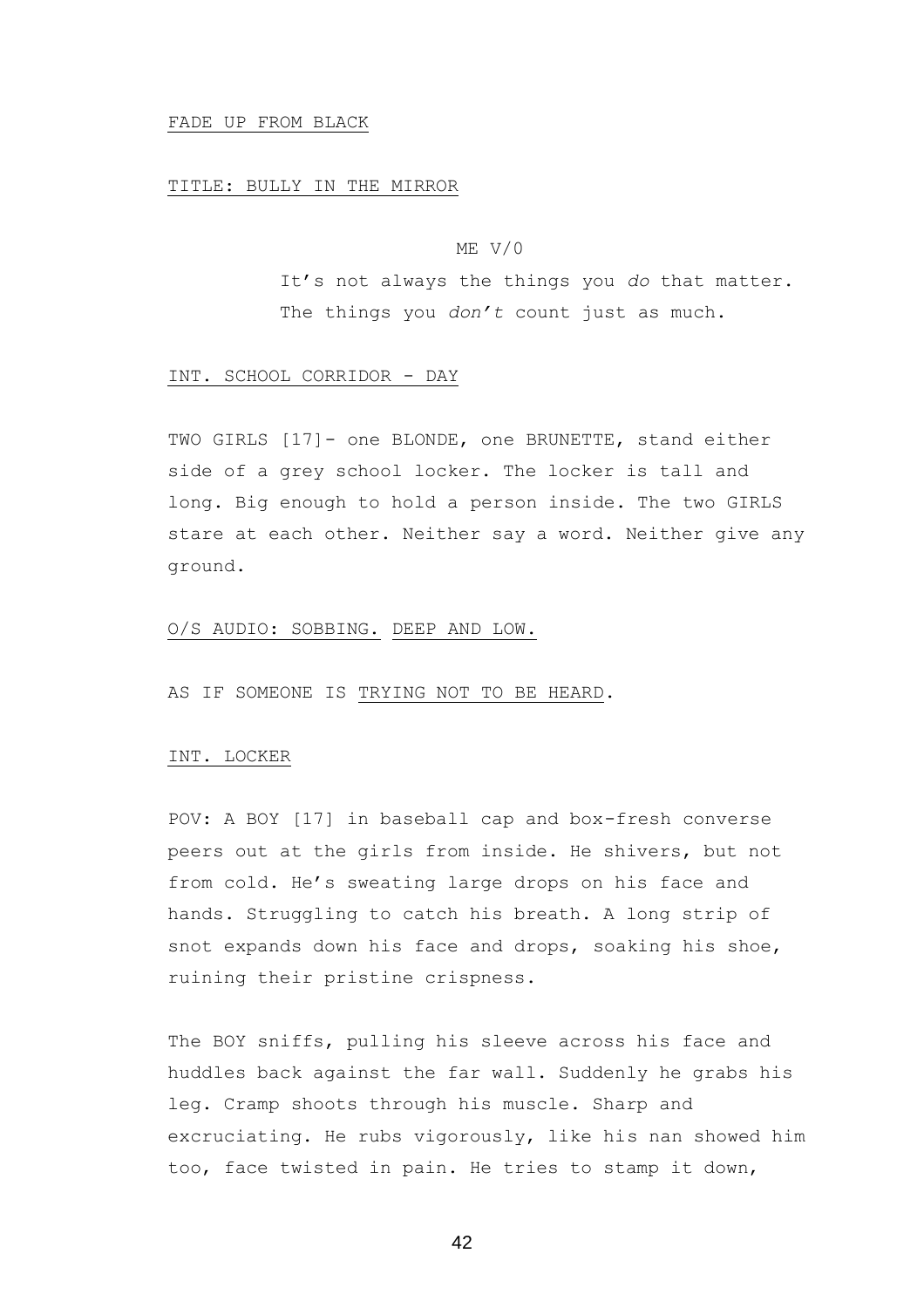beat the cramp out, but there's no room so he rubs and rubs, breathing through the pain. Arms and body pressed tight against the metal inside.

Suddenly the locker starts to fill with smoke. The BOY panics. Panic turns to hyperventilation.

#### CUT BACK TO:

The BLONDE GIRL holds up a key and smiles.

## BRUNETTE GIRL

Give it to me. That's enough.

The BRUNETTE makes a grasp for it, but the BLONDE is too quick.

## BLONDE GIRL

Come and get it. But don't expect to come back to our squad anytime if you do. I mean ever.

## CUT BACK TO:

The TWO GIRLS stare at each other. Neither give way. Neither say a word. Neither move. Neither back down.

#### ME V/O

It'd taken me a long time to feel part of this squad.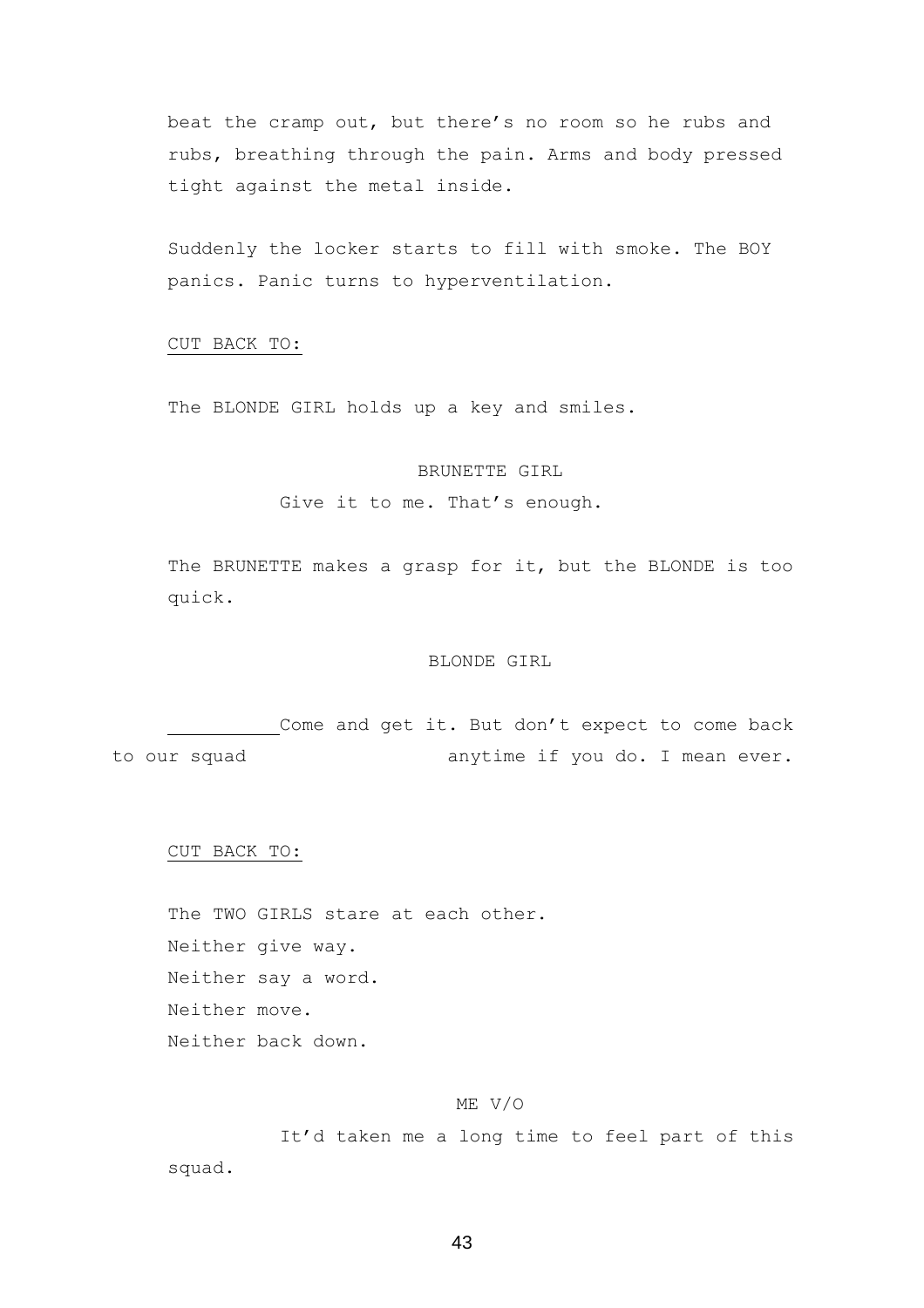Did I want to give it all up for someone I barely knew?

The BRUNETTE turns and walks away.

# ME V/O

It wasn't me who locked a shy clumsy boy in a locker for accidentally messing up her new jacket. It wasn't me who set a smoke bomb inside to scare him to death. Poor boy thought he was qoing up in flames.

But I didn't stop her either.

CUT TO BLACK

## V/O

Sometimes it's the person in the mirror, the person you least expect, who's the most to blame.

## END CREDITS

Likes [24,027] Shares [47,879] Comments [2,650].

- I can't believe anyone would do this! It's sick. What sadist!
- They're both guilty duh. OF COURSE, they are!! BITCHES>
- I think this is a great video because it really shows how difficult a situation like that is. It's hard to know what to do sometimes.
- **bystander syndrome alert**!! OMG. Who would just stand by and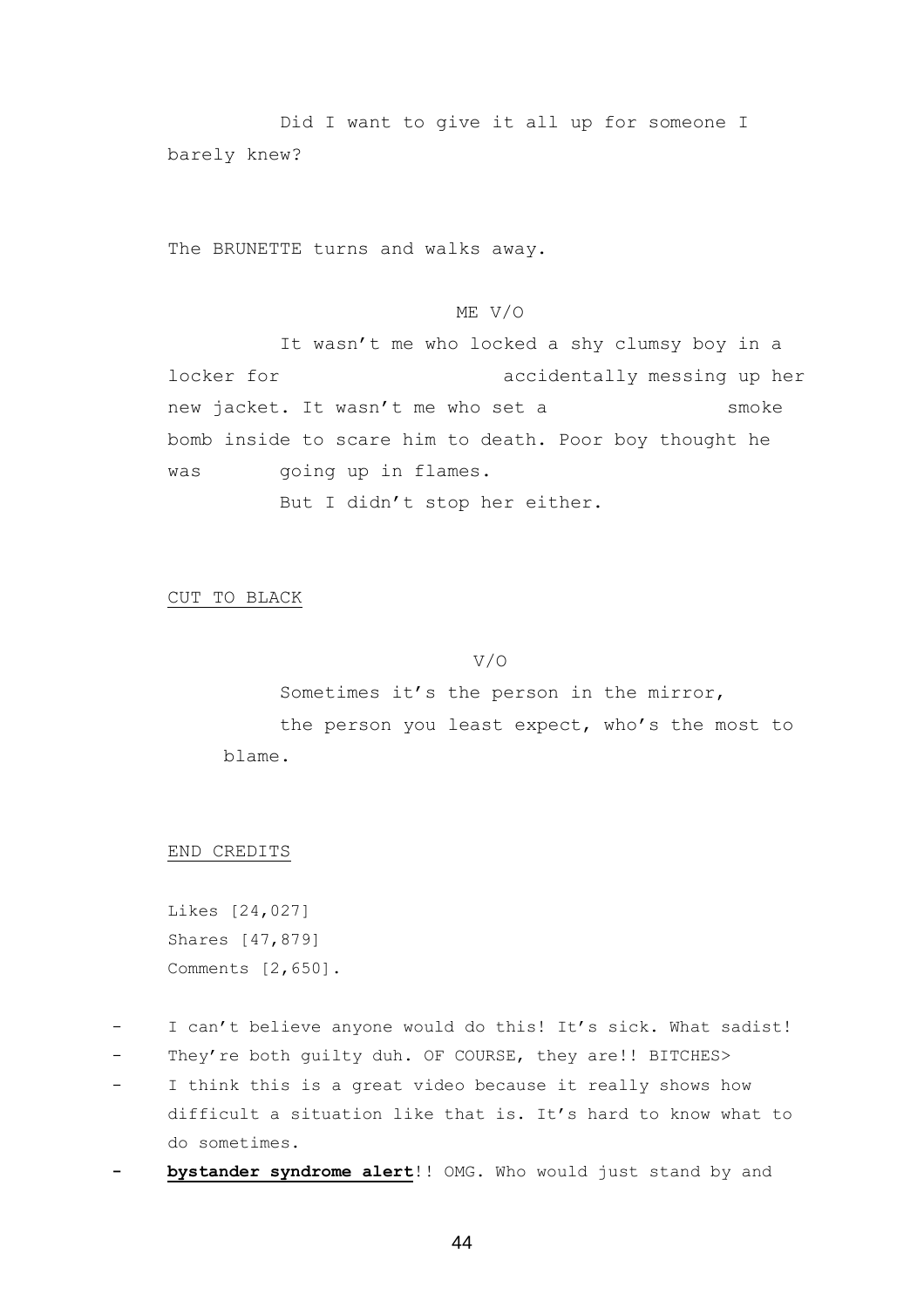let this happen. They're both guilty as fxxx! **Kill them now.**

- I think you're really brave to make this video. To share this and help others learn from your experience.
- wow this takes quts. We all know who that 'brunette girl' is right. Taylor, you have double cohones!!
- so what the bully bitch starts an anti-bullying site? What a fraud! How can we believe anything you say??!
- And there you go...bad things happen when (good) ?!! people don't act
- why didn't you do anything to help that poor boy?? I don't understand. You could have jumped that bitch and got that key. Why did you let her even put that poor boy in there in the first place? If you can't do it yourself tell someone who can. Don't you have any teachers in your school???!!!

I'm completely freaked out by this response.

I pull the website offline, and my YouTube channel, and vow never to go online again.

Lola and I sit at a computer in the shared study space above the cafeteria, trying hard to ignore the smell of canteen fish, chips and peas, and run through the presentation. It's on a sixties documentary set in a prison by an American called Frederick Wiseman. He's like the father of what's called the *observational style*. The fly-on-the-wall style of filmmaking you see everywhere with shaky shots that looks like no-ones watching. But, of course, we are. Basically, it's the style you see used in lots of reality TV shows. We have to prepare a talk about him, his work, pull some extracts, discuss and there we go. It's pretty interesting and worth 20% of our final assessment for this module.

We've just edited the final slide and noted the cue points and who's going to say what, when dad's face pops up in a Skype window on my screen.

- - *Dad! Hello!*
- - *Hi sweetie.* (He swings his lap top around and sits on what looks like a hotel bed.) *Mum's just told me what happened. Good God. Are you alright?*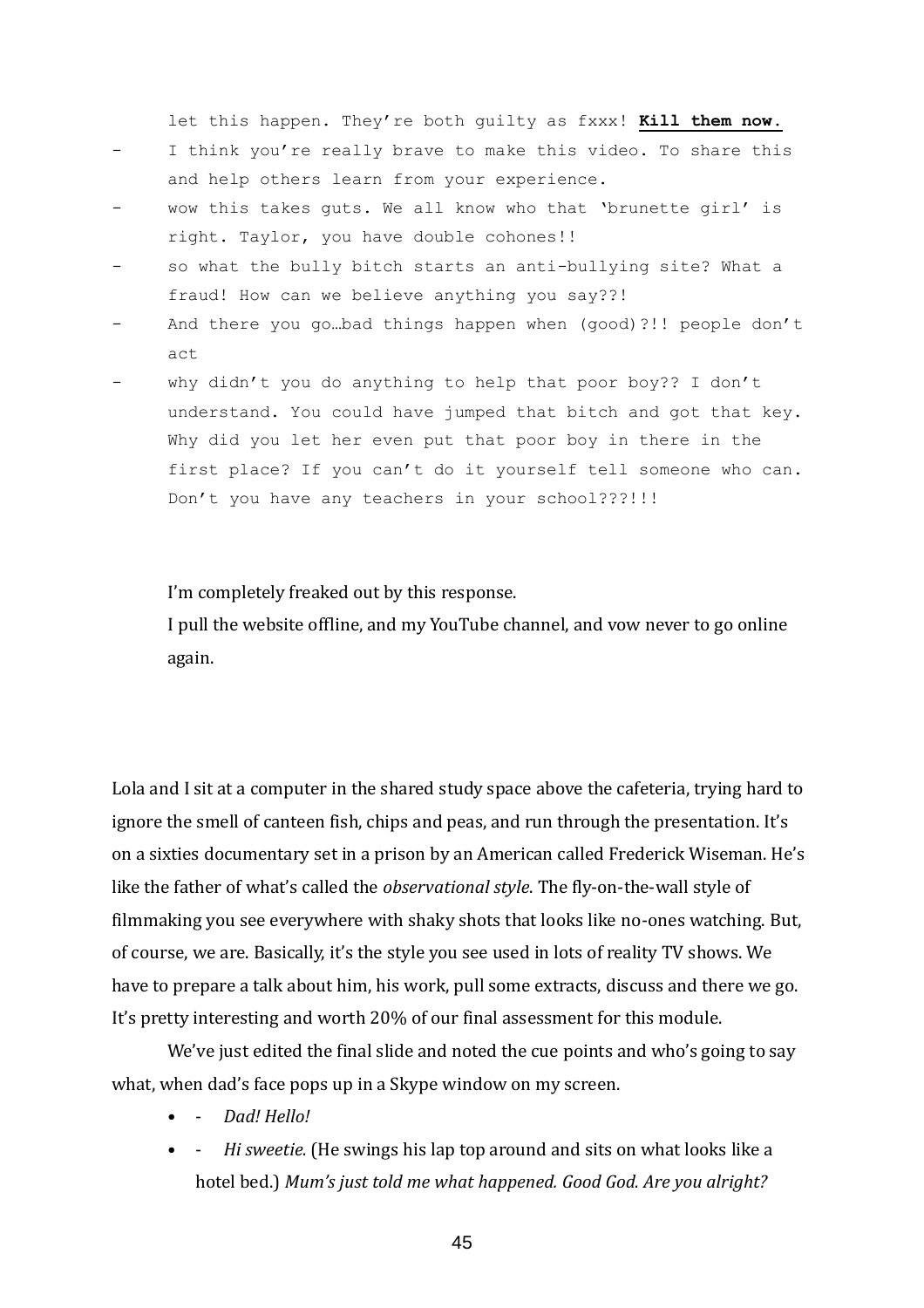- - *I think I'm fine.*
- - *Are you sure?*
- - [beat] *I think.* I laugh nervously.
- - *What happened exactly?*
- - (I take a deep breath. I really want to talk to him but…) *Look, dad I can't, not now. I've got a presentation to do in…* (I look at the canteen clock) …*5 minutes.*
- - *A presentation? Today? Where are you?*
- - *In the canteen at uni. With Lola.*
- - (Lola sticks her head in shot and waves. )*Hi Mr Millar!*
- - *Hi Lola. God to see you. Glad Tay's got some company. You look after her ok?*
- $\bullet$  *I will.*
- - *Look dad, I must go. I'll call you after class, Ok?*
- - *Straight after?*
- - *Straight after.*

After hanging up, we save the power point and rush upstairs to class.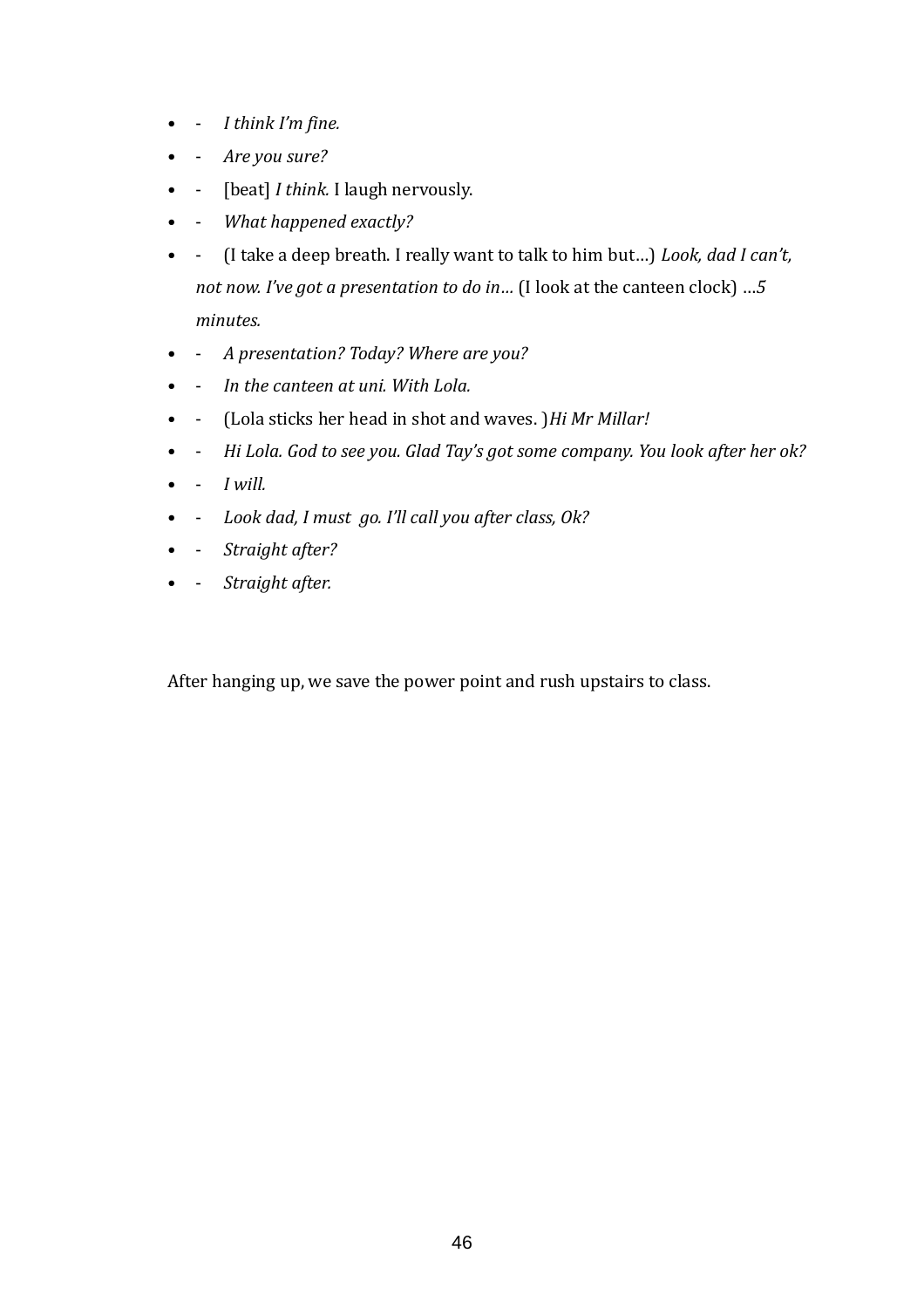# **Chapter eight | Justice for Kasha (.tv)**

The presentation goes fine. A little better than fine, even.

We grab a drink from a machine and step outside for some air.

'We rocked that.' Lo insists on a high 10.

'Yeah it went ok.'

'Better than OK. You are my presentation buddy forever. Deal?'

'Deal.'

'So, come on Tay, from the beginning. Where were you and Rhid last night? Before… you know…Duna's party?'

'Not here.' I say not least because I'm not sure I won't break down. I walk us round to our bikes parked on a side street and find Rhid waiting for us.

'Have you seen this?' Rhid pulls up Kasha's Facebook page. 'It's some seriously crazy traffic. Most of these people don't even know her. They've just become her friend in the past …what? Twelve hours? And the way people are writing these messages...'

'What do you mean?' Lola asks, trying to get up to speed.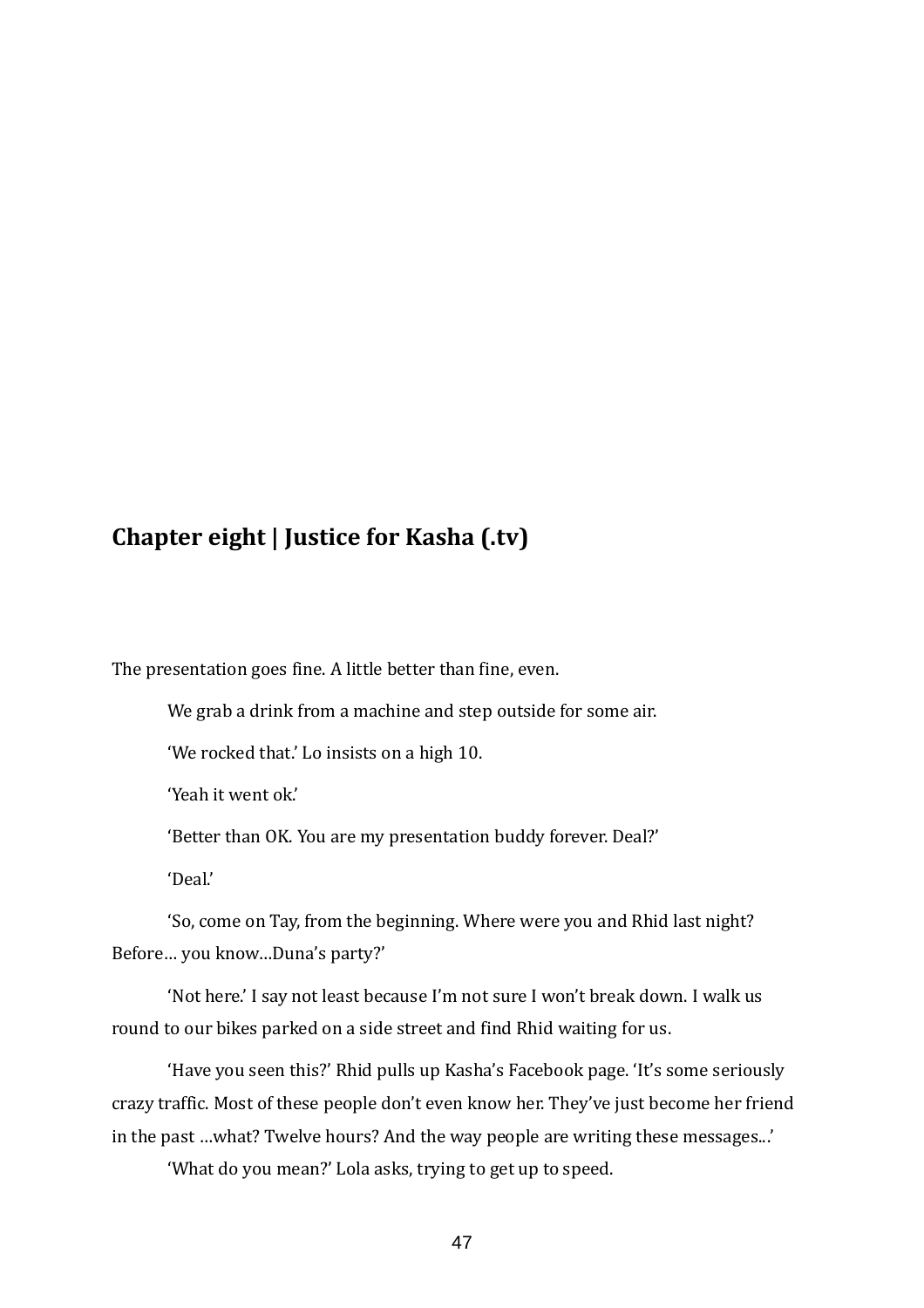'They're written *for* Kasha but they're really for everyone else aren't they? To show everyone how much they care*.*' Rhid mansplains.

'Of course they are.Duh. That's how social media works.' Lola's and Rhid don't always get on that well. I think Rhid irritates Lo a lot of the time and vice versa but I can't work out whether it's because they're too similar or too different.

Lola gives this idea some thought. 'Imagine if there's some post-life virtual inbox where the dead collect messages from the living?' Ditto, what I thought earlier.

'Spooky.'

Lola and Rhid scroll in silence on their devices. I have total FOMO. I can't stand not having a phone.

'I thought you wanted to hear about last night Lo?'

'Oh yeah, yeah. I do.'

A student passes by.

'Let's go to MB1. I'll tell you on the way.'

After a slow walk with bikes while I tell Lola my story of last night we arrive at MB1, a quirky place which used to be an internet café back in the day when you had to go somewhere to get online. Now it offers perfectly serviceable free Wi-Fi, like every other café, restaurant, shopping centre, etc. It means I can follow what Lo and Rhid are following via my laptop. It is also pleasantly cluttered, full of old books, and mismatching furniture and does an amazing hot chocolate.

We find a free table and sit down.

'This one is classic.' Rhid brings up a video of a skinny white boy, about nineteen, sitting on a bed with a guitar on his knee. He's quiet, praying, apparently, eyes to heaven and then he stops, and starts singing a sentimental acoustic song dedicated to Kasha. As the song progresses, fuzzy downloaded photographs of Kasha flash up. Underneath he's written: *I can't believe it! Just looked at your pages and you sound totally cool. What evil there is in this world to take someone like you with so much to give. Rest in peace. This one is for you.*

'Perfect viral schmaltz.' Rhid laughs.

Dad's Skype face pops up in a window on my screen again.

'It's dad,' I say. 'I better take this.'

I carry my laptop out back to a quieter room and take a seat.

*How'd the presentation go?* (He's still in his hotel room.)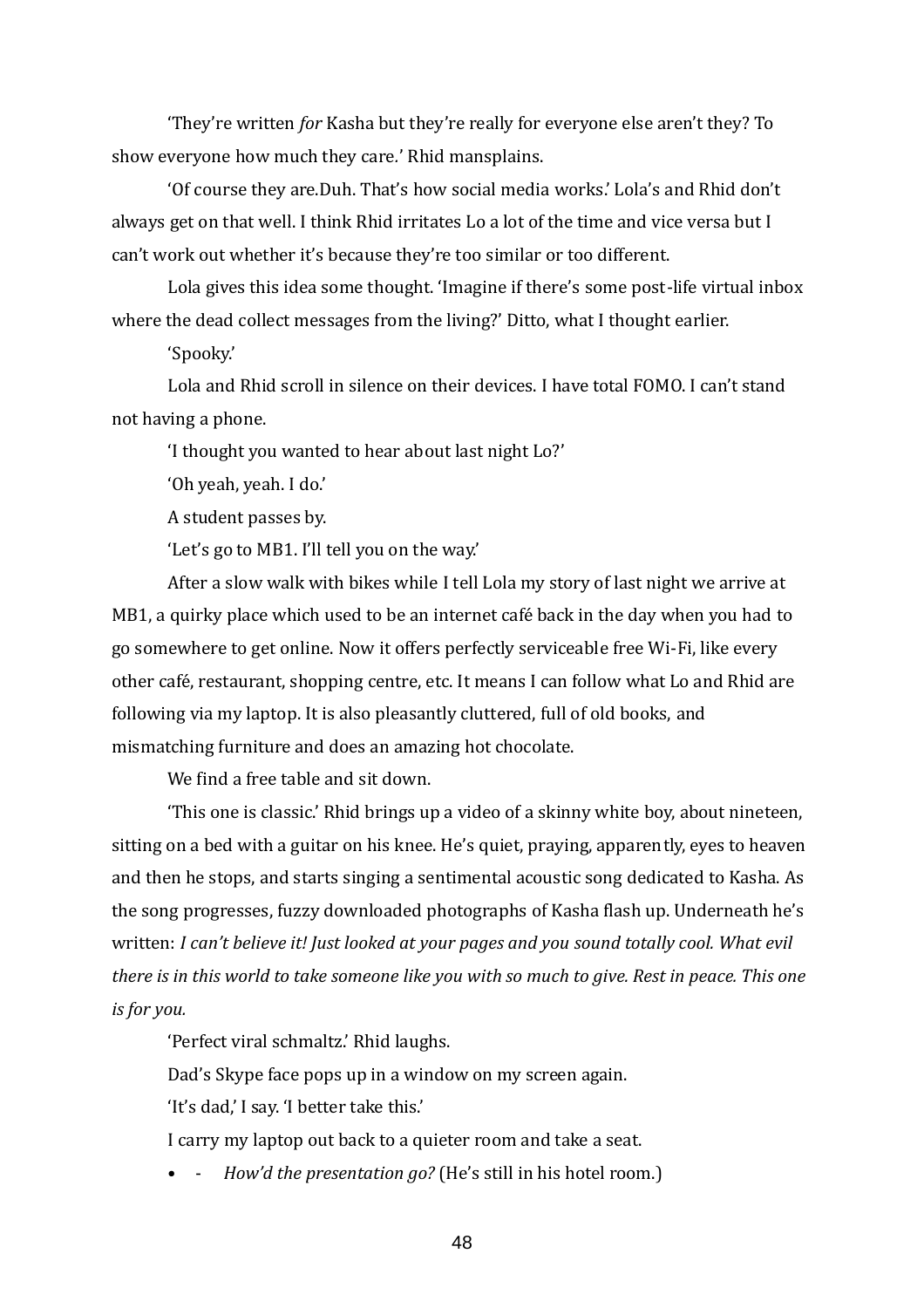- - *Good thanks. It goes towards the final assessment for that module so I kind of had to do it.*
- - *Well, well-done you. I'm sure you could have explained and they'd have understood.*
- - *Probably but it's done now.*
- - (I can see he's not sure how to continue. cautious.)*How are you feeling? I just can't imagine…*

So I help him out. I tell him everything except me calling the number I found dialled out from my phone, and the conversation with *Phone-woman* who thinks he knows who killed Kasha. I'll leave that out for now. Once I'm done there's a few moments silence as he pictures what I've told him.

- - *How old was she?*
- - *Eighteen. She wanted to go to college to do music. She'd just won a talent competition - had an amazing voice.*
- - *Sounds like she had a bright future ahead of her.*

We're silent again.

- - *I thought you were coming home this weekend.*
- It was all going well. Flights all booked, etc. then the bastard CEO at Rovinet *called an emergency meeting. Things will have calmed down by the end of June hopefully and then I'll be back for a while.*

# Silence.

Dad looks at me in that way parents do when they're trying to work out what their offspring really feel, behind what they're telling.

- - *You've seen an awful thing, Taylor. It'll take a while to process.*
- - *I know.*
- - *Had any more thoughts about the summer internship?*
- - *I'm still undecided dad. Sorry. Can you buy me a bit more time?'*
- - *I'll tell them what's happened. They'll understand but ...*
- - *But what?*
- It's a highly competitive position. Hundreds would kill for it.
- - *I'll let you know in a few days. Promise.*

Silence.

• - *Look, I've got to go. I've got a meeting downtown.*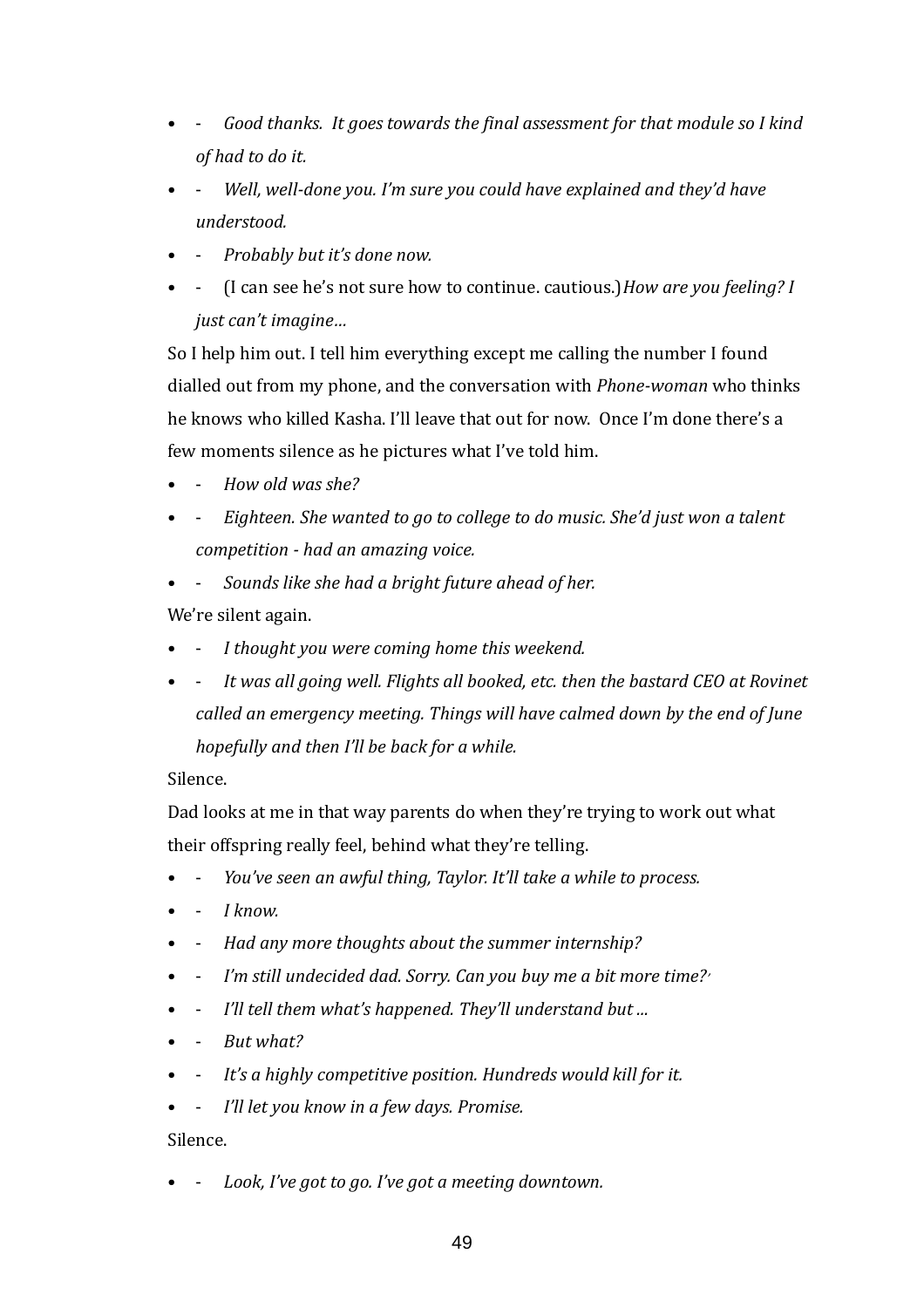- - *You know what they say dad? All work and no play…*
- - *Did your mother tell you that one?*
- - *Dad, c'mon.*
- - *Sorry. How is she? Well? Covered in plaster?*
- - *You just spoke to her, didn't you?*
- - *We talked about you.*
- - I think. *She's … happy. Got a run of commissions.*
- - *That's great.*
- I say, but can't help wonder what he feels about her now. I still struggle with the idea that after twenty
- years of happy marriage they got divorced. It doesn't make sense to me. I understand people change, grow
- to want different things, but what's different about any of the things my parents want? A comfortable
- home? A few nice holidays abroad every year? A reliable car? Trips out to nice restaurants every so often?
- Dinners in with friends? they have the same friends. Both want me, their only daughter, to be happy and
- successful. What changed exactly? And when?

I change subject.

- - *What's San Francisco like?*
- - *You'd love it. Full of weirdoes, lots of weirdoes…*
- - *Sounds like my kind of place.*
- - *Lots of music, clubs, galleries … other general artiness.*
- - *Cool.*
- It is. Come and see next time I come. We can hang out. It'll be great. I'd love *to show you around.*
- - *I know.*
- - *Ok. Don't let that put you off*. (He laughs.) *Listen, I should go.*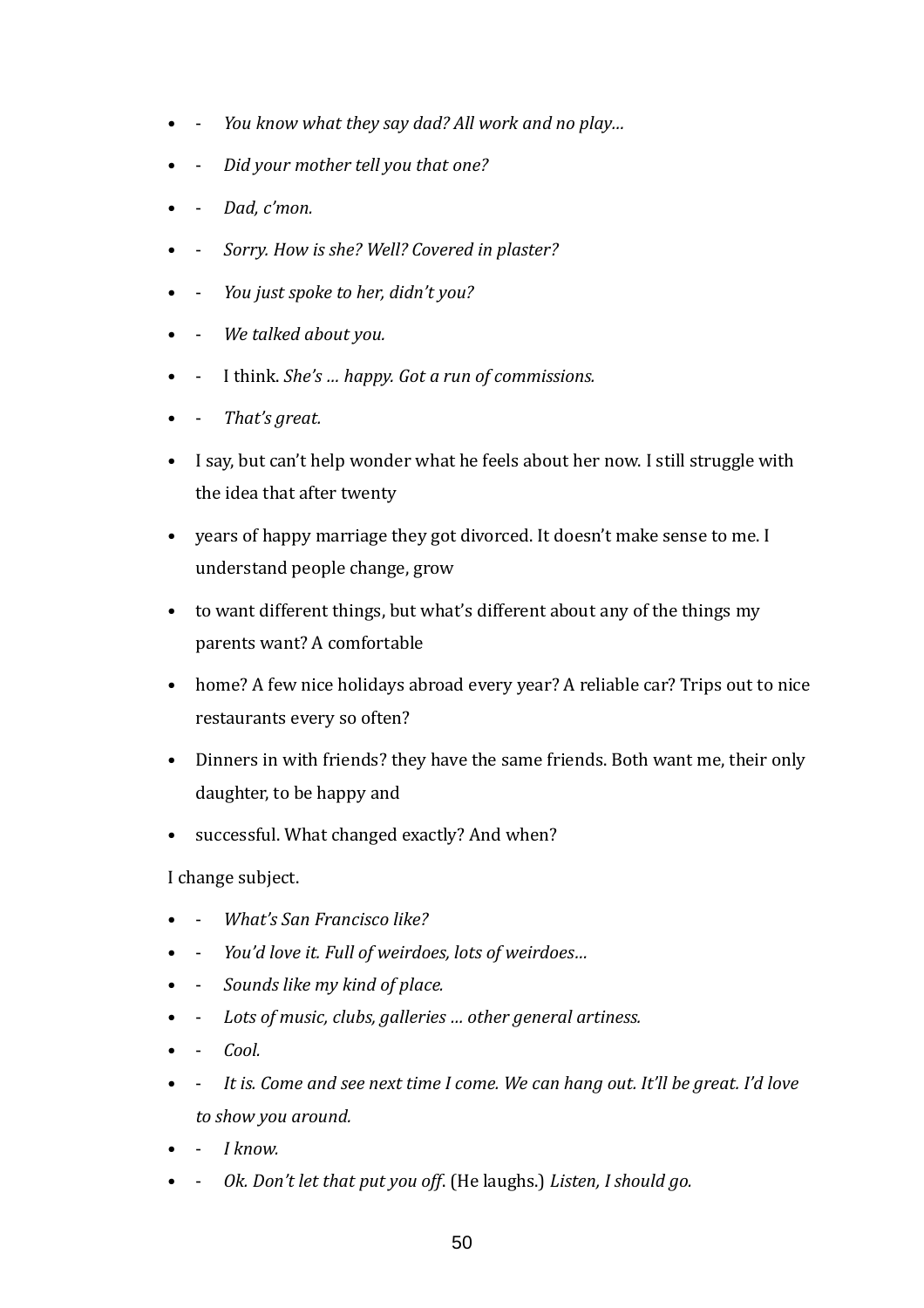- - *Ok. Love you.*
- - *Love you, fluff cakes.*
- - *Jesus Dad! Fluff cakes?!'*

We laugh.

Love you too Dad.

'Look.' Rhid says as I re-join them in the cafe front room. 'It's a website, *Justice for Kasha*.tv.'

'Blimey that was quick.' Lola enters the URL to her browser and I do the same. At the top of the home page below a short paragraph outlining the website's purpose, there's a video with the words JUSTICE FOR KASHA filling the frame. I press play and what do I see Cyd sitting on a large leather sofa in a smartly furnished room. She's sharp and poised dressed in a black silk bomber jacket, white drainpipes, high-heeled grey suede ankle boots. Her glossy white-blonde hair, cut into an asymmetrical bob, a chocolate brown streak blazes through a pointed heavy fringe falling over her right eye. She peers at the viewer with the other and begins: *If you're watching this chances are you've already heard about Kasha and the terrible way she died.* She pauses, looks away, takes a deep breath and returns to the viewer. *Kasha brought light and laughter to everyone who knew her. She brought song where there was silence.* She pauses again - a moment of silence to illustrate her point. *She was a beautiful person… and my dearest friend.* Cyd wipes her eyes. *I can't begin to imagine how much I'm going to miss her.* Her mood changes. She grows angry*. If anyone knows anything that might help find her killer, anything at all, please, please, please, please contact the police. We can't let whoever did this get away with it. There must be justice for Kasha.*

There's a fundraising link underneath called The Justice for Kasha Campaign Fund. We stare at the screen in silence for a moment, trying to make sense of what we have just watched. I'm finding it hard to see how the Cyd I know could become so… motivated to do something so… right. It doesn't add up.

'So Kasha and Cyd were close?' I ask.

Scrolling through Cyd's Instagram I find hundreds of pictures of her and Cyd on nights out, dressed up, pouting at the camera, arms raised and smiling on the dance floor, laughing over restaurant dinners, in swanky bars and clubs, you name it.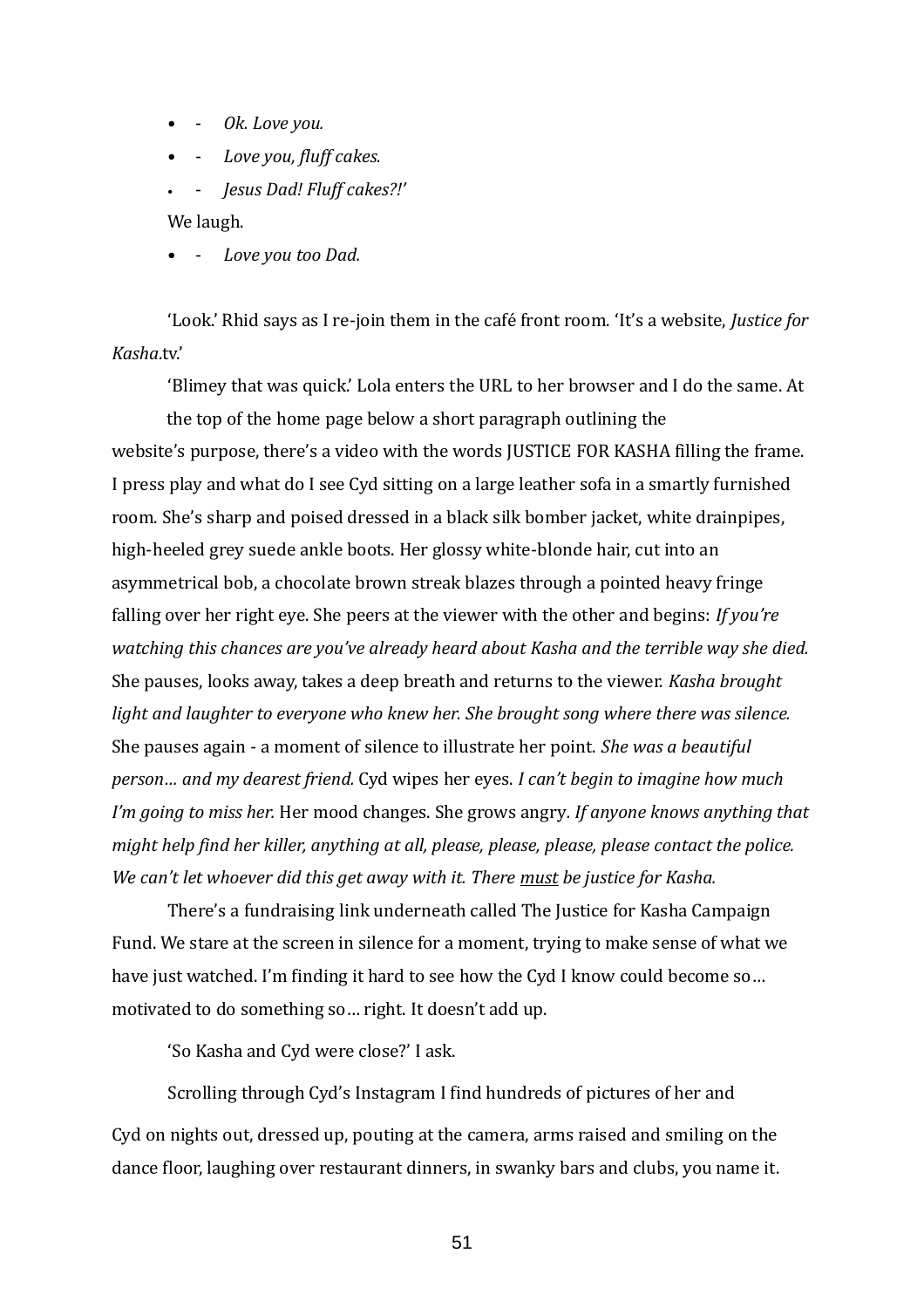Over on Kasha's it's a different story. Lots of quotes about creativity, poems about becoming yourself, lyrics, reworked images of artists and albums she loved.

I come across a still made of the moment when my anti-bullying video asked *who's guiltier? The girl who locked up the boy or the one who didn't stop her?* Kasha's marked up the image in neon blue with the words *we're all guilty. we all need to forgive.*

'Look. They're holding a vigil tonight.' Lola's reads. 'Let's go.'

'There is no way you're getting me to that vigil.' I say.

'Why? You *have* to go. *YOU* found her, Taylor.' Rhid agrees.

They work on me for about 10 minutes until, reluctantly, and against all that sane in my head, I agree.

The vigil doesn't officially start until 9pm so we arrange to meet up in two hours.

At home I find mum sitting in the dark. It's dusk outside but the curtains are already drawn and the gloomy glare of the TV news throws her body into silhouette. She sits up when she hears me and changes channel.

'Don't change over on my account.' I kick off my boots in the hall and walk over to join her.

'I've had enough of news, that's all.' Mum grabs a leaflet from the coffee table and pretends to read. This is her way of dealing with things. Switch over. Change channels. Do something else. Mum drops the Shiatsu for Pets flyer and looks at me while some celebrity with impossibly glossy hair promises the viewer we're worth it.

'Come.' She pats the sofa next to our old brown Labrador called Bo. I do as I'm told taking the remote, squishing in next to Bo who's sprawled out and not moving.

'How are you feeling?' Mum looks at me in that way dad did earlier, trying to read between the lines.

'I'm alright I think.'

Mum nods. 'Are you sure?' She strokes my hair.

'*I am fine*, Mum.' I know how it sounds. *I'm fine*: The classic brush-off hiding a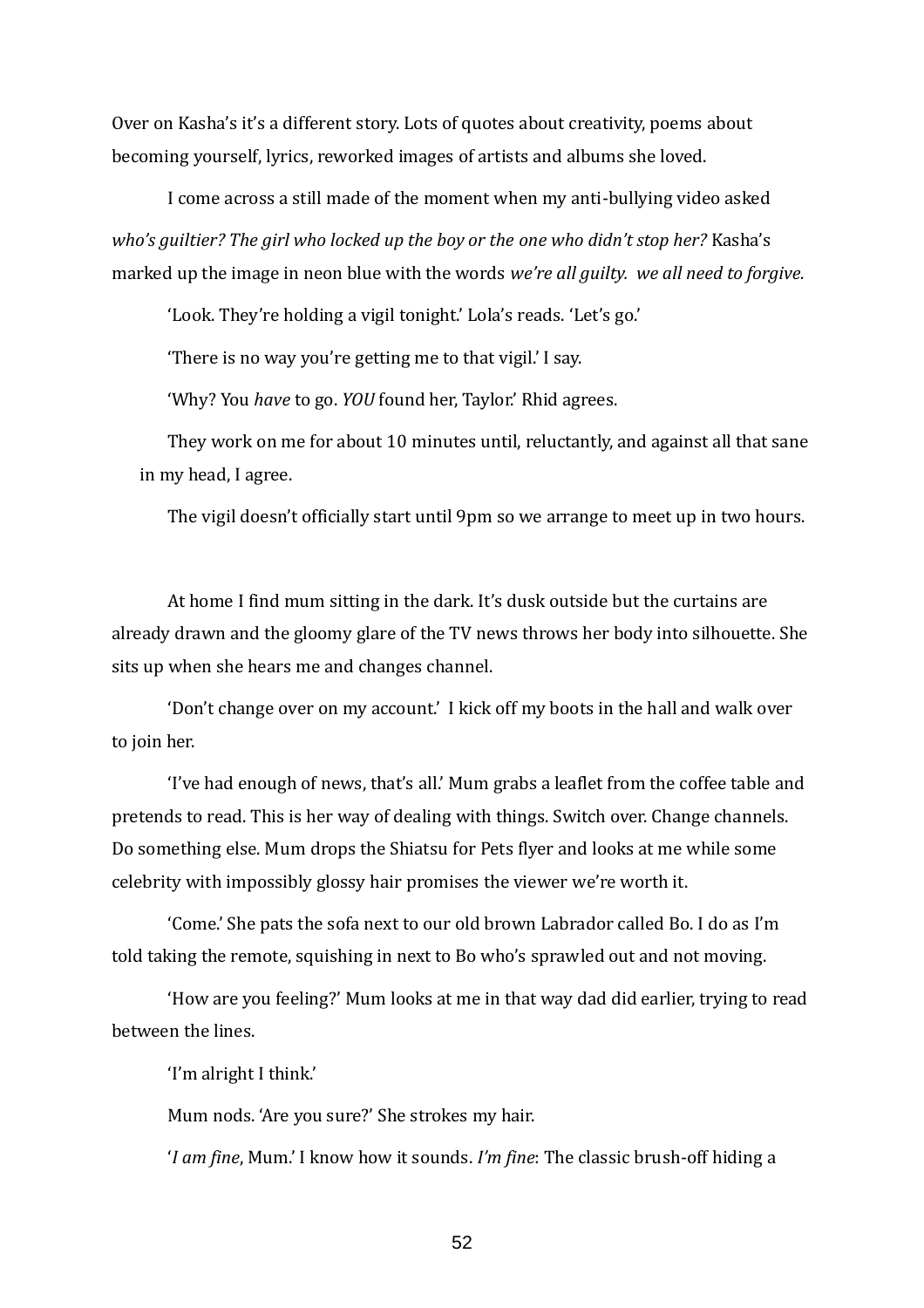stratospheric range of feelings and generally code for the exact opposite, but how can I explain how I feel when I don't even know myself?

'It's such a terrible thing that's happened. A terrible thing you've seen.'

She wants to go on but my look's telling her otherwise. She backs off.

'I just need you to know I'm here. Whenever you want to talk.' I've seen *Crisis Mum* once before when her and dad told me they were getting divorced, two years ago. It'd involved lots of difficult conversations about how I felt and way too many offers of hugs.

'I know, Mum. Thanks.'

'Here. Mum hands me an old i-Phone with a slightly cracked screen, it was a couple of generations behind the one the police now held in custody.

'I thought you sold this?'

'Didn't get around to it. I've got a sim too… here.' She jumps up and rummages in the side board drawer. She finds one and hands it to me.

'How'd it go?'

'The police or the presentation?'

'Both.'

'Police have my phone. Thankfully didn't want to lock me up. Lola and I powered through the presentation like a pros. Everyone managed to not ask any questions about last night. It was really, really, weird.'

Mum nods. 'Well I'm glad the police have your phone now. Do they think they can trace the call?'

'They said they were going to try.'

Then looking at her watch she opens her laptop on the desk by the window.

*Br-ing, Br-ing.*

Another incoming Skype. This time from …

'Auntie V?' I pull a face.

'I may have dropped her a text.'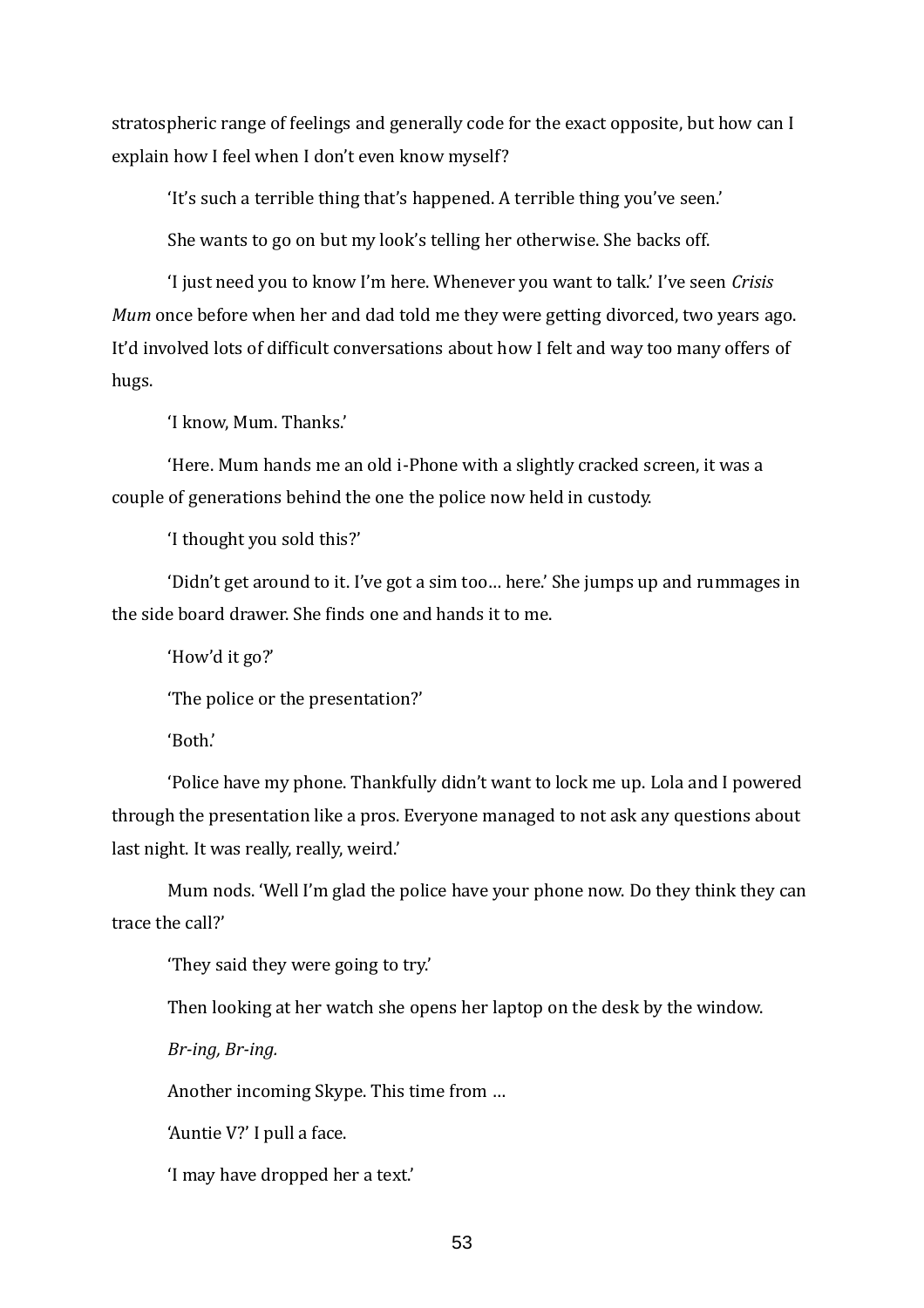I roll my eyes. Auntie Viv. I fix my face into happy and click the green phone.

- - *Taylor. Helen told me what happened. Jesus Christ.*
- - *Hi Aunt Viv. I'm fine.* (She's also in a hotel room. It's plainer, far less luxurious, with one small bed and one small table.)
- - *I can't imagine what you must be feeling.*
- - *Worse for the girl who's dead, right?*
- - *Indeed. Your mum asked me to call… not that I wouldn't have but well you know … anyway, I've had some experiences, unfortunately, seeing some pretty nasty things…I think she hopes I can help somehow.*
- *I'm fine really. But thanks.*
- - *No one knows how they're going to react to something like this. Some react straight away some much later.*
- - (I nod.) *Where are you?*
- - *Bogota, Columbia. Helping some villagers negotiate land rights with the local government. They're not being that co-operative the government that is. Local cartels got involved so that's not helping…*
- Wow.
- - *Anyway, I've got to come back to the UK next week. Let's meet up. Do something nice.*
- - *That'd be good.*
- Great. Meanwhile, if you need to or want to... can call me any time. I mean it *Taylor. Any time.*
- - *Sure, thanks Aunt Viv.*
- - *So, I better go.*

She looks at me and says nothing. Just studies me, taking me in.

*Bye-bye, favourite niece.* 

• - *Bye-bye, favourite aunt.*

We always sign off like that.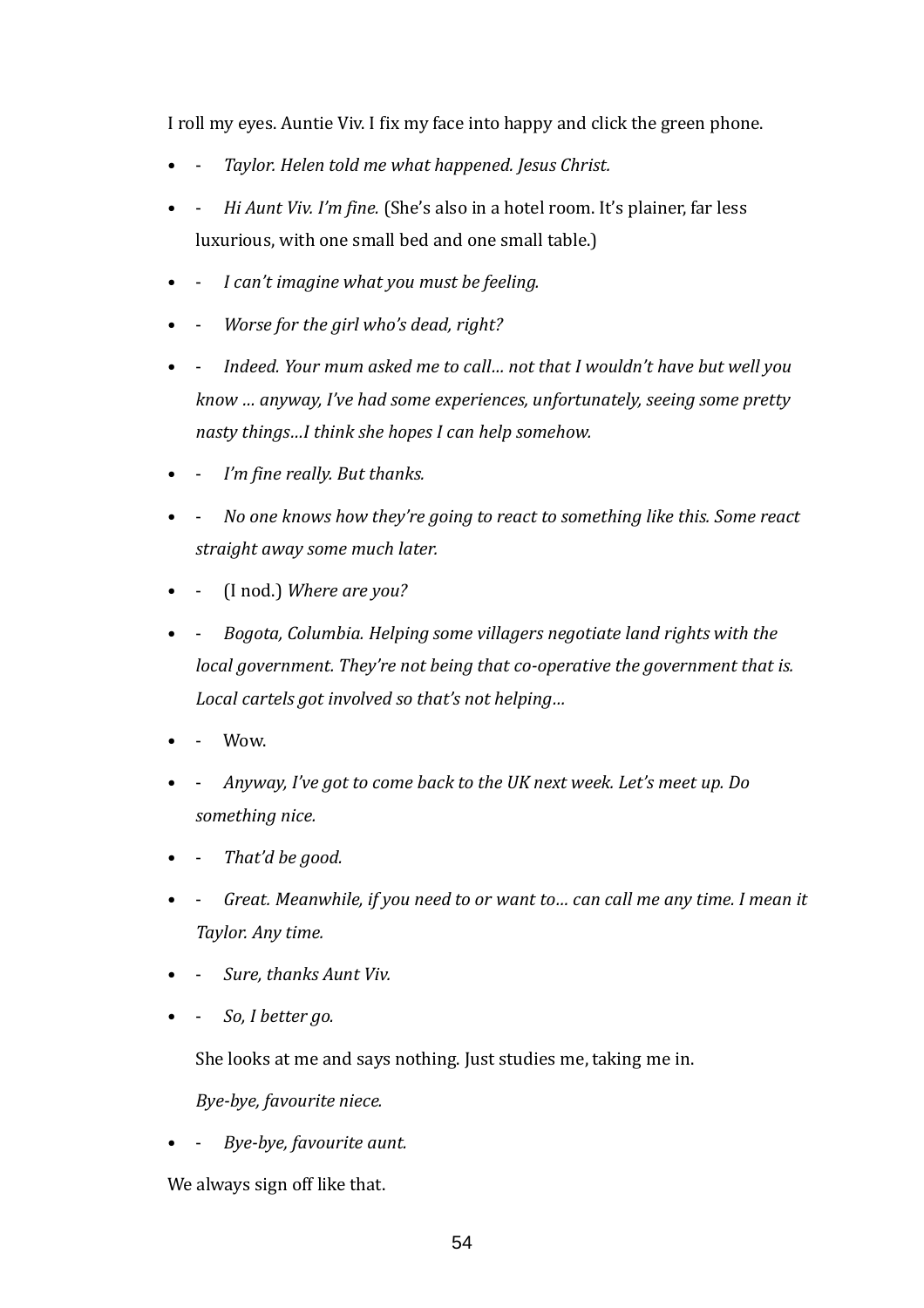Our little joke—because she's my only aunt and I'm her only niece.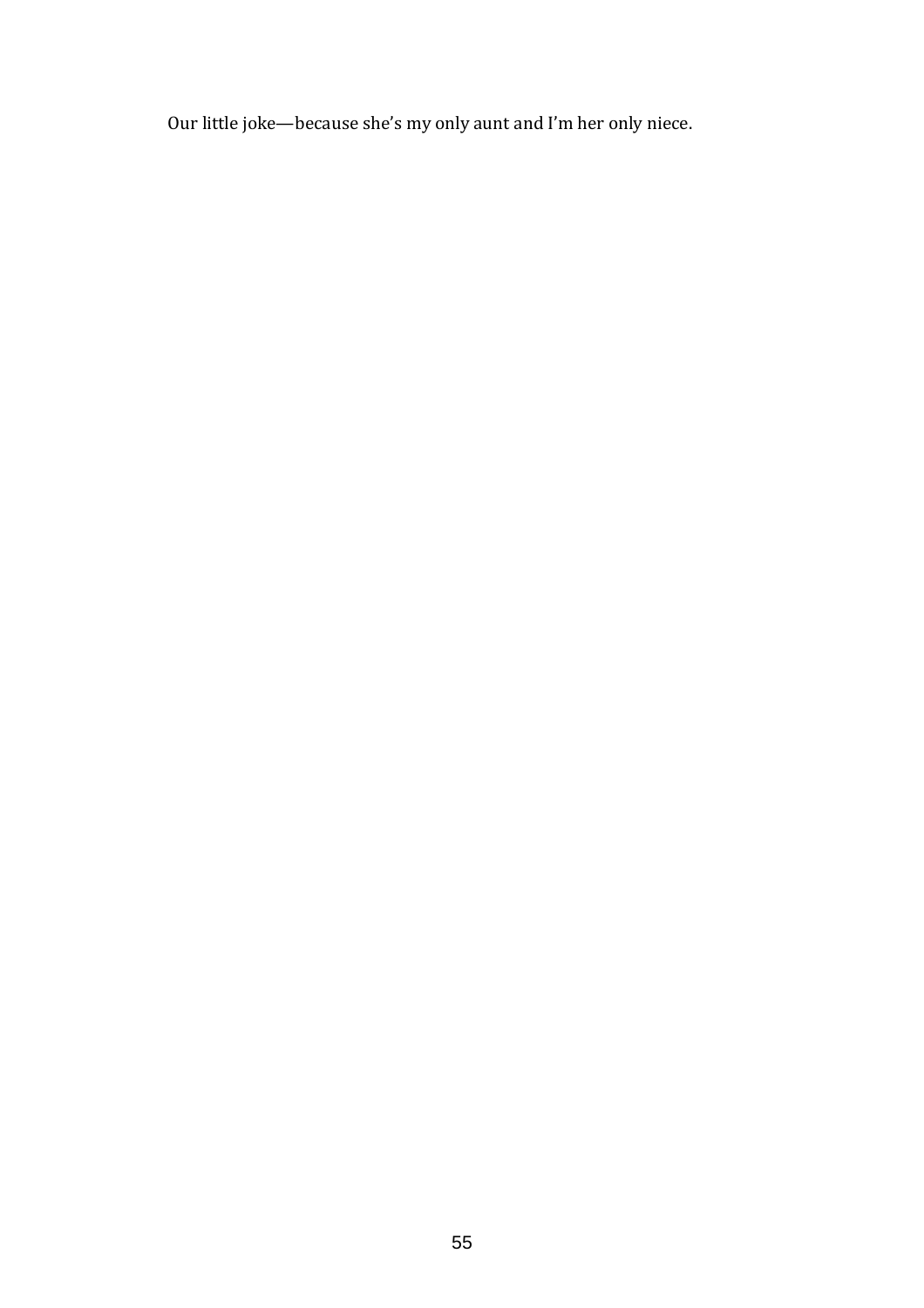# **Chapter nine | the sadness of strangers**

The moment we leave the house I regret saying yes to the vigil idea. Rhid's car smells of last night's fried food, pink pine air freshener and diesel. We pick up Lola from her house and sit in silence. Rhid is driving, me shotgun and Lola leaning in between us from the back, a position called 'riding bitch' I recently learned. Nice.

'I don't think I can do this.' I say after about three minutes. We're nearly at the roundabout which will take us on the ring road to the Light Park car park where the vigil's taking place.

'It'll be fine.' Rhid reassures and passes a small joint, as if that's going to help. Against my better judgement I accept. I draw down slowly, opening out my lungs, hold and exhale. We drive through the night, pass rows of closed shops and curtained houses in silence. Stars sparkle between the gaps where broken street lights cast shadows into the dark sky. Rolling down the window I slip my head into the night. The effects of the smoke moves through me like a warm bath, easy and slow, softening the edges of things. Relaxing. Releasing. A recent shower scatters early spring blossom, transforming the rough texture of the tarmac road into tiny jewels of polished jet glistening in the headlights.

'No moon.' I look up feeling like I've got something wrong again. Like I've remembered something that didn't happen or forgotten something important that did.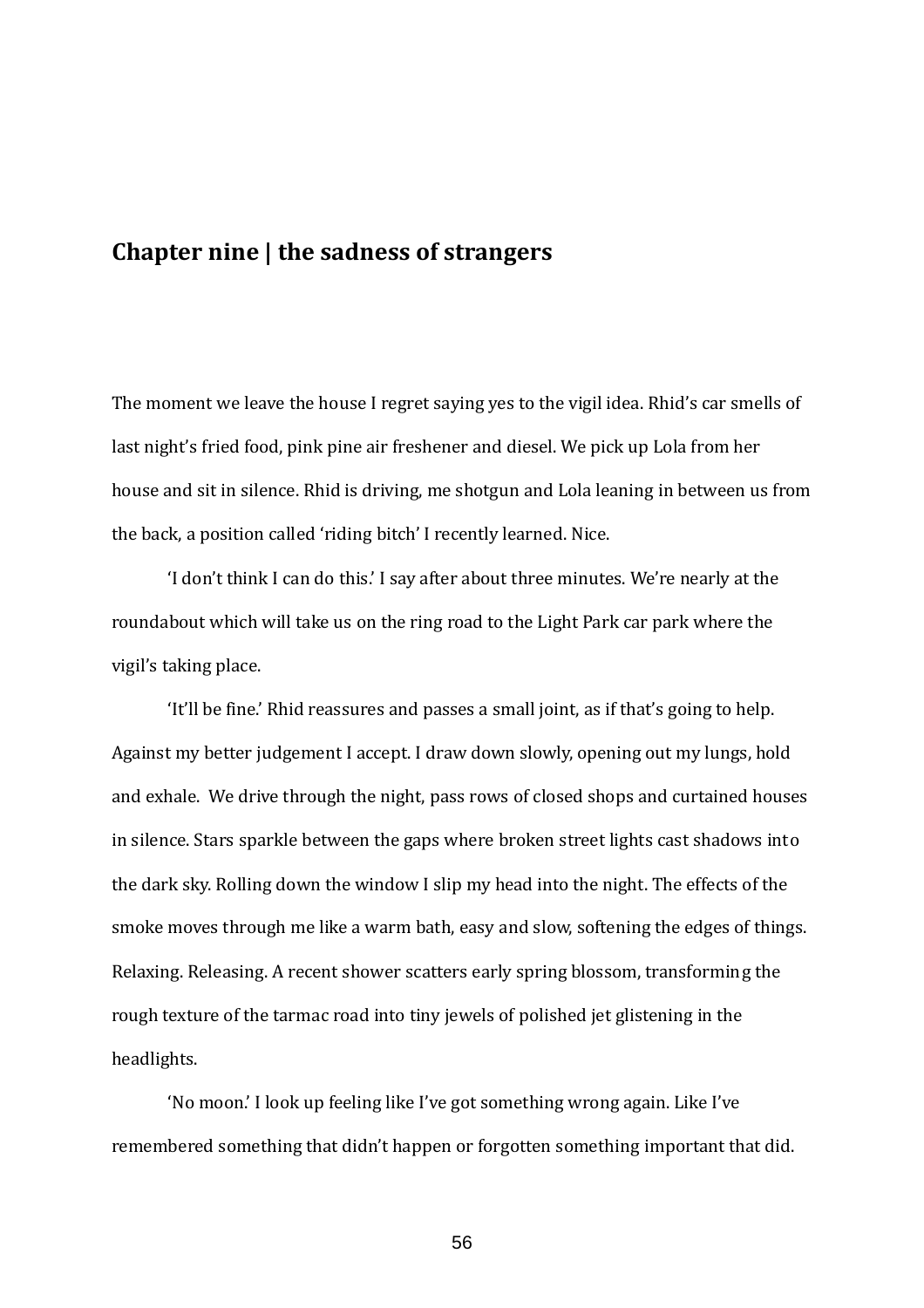I check the time on the dashboard clock; it reads 10.58. I think anyway. Bit hard to tell as it has a large crack across the middle. We pass the spot where Rhid drove us back to Daisy's, where I realised I'd forgotten my phone and before finding Kasha dead. We pass a large road sign reads: *Warning: High Casualty Route – Stay Alert, Slow Down, Stay Alive.* I'd always thought this sign was over the top but now it seems perfectly reasonable. Life *is* short. Staying alert can indeed mean the difference between life and death.

A steady stream of people head in our direction.

'Let's park here and walk.' Rhid suggests, stopping the car ahead of a young female officer directing traffic. We find a spot off a side street, grab our coats and weave through the parked cars, people and a small crew of local news media.

'There's that reporter.' I spot Edie, the reporter covering the story. I pull Rhid a sharp swerve away but it's too late. Spotted.

'Taylor Millar, Rhidian Smith.' She calls, 'Edie Conway, BBC Cambridgeshire. Could I have a few words?'

This is exactly what I didn't want. 'No.'

'Later maybe? After the ceremony.' Edie's not giving up that easily.

'Yeah, maybe.' Hopefully that'll get her off our back.

'You both OK?' Edie goes for the human touch.

'Yeah fine. Thanks.' I step away,

'Look sorry we've got to go.' Rhid hooks his arm through mine, guiding me away.

'Catch you later then.' Edie calls.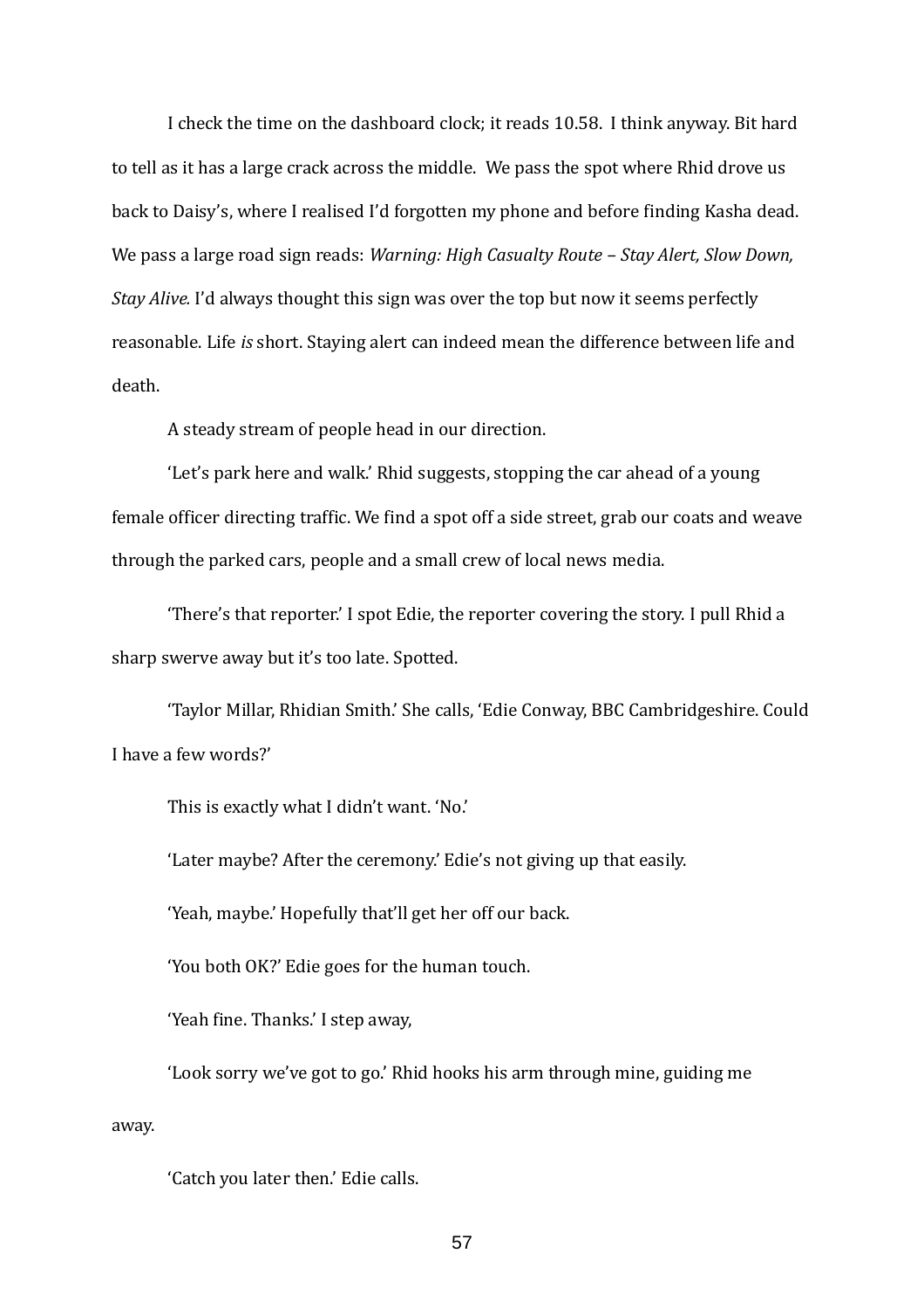A crowd of about eighty people gather along the police-taped crime scene, marking its parameter. They're young, teenagers mostly, but there's older people too, and more are arriving every few minutes. The nearest street lamp is out, allowing the soft glow of the candles to light the growing pile of gifts. There're candles everywhere, large ones, small ones, multi-coloured ones, balanced between cards, flowers, soft toys and wreaths.

I shiver suddenly with a strong feeling of déjà vu. Rhid feels it too. It's because we're here. At night. Although the place looks different now it's still the same – the same place we found Kasha less than 24 hours ago. We look around for somewhere to stand and realise people are letting us through. Word has spread.

# *The kids who found her are here.*

'We should have brought something,' Rhid mutters, worrying what people will think. 'A candle or flowers or…' his voice trails, a place opens near the front of the crowd, close to the police line. We move into the space and wait for things to begin I notice an attempt has been made to clean the blood from the floor where Kasha was laid before being bagged and taken away. There's a pile of flowers on the spot where I threw up.

Everyone quietens down when a middle-aged black man with shiny eyes steps forward and turns to face the crowd. He wears a sombre sage two-piece suit, an orange shirt, a knitted green tie and knows how to speak to crowds. He has a gentle, sympathetic smile.

'I didn't know Kasha very well.' His speaks with a strong Ghanaian accent. 'She came to our church only a few times but during those times I saw a girl who was beautiful.'

More mourners arrive and settle in at the back.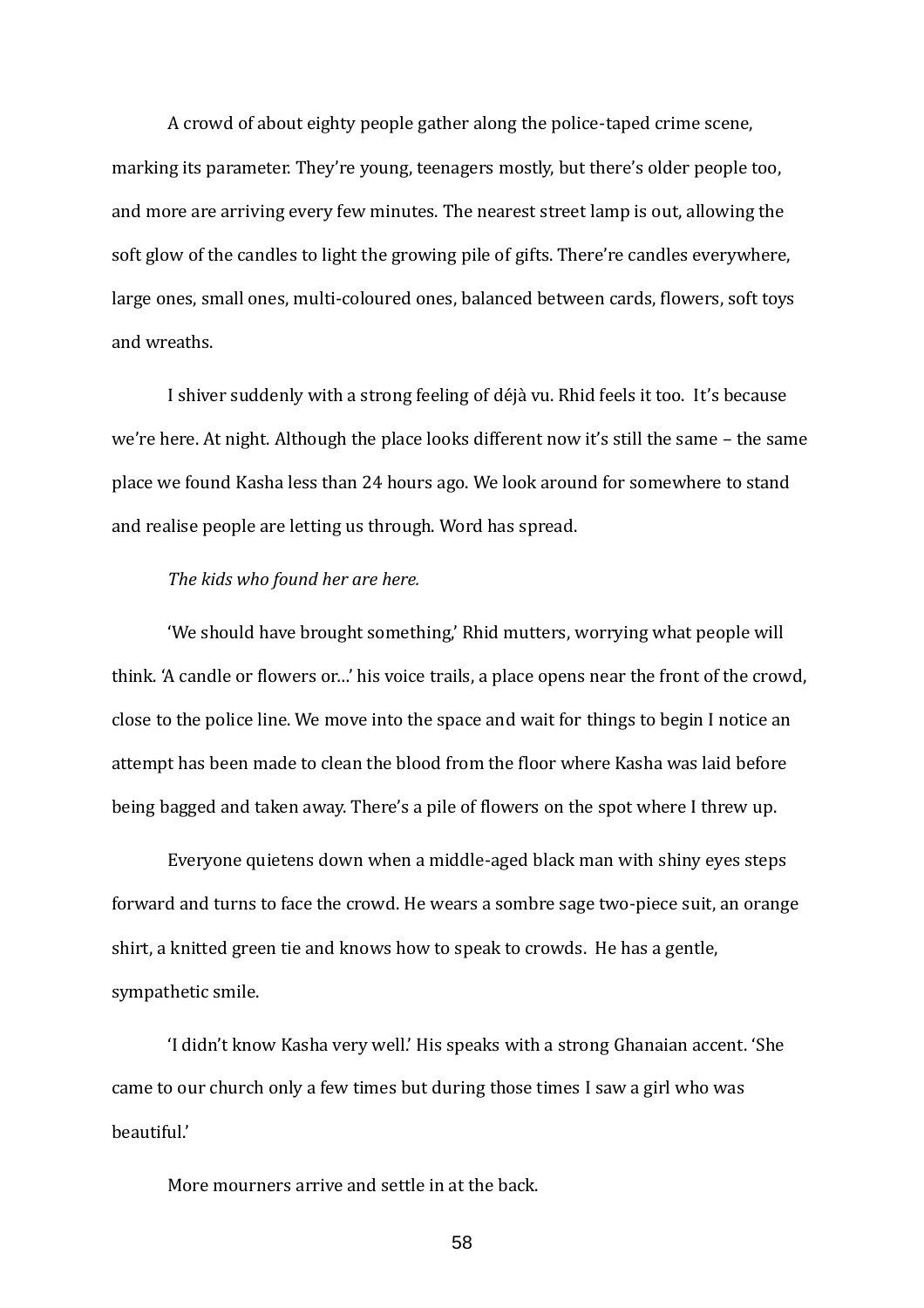'Not just that kind of beauty we can all see on the outside – Kasha was blessed with that too – but the *real* kind. The kind that comes from within.' He pauses. 'From deep, deep down inside – from a place only God can truly see. I know now that Kasha had no family. She grew up in the care of local children's services after tragically losing both her parents in a road traffic accident at a young age. She was one of God's children and as such we were all her family.'

He stops, allowing his audience to take that in.

'We gather here tonight, in memory of this girl, this young woman who has been cruelly taken from us. We gather here with great sadness in our hearts but we gather also – let us not forget – to celebrate the gift of her life, however short. It is hard for us to feel anything but loss now, at this dreadful, dreadful time, but we should fully celebrate her life, her talents. The song of life she brought to everyone who knew her and which she wanted to share with the world.'

Everyone listens with their heads bowed, but I watch on, only half there. This doesn't feel real to me. Occasionally someone nods as the comforting words of the reverend filter through the sadness. The familiar language of mourning mending shattered worlds, at least for a little while.

'I feel as if I've been here before.' I whisper to Rhid. He pulls a 'what?' face. '…like I've seen all this before, on TV or online somewhere...' Rhid shrugs, he's not sure what to say. I continue, 'It feels so unreal. Like everyone is in shock, wondering what to make of it.'

'Do you know what to make of it?'

I shake my head, of course I don't. People stare half-lit at candles cupped in their hands like heavenly guardians holding Kasha's spirit safe, protecting it.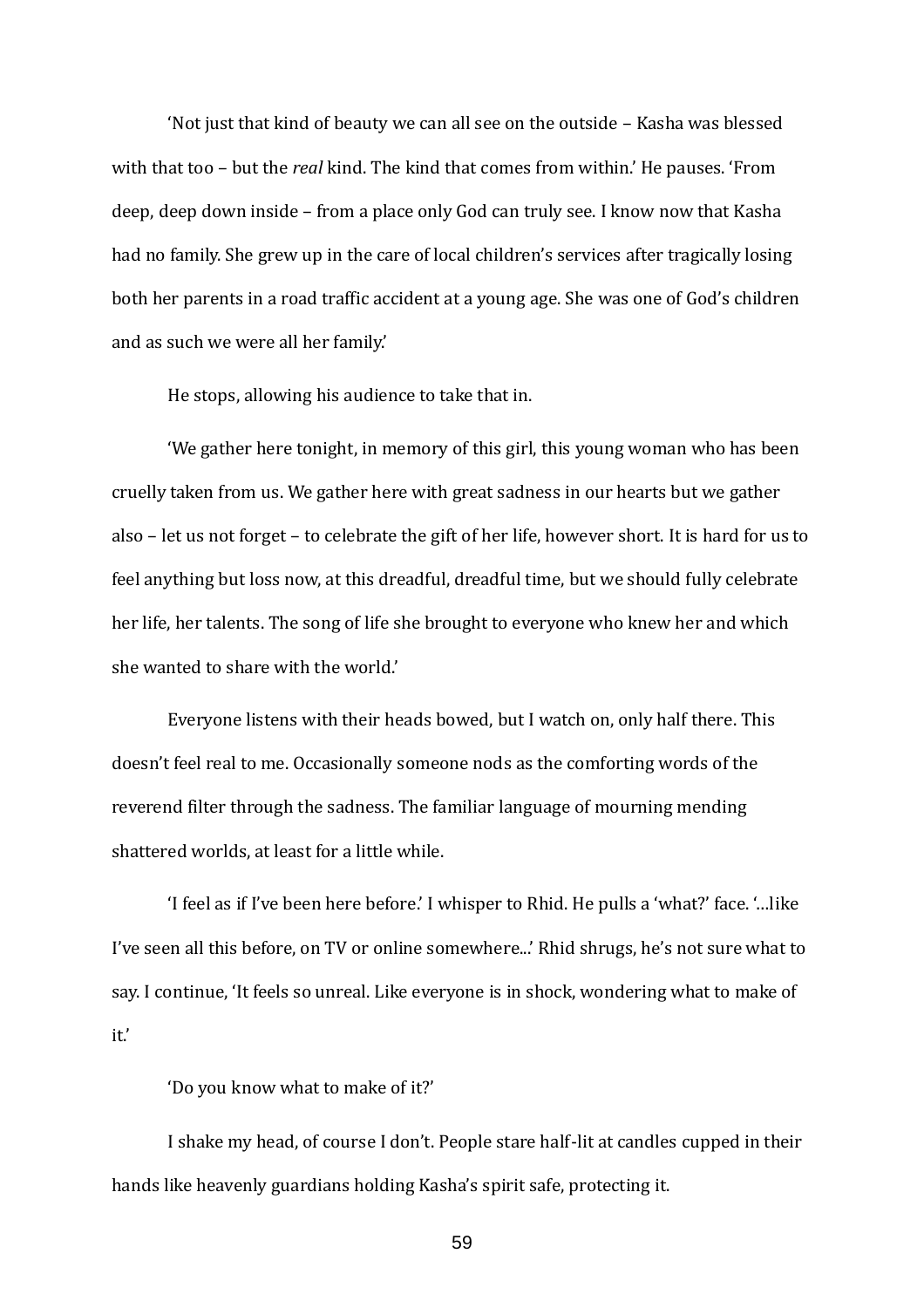'Where was everybody last night? No one was there to protect her then.'

No one except me. Rhid looks at me funny, wishing I'd shut up.

*Can you stay? Keep me company till Daisy gets back?* Kasha's words ring around my head.

The preacher steps down and someone else takes his place. She's wearing a large hooded coat making it hard for anyone to see exactly who it is. Anyone except me that is. That walk. That turn. That swoop into position can only be one person.

Cyd.

'Thank you, Reverend Markham.' Cyd pushes back her hood. She wears the same clothes as she wore in the video we watched earlier. Markham bows graciously. She mirrors and smiles before turning back to her audience. 'My name is Cynthia. I only knew Kasha for a short time but in that time I grew to love her like a sister.'

Cyd takes a few steps to the right.

'Kasha was full of life. She was bright, beautiful and talented. She had everything to live for. Everything. And now that's…Now *she's* gone.' She looks down. 'You may already know that some of Kasha's friends and myself have started a memorial website where you can leave messages of remembrance. I invite you to have a look. We want people to write Kasha's name in as many places that you can and in as many ways as you can. Use stones, shells on a beach, leaves, petals on a lawn. Anything. Let your imagination be free. You can also light a virtual candle, leave a poem or post a video. Help us keep her memory alive. Help us keep her alive.'

Her tone changes. 'We've let Kasha down.' She looks up and fixes the faces of her audience with a stare that's more like a dare. A challenge to contradict her. Piercing,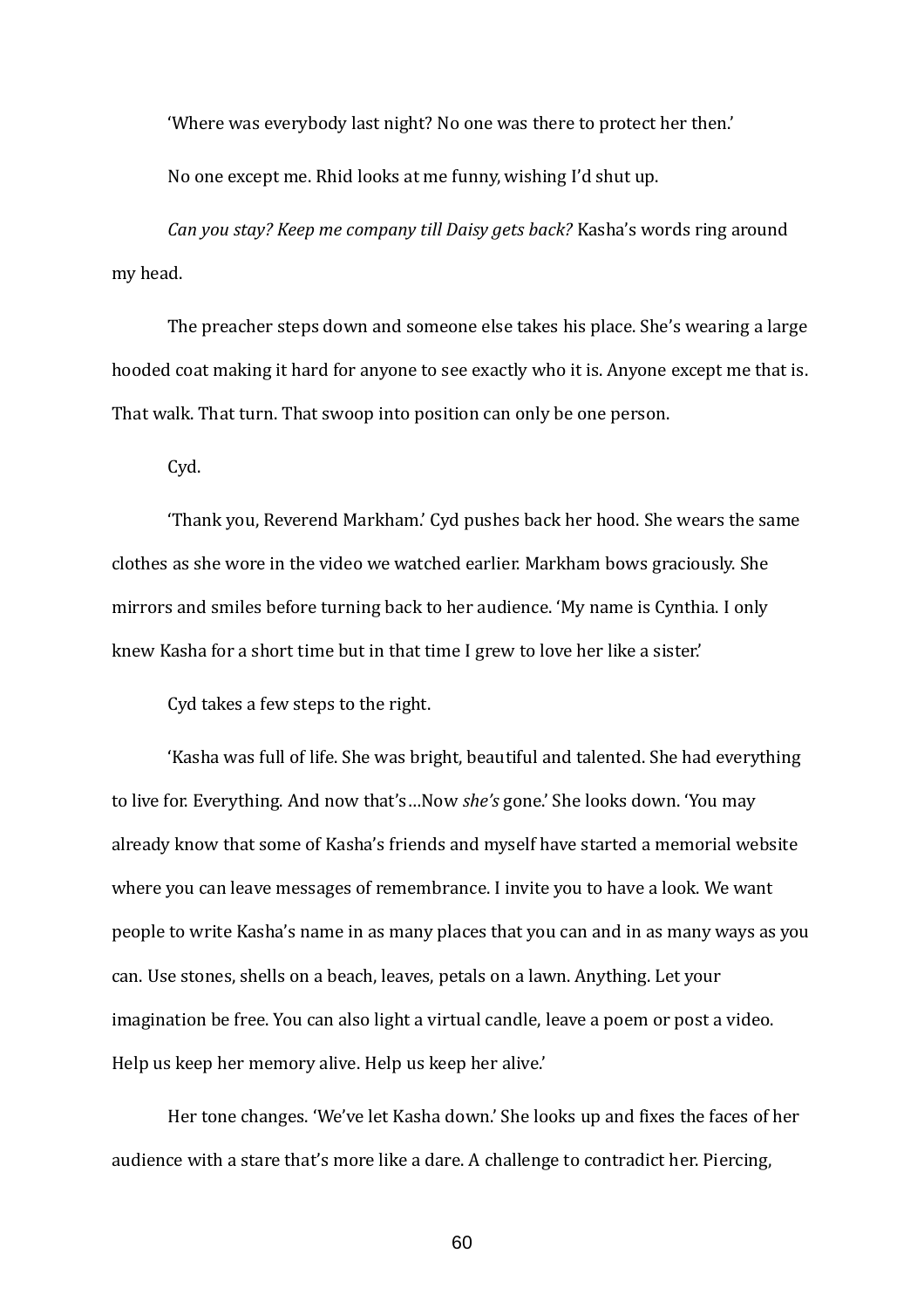uncompromising, chilling. 'Who was around to help Kasha last night? Anyone? Does anyone know anything that might help the police find who did this?'

The crowd look at one another, some shake their heads. My mouth is suddenly dry. I feel woozy, feint even, my vision collapses, Cyd, the crowd, the lights, everything swerves and contracts to a point, like water sucked down a plug hole and I reach out for Rhid.

'You ok?' He asks. 'You've gone really white.'

I nod and hold his arm a little tighter. Cyd continues, 'We should look out for each other, *protect* each other, but when do we make the time? When?'

The crowd quietly mumble, *not much*, *not often enough*.

Cyd looks around again, straining to touch a nerve, to light a stronger response from the crowd, then she breaks down. 'The police will be asking questions and we must tell them everything, anything might lead us to Kasha's killer. If the people who do this go free there is no hope for any of us. We must help as if our own lives depend on it, because in all truth they do.' A murmur of approval breaks into applause. For a second, I think I catch her eye, but she acts as if she's not seen me. It's hard to tell if she has or hasn't. Cyd is a master at concealing what she feels.

#### FLASHBACK:

### INT. SCHOOL CANTEEN - SUMMER 2018

LAST TERM OF HIGH SCHOOL

PETE RIVERS (17) – a nerdy looking boy with kind and bright eyes, save the whales tee-shirt and Dunlop trainers trips in the lunch queue. The contents of his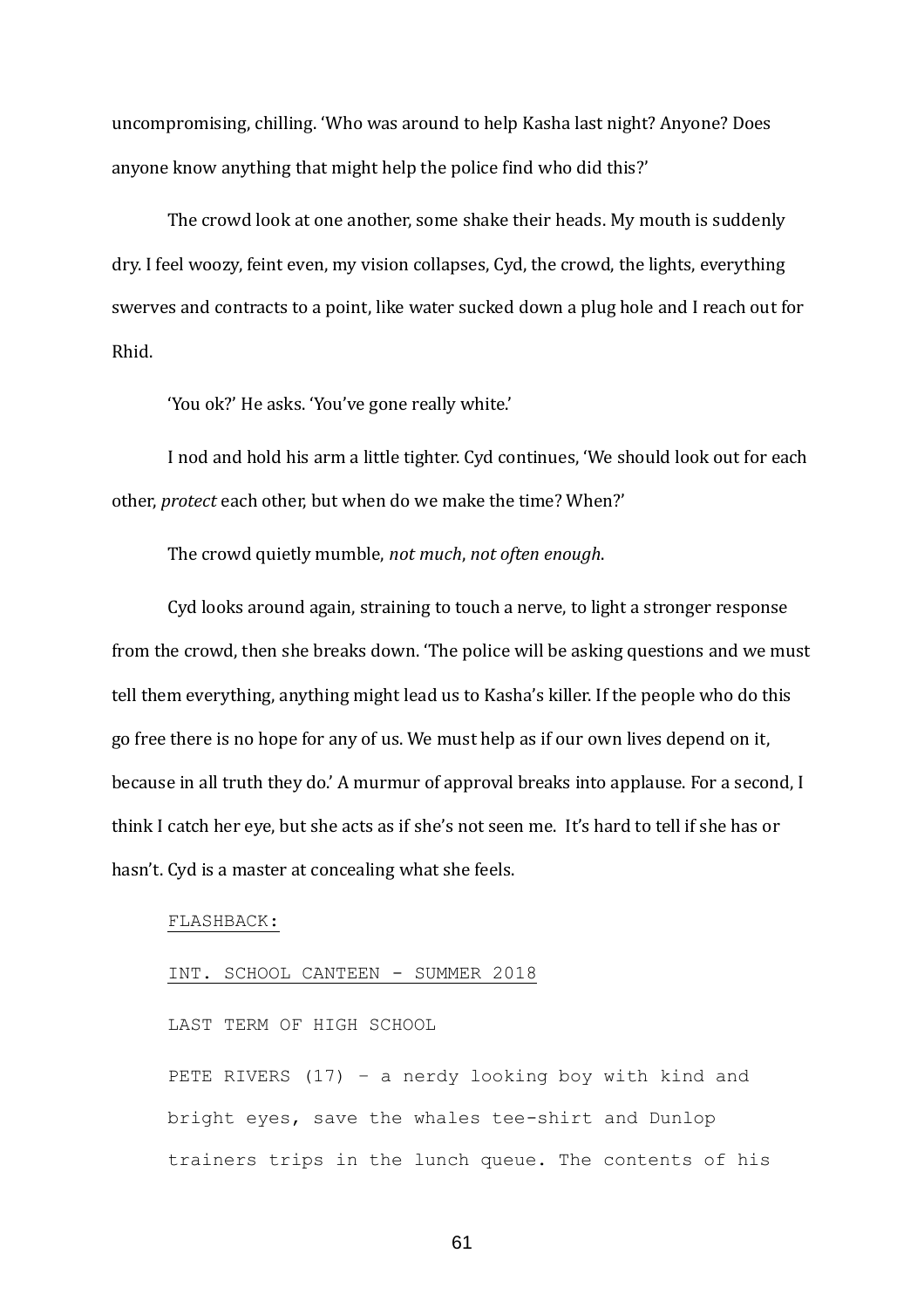tray – roast chicken, mash potato and gravy - splats all over Cyd's strictly non-uniform, brand new All Saints jacket, that she's been showing off to Shani.

The canteen goes quiet - everyone wondering how she'll react. Cyd is furious, for a moment her eyes flare and if she was a dragon she spouting smoke and flames, but then suddenly it's gone. She gains control and then, cool, calm and collected says,

CYD

It's fine, Pete.

Just an accident.

This worries me.

Reverend Jim Markham steps up. 'Let us pray.'

On finishing the Lord's Prayer the reverend invites everyone to say their own private prayers for Kasha and as the silence begins Samuel Barber's *Adagio for Strings*  swells up from a portable stereo.

'I'm confused,' I whisper to Rhid, 'About Cyd's involvement in all this. What's in it for her. She's only known this girl for what? A few months?'

*Adagio for Strings* fades out and Cyd steps forward to speak again. 'I want to end with something from Kasha. *These Things*, the song she wrote, performed and won best song for at Talent East last year. It's beautiful, emotionally honest and unique – just like she was.' Cyd steps back and nods to the ever-present Shani. The song starts up from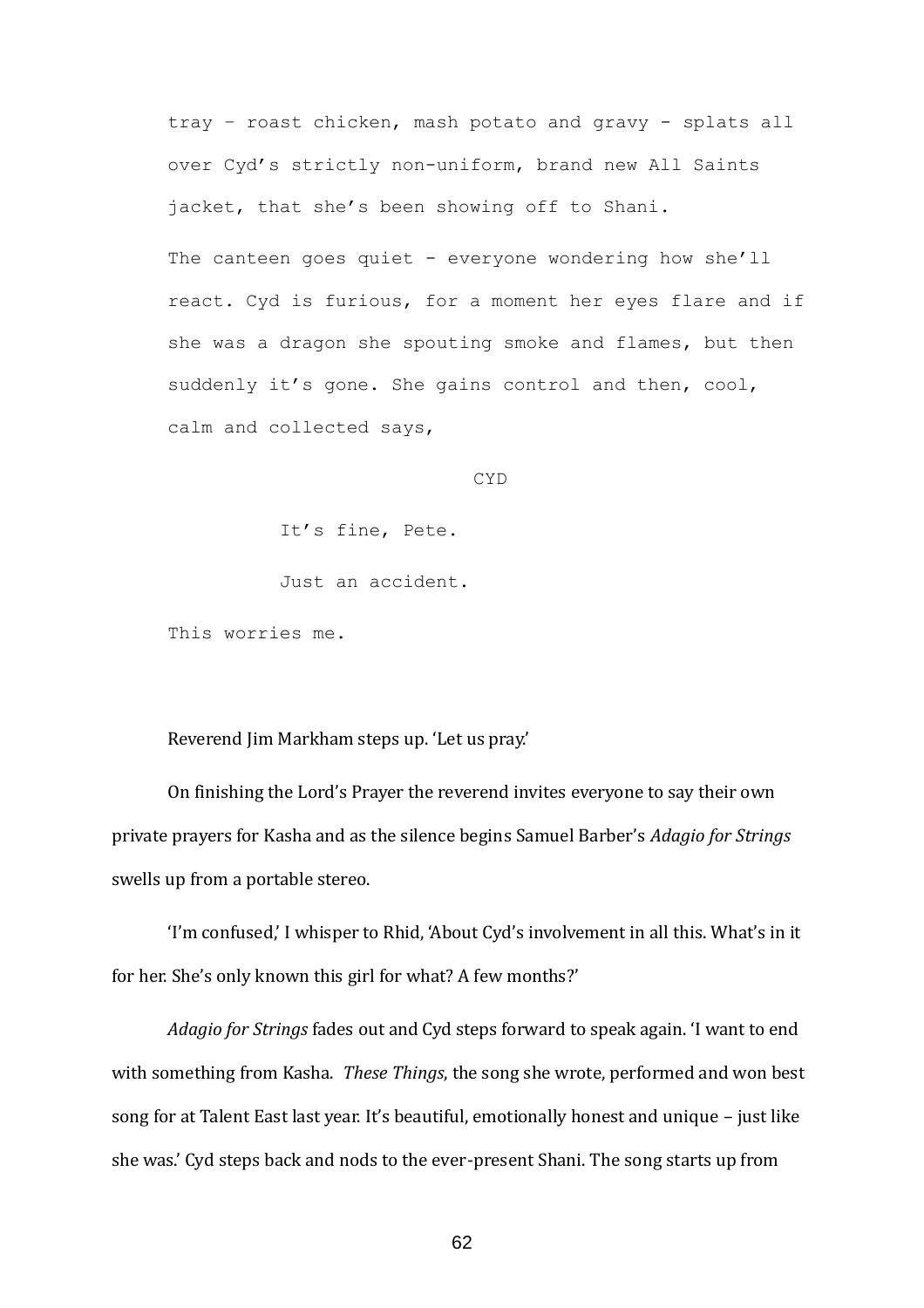somewhere. A guitar strums in a few bars then a gentle, and controlled humming vocal part fades up. Next, the voice I've got to know so well in the past twenty-four hours fills the space around us. Kasha sings.

*These things they don't need names These things, but I learnt them all the same. I found a voice for my tears Made stories from those years Stories to tell over and over and over and over - Until you come back to me*

Unforced, distinctive, her voice reverberates with a rich and soulful sound. It's sincere, as though she's singing about something specific that has happened to her, but it's impossible to tell what exactly the story is behind the song. As Kasha builds to the chorus people begin to join in, singing along with the dead girl. Quietly at first but soon they grow in confidence. Rhid too, sounding not like him at all but sombre and calm. The girl standing next to him recognises him. She nudges the girl on her other side and, turning back, catches Rhid's eye. He smiles back, awkward and unsure, but when the pretty one mouths *are you ok* with pout and sad puppy eyes Rhid's smile widens.

'Look at you. You're enjoying this!'

'No I'm not.'

'You. Are. You're at home in this… charade.'

'Oh Taylor please - don't take this the wrong way - but can't you just stop being outside everything all the time.'

'What do you mean?'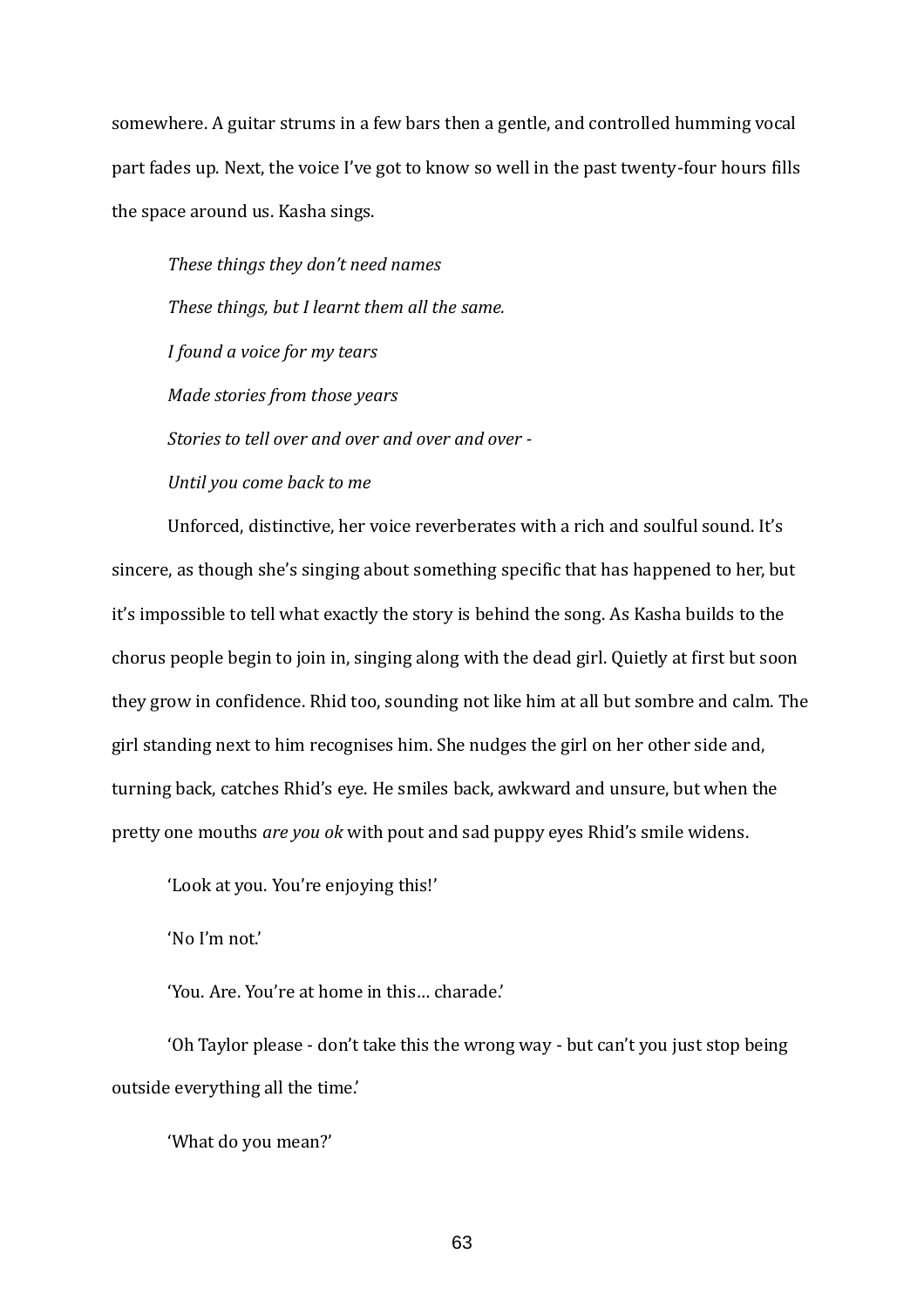'Just be here. Try and feel what everyone else is feeling.'

'But I don't feel what everyone else is feeling. I feel like I'm in a film and someone's forgotten to give me the script.'

Kasha's song continues. *Stay? Keep me company till Daisy gets back?* Kasha's last words cut through the song like a beam of dark matter.

'OMG.' Someone else arrives up front. Someone I also recognise. Jonty and without much brotherly love about him. In fact, he's angry. Very angry. Cyd's further back into the crowd now but she's still in clear view. Jonty storms up and grabs her arm hard. He eyeballs her in a way I've never seen him do before. Cyd doesn't bat an eye. She returns his look unfazed, cool as glass. Jonty leans in and says something close and private. She fixes him with a piercing stare, and three tightly formed words. I can't tell what they are but whatever they are they stop Jonty dead.

I've been on the end of that look. That mouth.

Suddenly Jonty storms off.

*What was that?*

The candle on the floor by my foot goes out. It's wick smokes, sending a thin grey line into the air. The moon appears from behind a cloud. I pick up the dead candle, and, finding a lighter in my pocket, relight. I cup it, protectively, the way I've seen others do as Kasha's song reaches the chorus.

Everyone is singing.

Now Kasha's song is everyone's.

I lean forward, replace the candle and sing.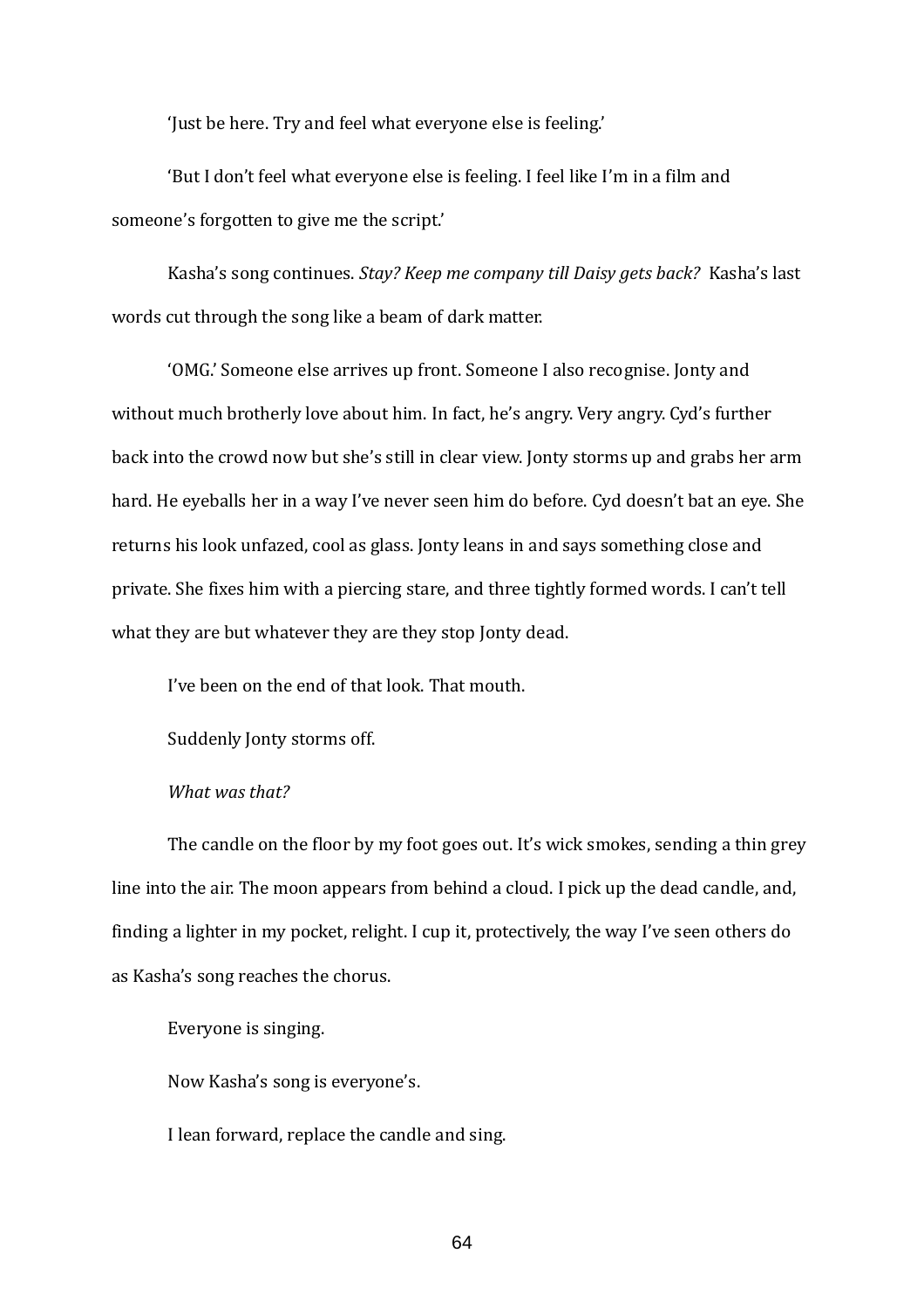# **Chapter ten | last thing she ever said**

Sunday. Two days after Kasha's death.

The next morning is bright. The bells of St Luke's church ripple through my duvet's warm cocoon. A happy, light-filled sound full of optimism for the day ahead and the complete opposite to how I feel.

Downstairs the kitchen table is laid for four, which confuses me.

'We've guests for breakfast?' I flop onto my usual seat by the window. Even though we live together we don't see each much. I'm busy with college or friends or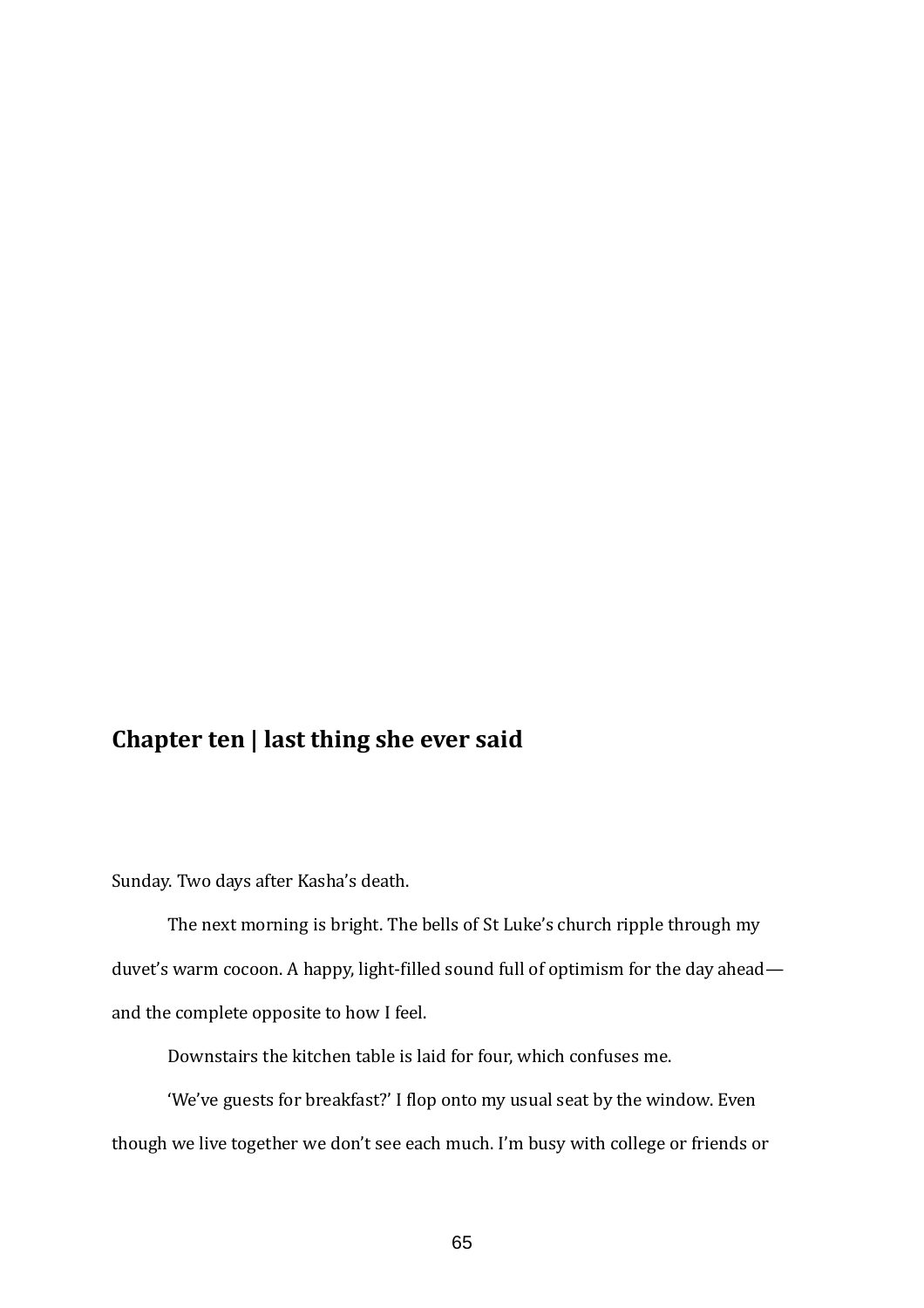sleeping in while mum loves early mornings and time in her studio. Occasionally we meet over cereal or toast and I try to not sound too grumpy while mum tries not to be too wide-awake-perky. As a result, breakfast can be tricky.

'The police. Well two actually: DCI Layton and PC Kendal.' Mum looks up at the kitchen clock. 'Shit, they'll be here in a minute.'

'What?'

'They called last night when you were at the vigil. They want to ask you a few questions.' Mum places a plate of eggs, bacon, veggie sausage, mushrooms and toast in front of me, the eggs scrambled soft, not too sloppy - just how I love them.

'And you said come now?' I consider escape routes.

'You can't *not* speak to them.'

'I might have arranged it a little latter in the day.' I scowl, adding salt and pepper to my egg.

'I can send them away.' Mum pushes over the ketchup bottle. I squeeze some on the side of my plate and dip a fork piled with bacon.

# *Knock, Knock!*

Mum looks at me with her best silent film star what-do-you-want-me-to-do look. I take a deep breath and blow out my cheeks, 'Go on then.'

A few moments later mum ushers DCI Layton into the kitchen, closely followed by PC Kendal.

'Good morning. How are you?' Layton's bright and cheery – another bloody morning person, just my luck.

'All right thanks.' Is the best I can do.

'Sorry to interrupt your breakfast, but I've got a few questions about Friday night. Is that all right?'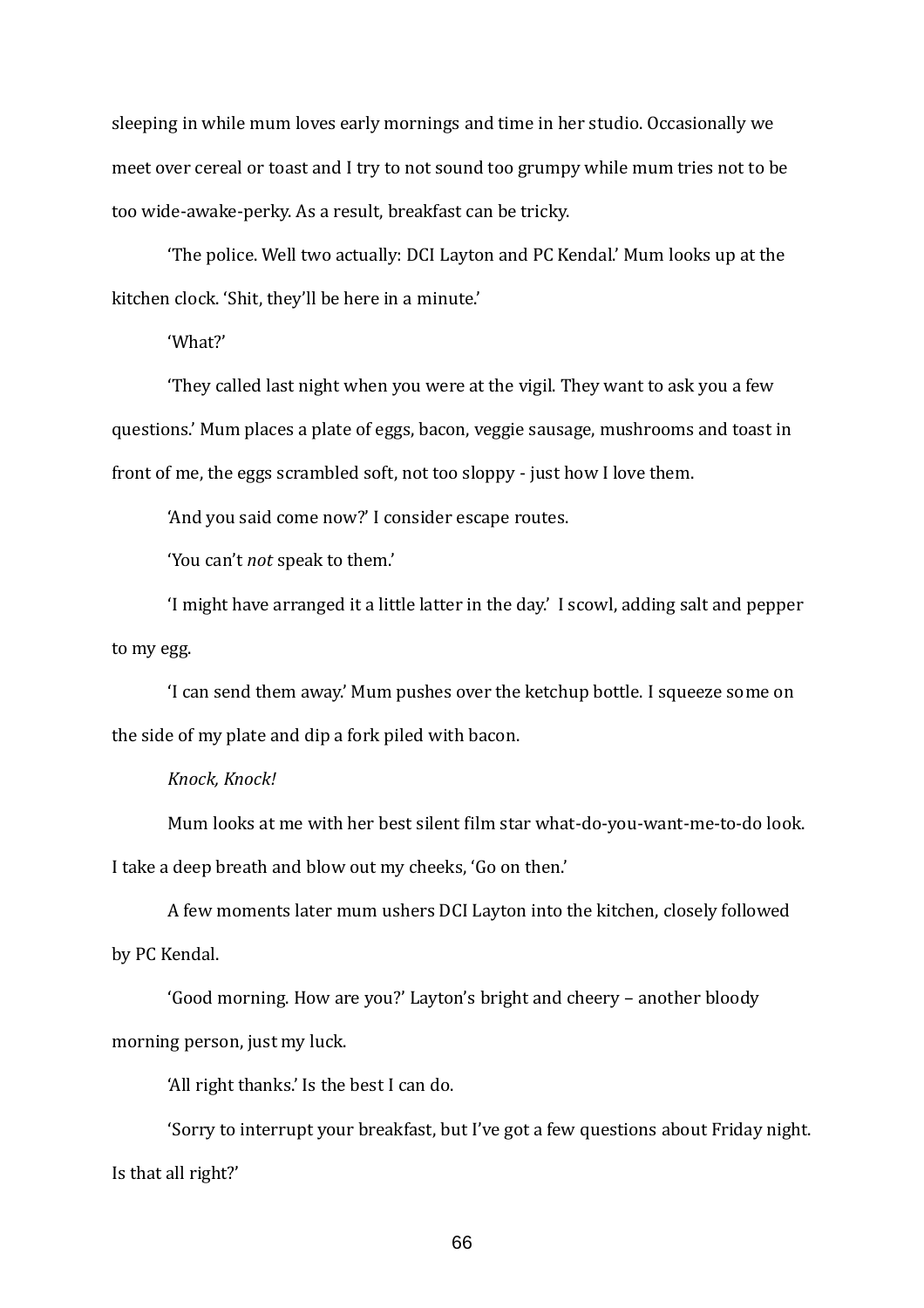'Fine.' I say, hoping it sounds sincere.

'Please, don't let me stop you.' He gestures to my loaded fork.

Despite losing most of my appetite to a sudden surge of anxiety I put the food in my mouth and load up another. Layton helps himself to a chair.

'Tea? Coffee?' Mum offers brightly. They place their orders.

'This is a lovely house.' Layton admires what he can see of the kitchen and living room beyond. 'How long have you lived here?'

The question's directed at me but mum, pulling two mugs from the cupboard, cuts in, 'About fifteen years.'

Layton smiles at me. 'About fifteen years.' I confirm, adding. 'She often does that.'

'Does what?' Mum turns to me.

'Cuts in...' I address Layton. '…answers questions to me on my behalf. I've had a word, and she's promised not to but as you can see…re-programming is impossible.'

Layton and Kendal laugh politely. 'So you grew up here?' Layton continues while mum distributes tea. 'Yep. Hard to tell, right?' He smiles. I am the quintessential white middle class girl, this, the quintessential white middle class home. It's what used to be quaintly referred to as the Cambridge muesli belt describing a growing urban suburb populated by baby boomer families. Politically liberal, professional classes, hippy weekenders. 'What did you want to ask me?'

'Was there anything else about that conversation with the woman on the phone… anything you can recall, that you haven't told us? Anything in the background? Anything that might give us a lead?'

'Just the accent, which I told you. Did you trace the number?'

'It's been disconnected.'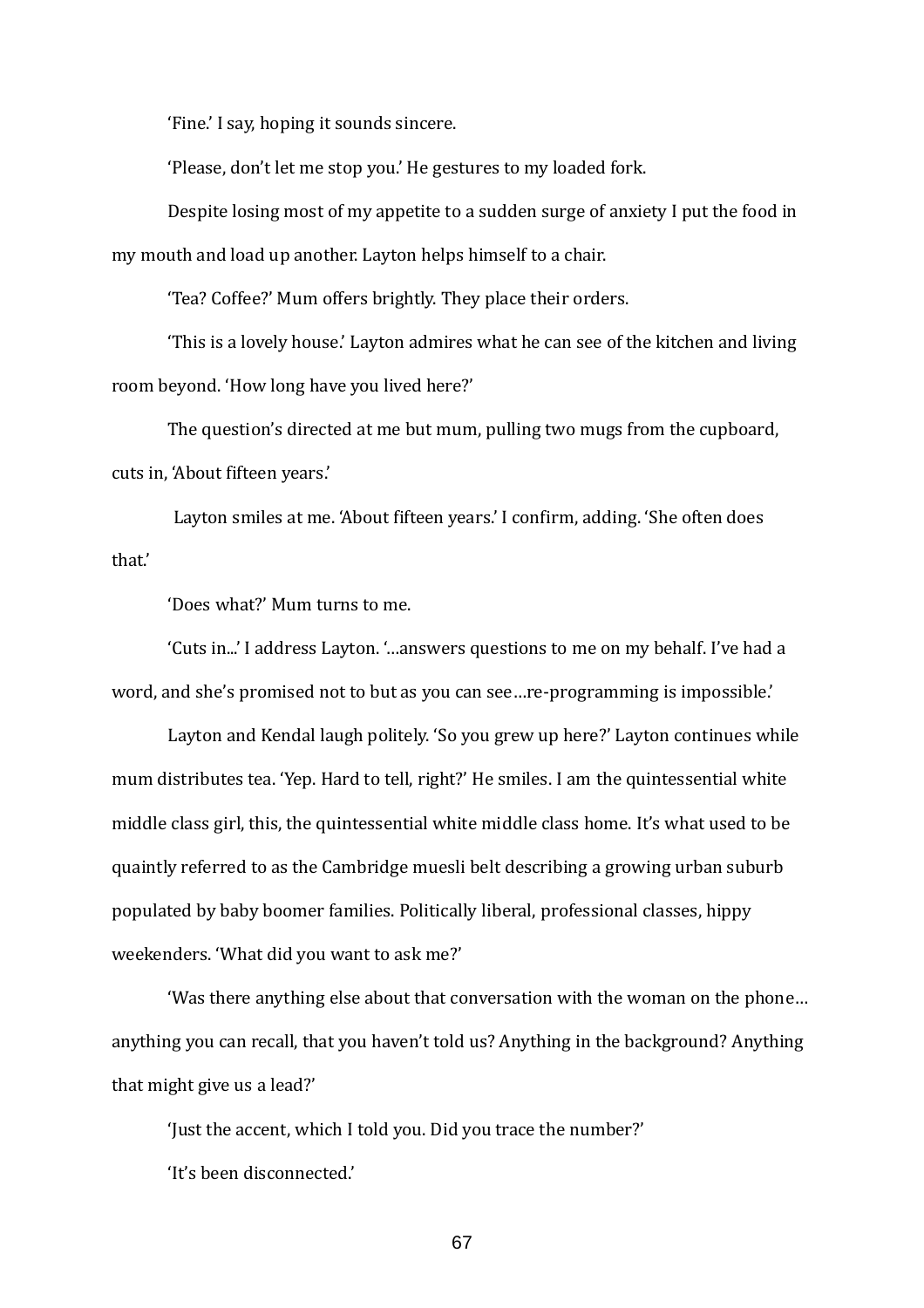'Pity.' Layton stirs his tea. 'We dusted the handset. Aside from your prints we also found Kasha's.'

I put my fork down. 'Kasha used my phone?'

Kendal nods adding, 'She must have known that number by heart.' Everyone thinks about what that means.

'What about that Polish truck guy?' I ask.

'We interviewed him. We found his prints on the counter where you'd expect. Customer side. Nothing's suspicious turned up in forensics. Nothing connecting him to the attack.' He sips his tea. 'You didn't see anyone else? No one else in the service area?' I shake my head and immediately think back to the figure in Daisy's splash-back.

# *Was it Pete?*

I don't want to tell them about that. Not yet any way, I don't think, and to buy some time I look down at my breakfast, fill a fork and eat slowly.

'Are you sure?' Layton picks up on my hesitation. I've always been a shit liar.

'Well I thought I might have seen someone one, reflected in the splash-back, you

know the metal around the food prep area… but when I turned back there was no one.'

'You didn't recognise them?' He pursues.

I shake my head.

'What time did you get back to Daisy's? The second time?' Kendal chips in.

'About ten thirty.' Then I realise something. 'Wouldn't you know that from the

CCTV?'

'Just confirming.' Layton states.

'Confirming I'm reliable?'

'If you want to call it that.' He makes no apology.

'Did you see if Kasha had a phone with her that night?' Kendal asks.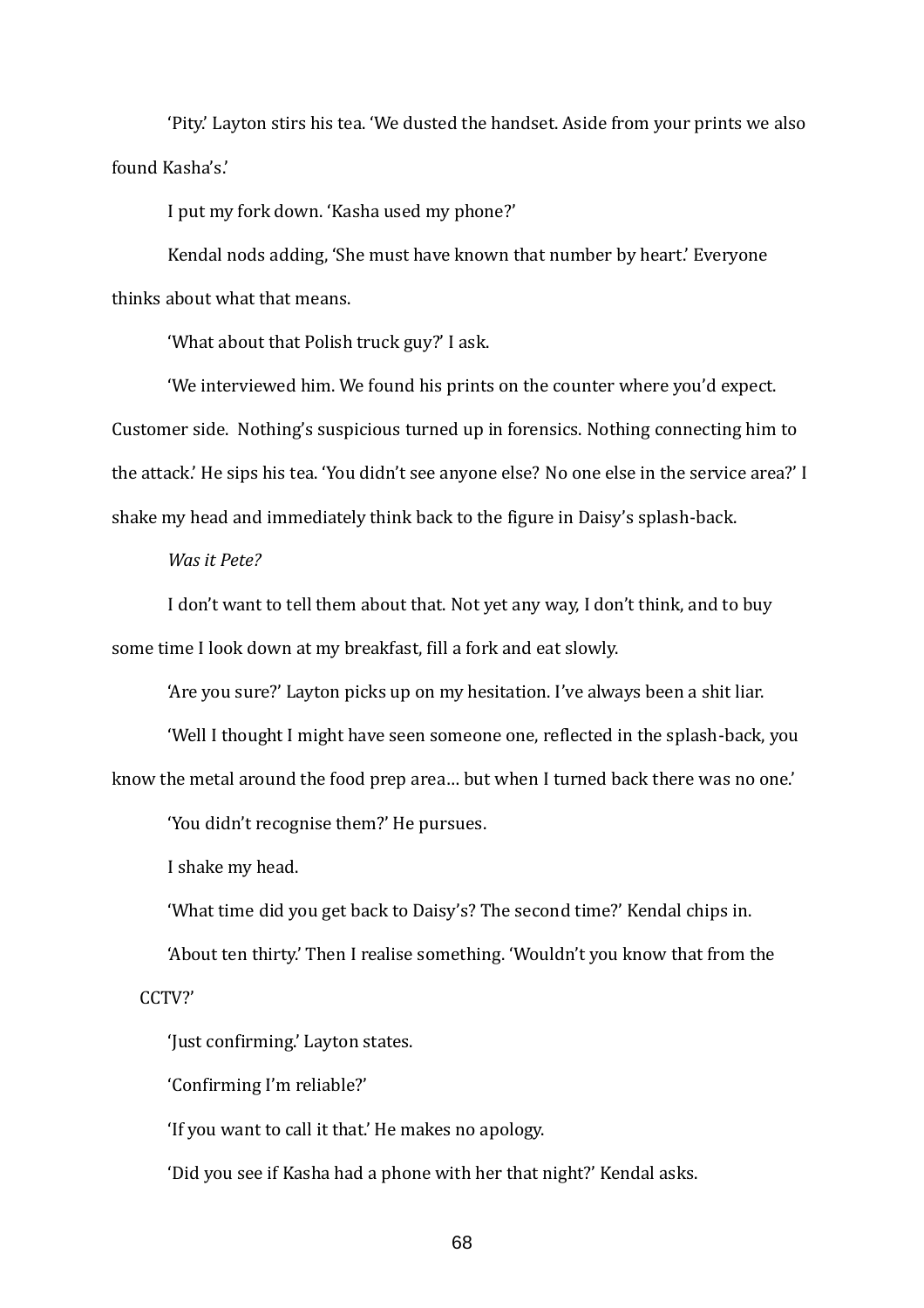'Haven't you got it?'

'No.'

'Of course she did. Why would an 18-year-old not have a phone with her? She was on it when I arrived the first time. It was white, with a silvery snakeskin case and Big. One of those Galaxy notes maybe?' Kendal writes that down. Everyone sits in silence a moment.

'What about that deleted post? Of Kasha's on Cyd's Facebook wall?'

'We haven't been able to recover it.'

'You can do that?' Mum asks. 'Retrieve deleted messages and find out who deleted them?'

Layton nods. 'Usually.'

'Why not this time?'

'We're working on it.'

If Cyd did delete Kasha's call for help, what does that mean? Could she be trying to hide something?

'She asked me to stay.' I say suddenly. I'm not sure why. Everyone turns to face me.

'Who?' Mum's confused.

'Kasha. It's the last thing she said to me. I thought she just wanted some company but maybe there was more to it. Maybe she knew something bad was going to happen.' I suddenly feel sick. Really, sick. The feeling rises quickly from my toes, tensing my body followed by something bile tasting in my mouth. I can't breathe. I need to get out fast.

At that moment, Bo pushes through the dog flap and stands in the middle of the kitchen wondering what's going on.

'That could have been the last thing Kasha said to anyone.' Kendal says what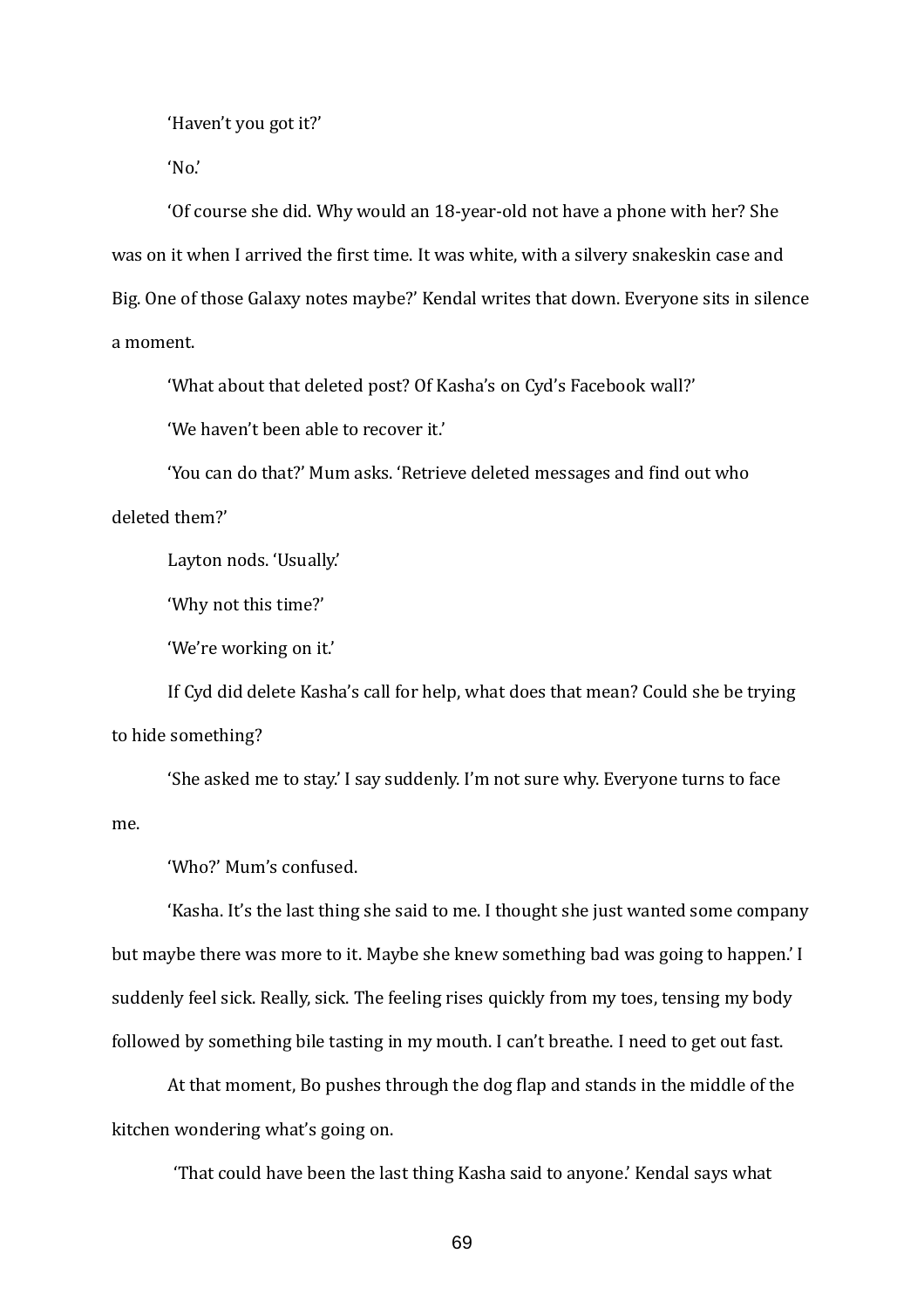everyone's thinking.

That's it. I can't hold it together any longer. Pushing back my chair, stumbling over Bo I rush out of the room.

## EXT. LIGHTPARK – FRIDAY NIGHT 10.35pm

*Beep. Beep.*

Kasha and I check our phones. Finding mine blank I look up to see Kasha opening a message. A holographic unicorn hangs off a key ring attached to her phone and it bobs slightly as she types, shooting tiny rainbows across the counter. She's writing a long message. You can tell a lot about what someone's texting by the way they're texting it. This one looks like it contains a lot of capitals and cusses and emojis. Her glossy purple nails stabbing at the keys.

#### ME

Everything all right?

# KASHA

What this? (She holds up her phone.) Yeah. Fine. (Beat). Boy trouble. You know.

She smiles conspiratorially and returns to prepping the food.

#### ME

I do. Boys *mean* trouble. (Beat) What time you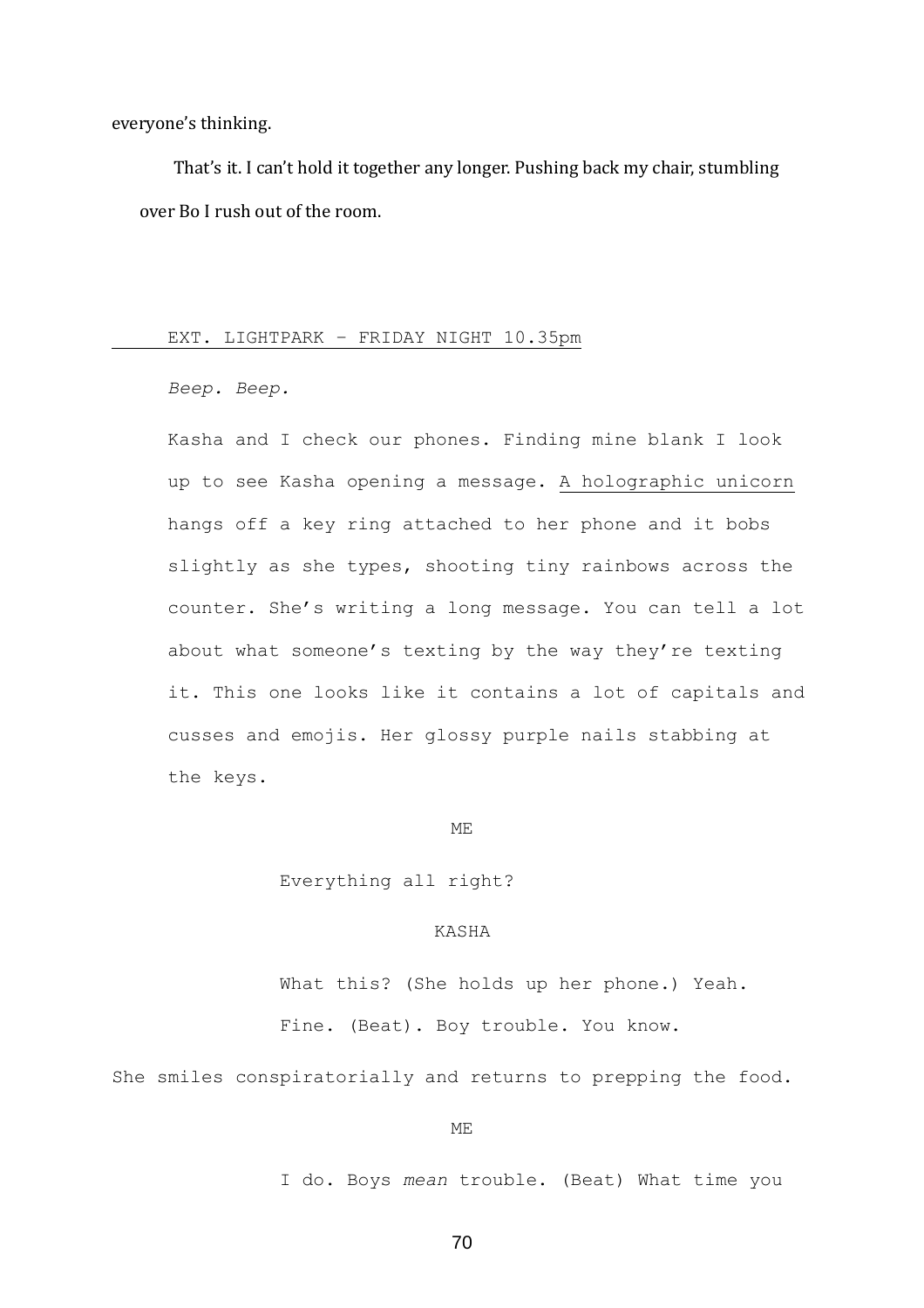on 'til?'

#### KASHA

Twelve. Boss's popped off on an errand.

## ME

I used to come here a lot last year, but college keeps me pretty busy now.

## KASHA

What are you studying?

ME

Film and Media.

# KASHA

Which do you like best?

#### ME

Both. All of it.

She flips the burgers again.

#### KASHA

I want to study music. I write my own songs. Sing a bit.

(Beat). You know. Everyone sings.

## ME

Well, no they don't. For instance, I don't. But *you* do. I heard just now.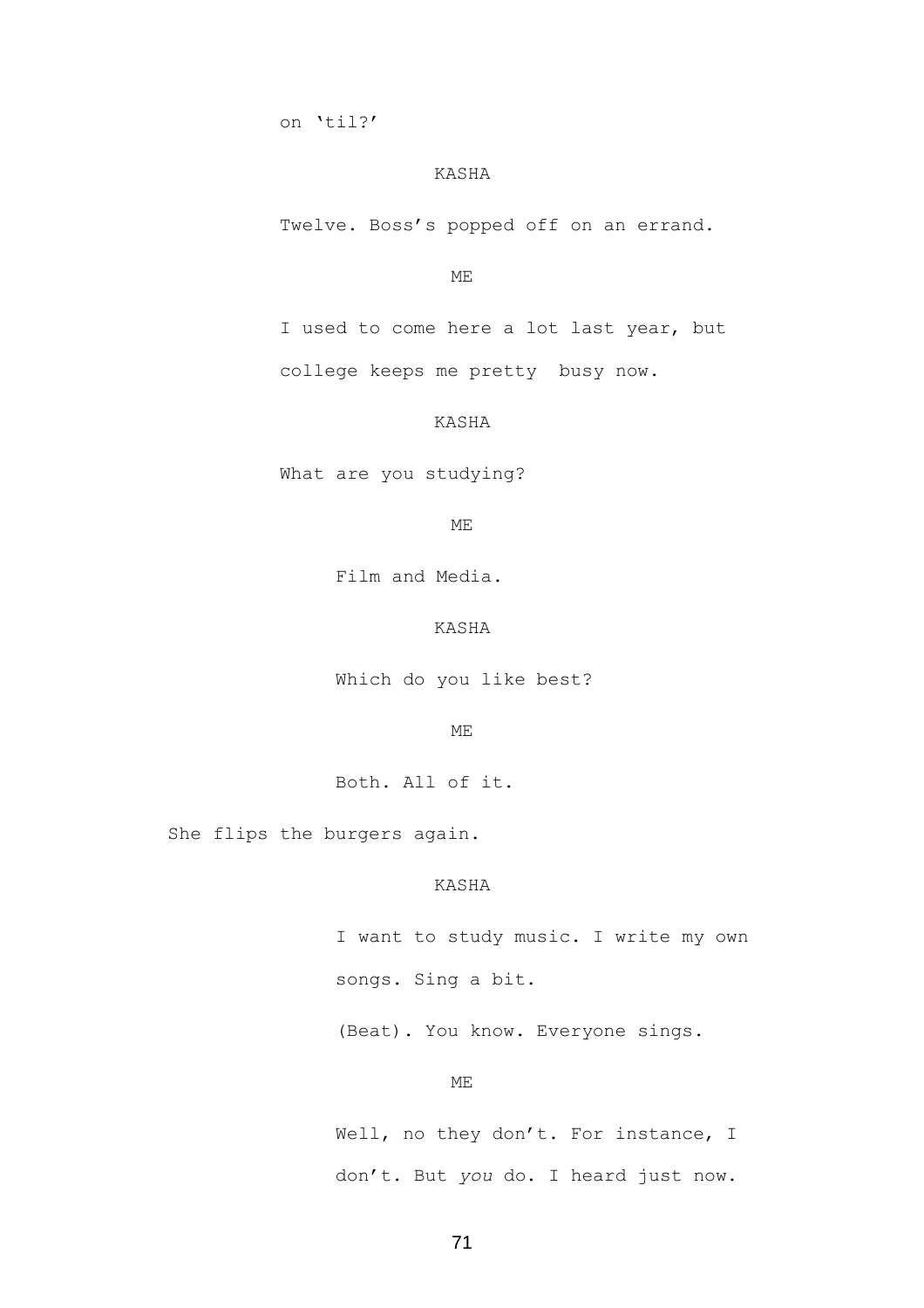(Beat.) What music do you like?

Cheesy question I know.

# KASHA

No it's not. All sorts. UK grime dance, dub step, hip hop, broken beat. A pretty wide mix really. I also love old songs from the sixties, jazz, bluegrass, some folk, gospel, protest songs...that kind of stuff.

ME

Good to meet a fellow diversifier…

## KASHA

Big Billie Holiday fan too. She adds.

#### ME

She's the queen. (I say because she is.)

My Mum plays her all the time.

## KASHA

Mine too.

We laugh.

Or at least she used to.

I wonder about that *used to*.

The food's ready. KASHA sets out the boxes and buns, performs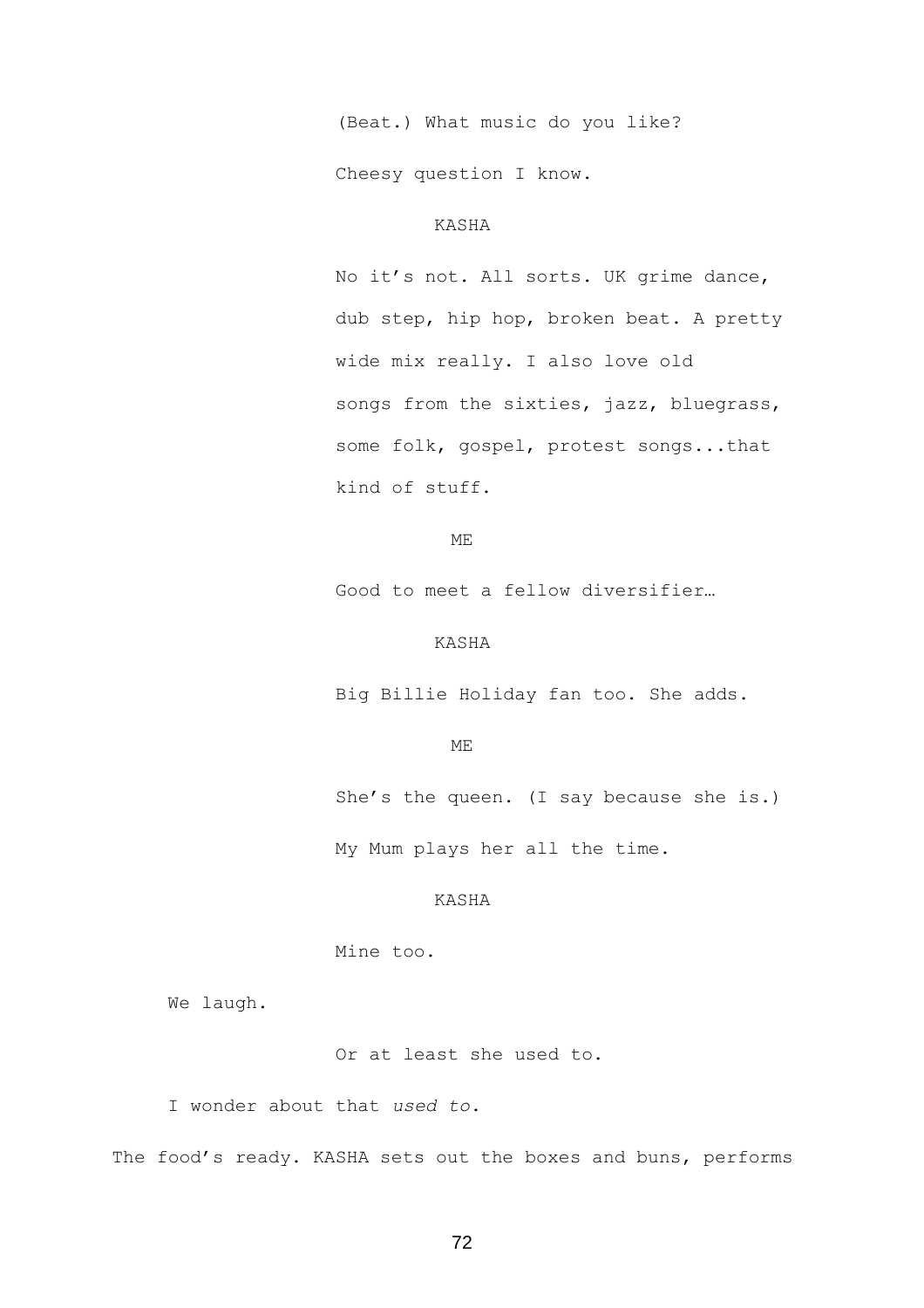one final flip on the burgers and lays out everything on paper. I stand there wondering how to carry it all. I put down my phone, stuff the cans in my pockets and pile up the rest. Kasha looks over to the Polish HGV.

## KASHA

Big Favour alert: Would you stay until my boss gets back? That guy over there is giving me the creeps.

She nods over to the HGV where a man she served before before has vanished.

> You could just pop this food over to your friend and come back? I'm sure Daisy wont be long.

I think about to RHID waiting in the car and right on cue:

```
Beep, beep.
```
RHID'S sends me a red angry face and a dog with a empty bowl.

ME

My friends waiting. He's got to get up early.

A yawn arrives.

## KASHA

(Taking a deep breath.) No worries.

73